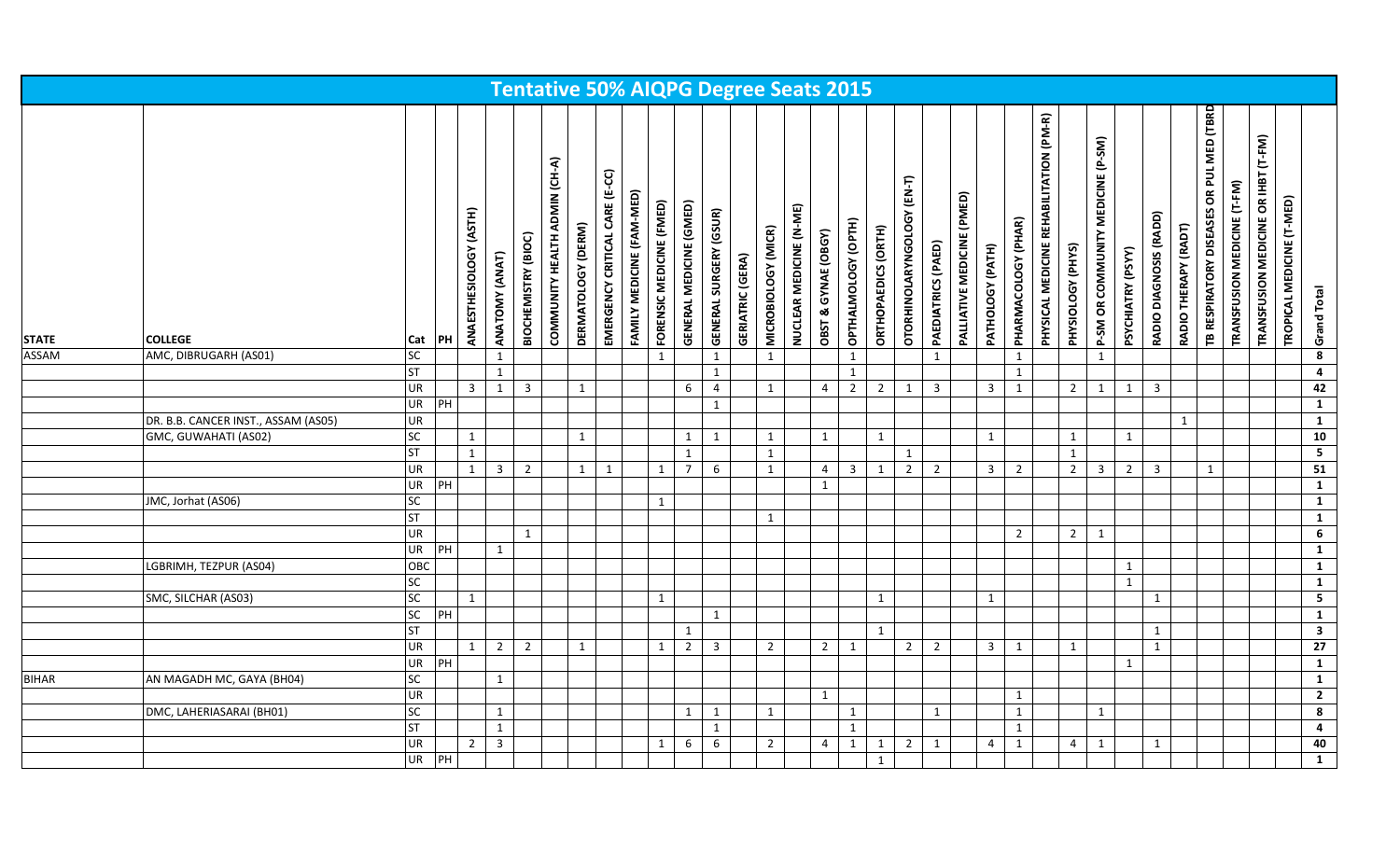| <b>STATE</b><br><b>BIHAR</b> | <b>COLLEGE</b><br>IGI MC, SHEIKHPURA (BH05) | Cat<br>SC             | PH     | ANAESTHESIOLOGY (ASTH) | ANATOMY (ANAT) | BIOCHEMISTRY (BIOC) | COMMUNITY HEALTH ADMIN (CH-A) | DERMATOLOGY (DERM) | EMERGENCY CRITICAL CARE (E-CC) | FAMILY MEDICINE (FAM-MED) | FORENSIC MEDICINE (FMED) | <b>GENERAL MEDICINE (GMED)</b> | <b>GENERAL SURGERY (GSUR)</b> | <b>GERIATRIC (GERA)</b> | MICROBIOLOGY (MICR)<br>$\mathbf{1}$ | NUCLEAR MEDICINE (N-ME) | OBST & GYNAE (OBGY) | OPTHALMOLOGY (OPTH) | ORTHOPAEDICS (ORTH) | OTORHINOLARYNGOLOGY (EN-T) | PAEDIATRICS (PAED) | PALLIATIVE MEDICINE (PMED) | PATHOLOGY (PATH) | PHARMACOLOGY (PHAR) | PHYSICAL MEDICINE REHABILITATION (PM-R) | PHYSIOLOGY (PHYS) | P-SM OR COMMUNITY MEDICINE (P-SM) | PSYCHIATRY (PSYY) | RADIO DIAGNOSIS (RADD) | RADIO THERAPY (RADT) | TB RESPIRATORY DISEASES OR PUL MED (TBRD | TRANSFUSION MEDICINE (T-FM) | TRANSFUSION MEDICINE OR IHBT (T-FM) | TROPICAL MEDICINE (T-MED) | <b>Grand Total</b><br>$\mathbf{1}$        |
|------------------------------|---------------------------------------------|-----------------------|--------|------------------------|----------------|---------------------|-------------------------------|--------------------|--------------------------------|---------------------------|--------------------------|--------------------------------|-------------------------------|-------------------------|-------------------------------------|-------------------------|---------------------|---------------------|---------------------|----------------------------|--------------------|----------------------------|------------------|---------------------|-----------------------------------------|-------------------|-----------------------------------|-------------------|------------------------|----------------------|------------------------------------------|-----------------------------|-------------------------------------|---------------------------|-------------------------------------------|
|                              |                                             | UR                    |        | $\overline{2}$         |                | 1                   |                               |                    |                                |                           |                          |                                |                               |                         |                                     |                         |                     |                     |                     |                            |                    |                            |                  |                     |                                         |                   |                                   |                   |                        |                      |                                          |                             |                                     |                           | $\overline{\mathbf{3}}$                   |
|                              | JNMC, BHAGALPUR (BH06)                      | $\overline{SC}$       |        |                        |                |                     |                               |                    |                                |                           |                          |                                |                               |                         |                                     |                         |                     |                     |                     |                            |                    |                            |                  |                     |                                         | $\mathbf{1}$      |                                   |                   |                        |                      |                                          |                             |                                     |                           | $\mathbf{1}$                              |
|                              |                                             | ST                    |        |                        |                |                     |                               |                    |                                |                           | $\mathbf{1}$             |                                |                               |                         |                                     |                         |                     |                     |                     |                            |                    |                            |                  |                     |                                         |                   |                                   |                   |                        |                      |                                          |                             |                                     |                           | $\mathbf{1}$                              |
|                              |                                             | UR                    |        |                        |                |                     |                               |                    |                                |                           |                          | $\mathbf{1}$                   | $\mathbf{1}$                  |                         | $\mathbf{1}$                        |                         |                     |                     |                     |                            | 1                  |                            |                  | 1                   |                                         |                   |                                   |                   |                        |                      |                                          |                             |                                     |                           | $\overline{\mathbf{5}}$                   |
|                              | NMC, PATNA (BH03)                           | SC                    |        |                        |                |                     |                               | $\mathbf{1}$       |                                |                           |                          |                                |                               |                         |                                     |                         | $\mathbf{1}$        |                     |                     |                            |                    |                            |                  |                     |                                         | 1                 |                                   |                   |                        |                      |                                          |                             |                                     |                           | $\overline{\mathbf{3}}$                   |
|                              |                                             | ST                    |        |                        |                |                     |                               |                    |                                |                           | $\mathbf{1}$             |                                |                               |                         |                                     |                         |                     |                     |                     |                            |                    |                            |                  |                     |                                         |                   | 1                                 |                   |                        |                      |                                          |                             |                                     |                           | $\overline{2}$                            |
|                              |                                             | UR                    |        | 1                      | $\overline{2}$ | $\overline{2}$      |                               |                    |                                |                           |                          | $\overline{2}$                 | 1                             |                         | $\mathbf{1}$                        |                         |                     |                     | $\mathbf{1}$        | $\mathbf{1}$               | 1                  |                            |                  | $\overline{2}$      |                                         | 1                 |                                   |                   |                        |                      |                                          |                             |                                     |                           | 15                                        |
|                              |                                             | UR                    | PH     |                        |                |                     |                               |                    |                                |                           |                          |                                | $\mathbf{1}$                  |                         |                                     |                         |                     |                     |                     |                            |                    |                            |                  |                     |                                         |                   |                                   |                   |                        |                      |                                          |                             |                                     |                           | $\overline{1}$                            |
|                              | PMC, PATNA (BH02)                           | SC                    |        |                        | $\mathbf{1}$   |                     |                               |                    |                                |                           | $\mathbf{1}$             | $\mathbf{1}$                   | $\mathbf{1}$                  |                         | $\mathbf{1}$                        |                         |                     | 1                   | 1                   |                            | 1                  |                            | 1                |                     |                                         | 1                 |                                   |                   | $\mathbf{1}$           |                      |                                          |                             |                                     |                           | $\overline{11}$                           |
|                              |                                             | <b>ST</b>             |        |                        |                |                     |                               |                    |                                |                           |                          | $\mathbf 1$                    | $\mathbf 1$                   |                         |                                     |                         |                     | $\mathbf{1}$        |                     |                            | $\mathbf{1}$       |                            |                  |                     |                                         | $\mathbf{1}$      |                                   |                   |                        |                      |                                          |                             |                                     |                           | $\overline{\mathbf{5}}$                   |
|                              |                                             | UR                    |        | $\overline{4}$         | $\mathbf{1}$   | $\overline{2}$      |                               | $\overline{2}$     |                                |                           | $\mathbf{1}$             | 8                              | 6                             |                         | $\mathbf{1}$                        |                         | 5                   | $\overline{3}$      | $\overline{2}$      | $\overline{\mathbf{3}}$    | $\overline{4}$     |                            | $\overline{4}$   | $\overline{3}$      | 1                                       | 1                 | $\overline{2}$                    | $\mathbf{1}$      | 1                      |                      |                                          |                             |                                     |                           | 55                                        |
|                              |                                             | UR                    | PH     |                        |                |                     |                               |                    |                                |                           |                          |                                |                               |                         |                                     |                         | 1                   |                     |                     |                            |                    |                            |                  |                     |                                         |                   |                                   |                   |                        |                      |                                          |                             |                                     |                           | $\overline{1}$                            |
|                              | SKMC, MUZAFFARPUR (BH07)                    | $\overline{SC}$<br>UR | PH     |                        |                |                     |                               |                    |                                |                           |                          |                                |                               |                         |                                     |                         |                     |                     |                     |                            |                    |                            |                  |                     |                                         | $\mathbf{1}$      |                                   |                   |                        |                      |                                          |                             |                                     |                           | $\overline{1}$<br>$\overline{\mathbf{3}}$ |
| CHANDIGARH                   |                                             | $\overline{SC}$       |        |                        |                |                     |                               |                    |                                |                           | $\mathbf{1}$             | 1                              |                               |                         | $\mathbf{1}$                        |                         |                     |                     | $\mathbf{1}$        |                            |                    |                            | 1                | 1                   |                                         |                   |                                   | 1                 |                        |                      |                                          |                             |                                     |                           | $\overline{4}$                            |
|                              | GMC, CHANDIGARH (CH01)                      | ST                    |        |                        |                |                     |                               |                    |                                |                           |                          |                                |                               |                         | $\mathbf{1}$                        |                         |                     |                     |                     |                            |                    |                            |                  |                     |                                         |                   |                                   | $\mathbf{1}$      |                        |                      |                                          |                             |                                     |                           | $\overline{2}$                            |
|                              |                                             | ST                    | $PH$ 1 |                        |                |                     |                               |                    |                                |                           |                          |                                |                               |                         |                                     |                         |                     |                     |                     |                            |                    |                            |                  |                     |                                         |                   |                                   |                   |                        |                      |                                          |                             |                                     |                           | $\mathbf{1}$                              |
|                              |                                             | <b>UR</b>             |        | $\overline{2}$         | $\overline{1}$ |                     |                               | 1                  |                                |                           | $\mathbf{1}$             | $\overline{2}$                 | $\overline{2}$                |                         |                                     |                         | 3 <sup>7</sup>      | $\mathbf{1}$        | $2^{\circ}$         | 1                          |                    |                            | $\overline{3}$   |                     |                                         |                   | $\mathbf{1}$                      |                   |                        |                      | $2^{\circ}$                              |                             | $2^{\circ}$                         |                           | 24                                        |
|                              |                                             | UR                    | PH     |                        |                |                     |                               |                    |                                |                           |                          |                                | $\mathbf{1}$                  |                         |                                     |                         |                     |                     |                     |                            |                    |                            |                  |                     |                                         |                   |                                   |                   |                        |                      |                                          |                             |                                     |                           | $\mathbf{1}$                              |
| <b>CHHATISGARH</b>           | PT JNM MC, RAIPUR (CG01)                    | SC                    |        | 1                      |                |                     |                               |                    |                                |                           |                          | $\mathbf{1}$                   | $\mathbf{1}$                  |                         |                                     |                         |                     | $\mathbf{1}$        |                     |                            |                    |                            | 1                |                     |                                         |                   |                                   |                   | $\mathbf{1}$           |                      |                                          |                             |                                     |                           | $6\overline{6}$                           |
|                              |                                             | <b>ST</b>             |        |                        |                |                     |                               |                    |                                |                           |                          | $\mathbf{1}$                   |                               |                         |                                     |                         |                     |                     | $\mathbf{1}$        |                            |                    |                            |                  |                     |                                         |                   |                                   |                   |                        |                      |                                          |                             |                                     |                           | $\overline{2}$                            |
|                              |                                             | UR                    |        | 1                      | $\overline{2}$ | $\overline{2}$      |                               |                    |                                |                           |                          | $\overline{4}$                 | 3                             |                         |                                     |                         | 3                   | $\overline{2}$      |                     |                            | $\overline{2}$     |                            | 1                | 1                   |                                         | 1                 | $\overline{2}$                    |                   | $\overline{2}$         |                      |                                          |                             |                                     |                           | $\overline{26}$                           |
|                              |                                             | UR                    | PH     |                        |                |                     |                               |                    |                                |                           |                          |                                |                               |                         |                                     |                         |                     |                     |                     | 1                          |                    |                            |                  |                     |                                         |                   |                                   |                   |                        |                      |                                          |                             |                                     |                           | $\mathbf{1}$                              |
| DELHI                        | <b>IHBAS (DL11)</b>                         | OBC                   |        |                        |                |                     |                               |                    |                                |                           |                          |                                |                               |                         |                                     |                         |                     |                     |                     |                            |                    |                            |                  |                     |                                         |                   |                                   | $\mathbf{1}$      |                        |                      |                                          |                             |                                     |                           | $\mathbf{1}$                              |
|                              |                                             | UR                    |        |                        |                |                     |                               |                    |                                |                           |                          |                                |                               |                         |                                     |                         |                     |                     |                     |                            |                    |                            |                  |                     |                                         |                   |                                   | $\mathbf{1}$      |                        |                      |                                          |                             |                                     |                           | $\mathbf{1}$                              |
|                              | KASTURBA HOSPITAL, DELHI (DL01)             | ${\sf OBC}$           |        |                        |                |                     |                               |                    |                                |                           |                          |                                |                               |                         |                                     |                         | $\mathbf{1}$        |                     |                     |                            |                    |                            |                  |                     |                                         |                   |                                   |                   |                        |                      |                                          |                             |                                     |                           | $\mathbf{1}$                              |
|                              |                                             | UR                    |        |                        |                |                     |                               |                    |                                |                           |                          |                                |                               |                         |                                     |                         | $\overline{2}$      |                     |                     |                            |                    |                            |                  |                     |                                         |                   |                                   |                   |                        |                      |                                          |                             |                                     |                           | $\overline{2}$                            |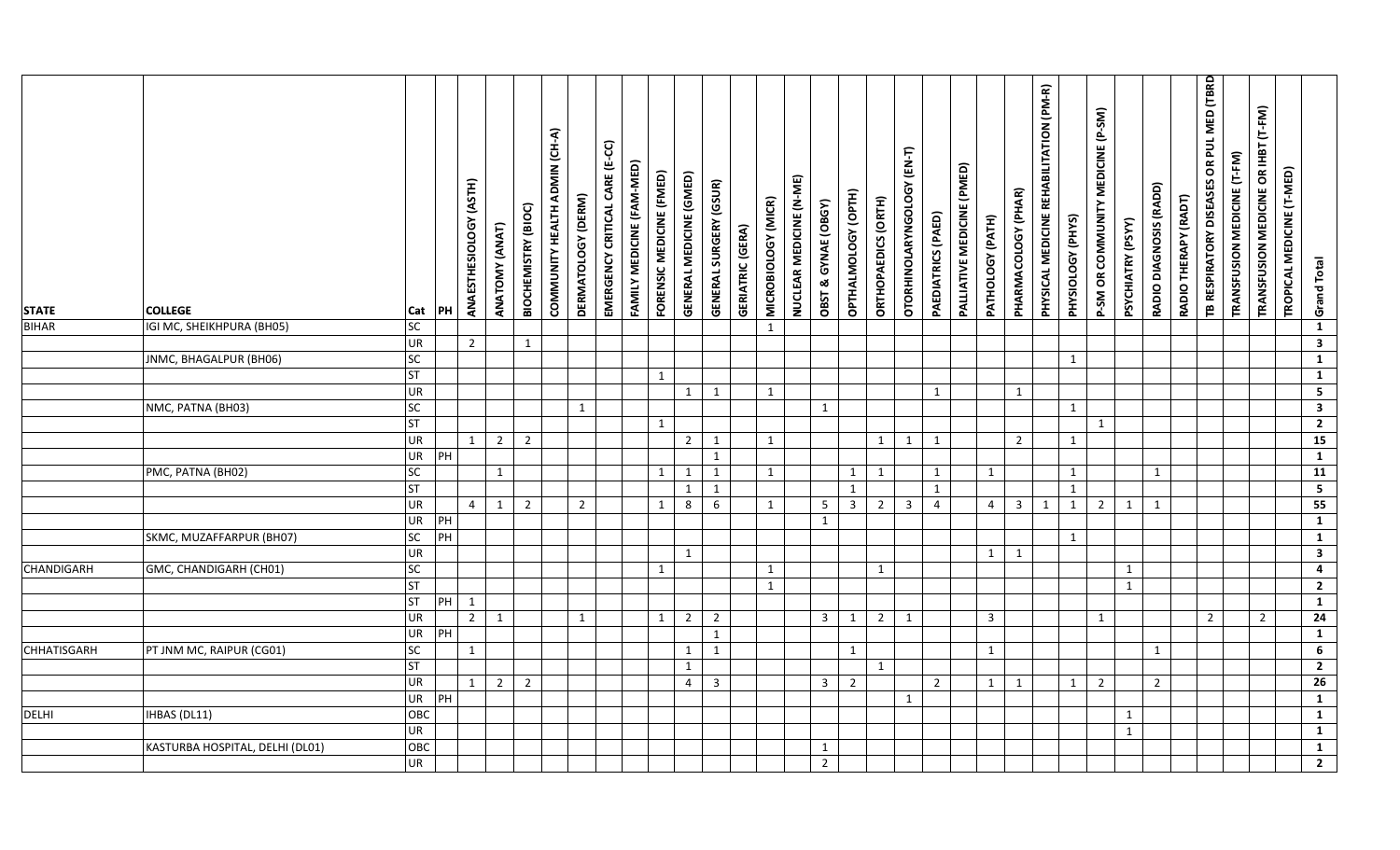| <b>STATE</b> | <b>COLLEGE</b>         | Cat                                | PH | ANAESTHESIOLOGY (ASTH) | ANATOMY (ANAT) | BIOCHEMISTRY (BIOC) | COMMUNITY HEALTH ADMIN (CH-A) | DERMATOLOGY (DERM)           | EMERGENCY CRITICAL CARE (E-CC) | FAMILY MEDICINE (FAM-MED) | FORENSIC MEDICINE (FMED) | <b>GENERAL MEDICINE (GMED)</b> | <b>GENERAL SURGERY (GSUR)</b> | <b>GERIATRIC (GERA)</b> | MICROBIOLOGY (MICR) | NUCLEAR MEDICINE (N-ME) | OBST & GYNAE (OBGY)            | OPTHALMOLOGY (OPTH) | ORTHOPAEDICS (ORTH)     | OTORHINOLARYNGOLOGY (EN-T) | PAEDIATRICS (PAED)           | PALLIATIVE MEDICINE (PMED) | PATHOLOGY (PATH) | PHARMACOLOGY (PHAR) | PHYSICAL MEDICINE REHABILITATION (PM-R) | PHYSIOLOGY (PHYS) | P-SM OR COMMUNITY MEDICINE (P-SM) | PSYCHIATRY (PSYY) | RADIO DIAGNOSIS (RADD) | RADIO THERAPY (RADT) | TB RESPIRATORY DISEASES OR PUL MED (TBRD | TRANSFUSION MEDICINE (T-FM) | TRANSFUSION MEDICINE OR IHBT (T-FM) | TROPICAL MEDICINE (T-MED) | Grand Total                               |  |
|--------------|------------------------|------------------------------------|----|------------------------|----------------|---------------------|-------------------------------|------------------------------|--------------------------------|---------------------------|--------------------------|--------------------------------|-------------------------------|-------------------------|---------------------|-------------------------|--------------------------------|---------------------|-------------------------|----------------------------|------------------------------|----------------------------|------------------|---------------------|-----------------------------------------|-------------------|-----------------------------------|-------------------|------------------------|----------------------|------------------------------------------|-----------------------------|-------------------------------------|---------------------------|-------------------------------------------|--|
| <b>DELHI</b> | LHMC (DL02)            | OBC<br>SC                          |    | $\overline{2}$         |                | 1                   |                               |                              |                                |                           | $1\,$                    | $\overline{2}$                 | $\overline{2}$                |                         | $\mathbf{1}$        |                         | $\overline{2}$                 |                     | $\mathbf{1}$            | $\mathbf{1}$               | $\overline{\mathbf{3}}$      |                            | $\mathbf{1}$     |                     |                                         | $\mathbf{1}$      | $\mathbf{1}$<br>$\mathbf{1}$      |                   | $\mathbf{1}$           |                      |                                          |                             |                                     |                           | 19<br>10                                  |  |
|              |                        | <b>ST</b>                          |    | $\mathbf{1}$           |                |                     |                               | $\mathbf{1}$<br>$\mathbf{1}$ |                                |                           |                          | $\mathbf{1}$                   | $\mathbf{1}$<br>$\mathbf{1}$  |                         |                     |                         | $\overline{2}$<br>$\mathbf{1}$ |                     |                         |                            | $\mathbf{1}$<br>$\mathbf{1}$ |                            | $\mathbf{1}$     |                     |                                         |                   | $\mathbf{1}$                      |                   |                        |                      |                                          |                             |                                     |                           | $\overline{\mathbf{5}}$                   |  |
|              |                        | UR                                 |    | $2 \mid$               | 3 <sup>1</sup> | 1                   |                               |                              |                                |                           |                          | 5 <sub>1</sub>                 | $\overline{2}$                |                         | $\overline{3}$      |                         | $\overline{3}$                 | $\overline{2}$      | $\mathbf{1}$            | 1                          | $5\phantom{.0}$              |                            | 1                |                     |                                         | 1                 | $\overline{2}$                    | $\mathbf{1}$      | $\overline{2}$         |                      |                                          |                             |                                     |                           | 35                                        |  |
|              |                        | UR                                 | PH |                        |                |                     |                               |                              |                                |                           |                          |                                |                               |                         |                     |                         |                                |                     |                         |                            |                              |                            |                  | $\mathbf{1}$        |                                         |                   |                                   |                   |                        |                      |                                          |                             |                                     |                           | $\overline{1}$                            |  |
|              | MAMC (DL03)            | OBC                                |    | $\overline{2}$         |                | $\mathbf{1}$        |                               | $\mathbf{1}$                 |                                |                           | $\mathbf{1}$             | $2^{\circ}$                    | $\overline{2}$                |                         | $\mathbf{1}$        |                         | $2^{\circ}$                    | 1                   |                         | $\mathbf{1}$               | $\overline{2}$               |                            |                  | $\mathbf{1}$        |                                         | 1                 | 1                                 |                   | $\mathbf{1}$           |                      |                                          |                             |                                     |                           | 20                                        |  |
|              |                        | OBC PH                             |    |                        |                |                     |                               |                              |                                |                           |                          |                                |                               |                         |                     |                         |                                |                     | $\mathbf{1}$            |                            |                              |                            |                  |                     |                                         |                   |                                   |                   |                        |                      |                                          |                             |                                     |                           | $\overline{1}$                            |  |
|              |                        | $\overline{SC}$                    |    | $\mathbf{1}$           | $\mathbf{1}$   |                     |                               | $\mathbf{1}$                 |                                |                           |                          | $\mathbf{1}$                   | $\mathbf{1}$                  |                         | $\mathbf{1}$        |                         | $\mathbf{1}$                   | 1                   |                         | 1                          |                              |                            | 1                |                     |                                         | 1                 |                                   | $\mathbf{1}$      |                        |                      |                                          |                             |                                     |                           | $\overline{12}$                           |  |
|              |                        | ST                                 |    |                        | $\mathbf{1}$   |                     |                               |                              |                                |                           |                          | $\mathbf{1}$                   |                               |                         | $\mathbf{1}$        |                         |                                | $\mathbf{1}$        |                         |                            |                              |                            | $\mathbf{1}$     |                     |                                         |                   |                                   |                   | $\mathbf{1}$           |                      |                                          |                             |                                     |                           | 6 <sup>2</sup>                            |  |
|              |                        | UR                                 |    | $2^{\circ}$            | $\mathbf{1}$   | $\overline{3}$      |                               |                              |                                |                           | $\mathbf{1}$             | $5\phantom{.0}$                | $5\phantom{.}$                |                         | $\overline{2}$      |                         | $\overline{2}$                 | $\overline{2}$      | $\overline{2}$          | $\mathbf{1}$               | $\overline{4}$               |                            | $\mathbf{1}$     | 1                   |                                         |                   | $\overline{3}$                    | $\mathbf{1}$      | $\mathbf{1}$           | 1                    |                                          |                             |                                     |                           | 38                                        |  |
|              |                        | $\overline{\mathsf{UR}}$           | PH |                        |                |                     |                               |                              |                                |                           |                          |                                |                               |                         |                     |                         |                                |                     |                         |                            | $\mathbf{1}$                 |                            |                  |                     |                                         |                   |                                   |                   |                        |                      |                                          |                             |                                     |                           | $\overline{1}$                            |  |
|              | PGIMER, DR RMLH (DL05) | OBC                                |    | 1                      |                |                     |                               | $\mathbf{1}$                 |                                |                           |                          | $\overline{2}$                 | $\overline{2}$                |                         | 1                   |                         |                                | 1                   |                         | 1                          | 1                            |                            | 1                |                     |                                         |                   |                                   |                   | $\mathbf{1}$           |                      |                                          |                             |                                     |                           | 12                                        |  |
|              |                        | $\overline{SC}$                    |    | $\mathbf{1}$           |                |                     |                               |                              |                                |                           |                          | $\overline{2}$                 |                               |                         | $\mathbf{1}$        |                         |                                |                     | $\mathbf{1}$            | $\mathbf{1}$               |                              |                            |                  |                     |                                         |                   |                                   | $\mathbf{1}$      |                        |                      |                                          |                             |                                     |                           | $\overline{7}$                            |  |
|              |                        | ST                                 |    |                        |                |                     |                               |                              |                                |                           |                          | $\mathbf{1}$                   |                               |                         | $\mathbf{1}$        |                         |                                |                     |                         |                            | 1                            |                            |                  |                     |                                         |                   |                                   |                   |                        |                      |                                          |                             |                                     |                           | $\overline{\mathbf{3}}$                   |  |
|              |                        | UR                                 |    | $\mathbf{1}$           |                |                     |                               | $\mathbf{1}$                 |                                |                           |                          | 5 <sub>1</sub>                 | $\mathbf{3}$                  |                         |                     |                         | $\overline{2}$                 |                     | $\overline{2}$          |                            | $\overline{2}$               |                            | $\overline{2}$   |                     |                                         |                   |                                   | $\mathbf{1}$      | $\overline{2}$         |                      |                                          |                             |                                     |                           | $\overline{21}$                           |  |
|              |                        | UR                                 | PH |                        |                |                     |                               |                              |                                |                           |                          |                                |                               |                         |                     |                         |                                | $\mathbf{1}$        |                         |                            |                              |                            |                  |                     |                                         |                   |                                   |                   |                        |                      |                                          |                             |                                     |                           | $\mathbf{1}$                              |  |
|              | UCMS (DL07)            | OBC                                |    | 1                      | $\overline{1}$ |                     |                               |                              |                                |                           | $\mathbf{1}$             | $2^{\circ}$                    | $\mathbf{1}$                  |                         | $\mathbf{1}$        |                         | $\mathbf{1}$                   |                     | 1                       | 1                          | 1                            |                            | 1                | 1                   |                                         |                   | $\mathbf{1}$                      |                   | $\mathbf{1}$           |                      |                                          |                             |                                     |                           | 15                                        |  |
|              |                        | OBC PH<br>$\overline{\mathsf{sc}}$ |    |                        |                |                     |                               |                              |                                |                           |                          |                                |                               |                         |                     |                         | $\mathbf{1}$                   |                     |                         |                            |                              |                            |                  |                     |                                         |                   |                                   |                   |                        |                      |                                          |                             |                                     |                           | $\overline{1}$                            |  |
|              |                        | SC                                 | PH | 1                      |                |                     |                               |                              |                                |                           |                          | $\mathbf{1}$                   | $\mathbf{1}$                  |                         |                     |                         | $\mathbf{1}$                   | 1                   |                         |                            | 1                            |                            | 1                |                     |                                         |                   | $\mathbf{1}$                      |                   |                        |                      |                                          |                             |                                     |                           | $\overline{\mathbf{8}}$<br>$\overline{1}$ |  |
|              |                        | <b>ST</b>                          |    | 1                      |                | $\mathbf{1}$        |                               |                              |                                |                           |                          | $\mathbf{1}$                   |                               |                         |                     |                         | $\mathbf{1}$                   |                     |                         |                            | 1                            |                            |                  |                     |                                         |                   | 1                                 |                   |                        |                      |                                          |                             |                                     |                           | $\overline{\mathbf{5}}$                   |  |
|              |                        | UR                                 |    | $\overline{3}$         |                |                     |                               | $\overline{2}$               |                                |                           | $\overline{2}$           | $\mathbf{1}$                   | $\overline{4}$                |                         | $\overline{2}$      |                         | $\overline{2}$                 | 1                   | $\overline{\mathbf{3}}$ | 1                          |                              |                            | $\overline{3}$   |                     |                                         | $\overline{3}$    | $\mathbf{1}$                      |                   | $\overline{2}$         |                      |                                          |                             |                                     |                           | 30                                        |  |
|              |                        | UR                                 | PH |                        |                |                     |                               |                              |                                |                           |                          |                                |                               |                         |                     |                         |                                |                     |                         |                            |                              |                            | $\mathbf{1}$     |                     |                                         |                   |                                   |                   |                        |                      |                                          |                             |                                     |                           | $\overline{1}$                            |  |
|              | VMMC&SH (DL06)         | OBC                                |    | $\mathbf{1}$           | 1              | $\mathbf{1}$        |                               |                              |                                |                           | $\mathbf{1}$             | $\overline{2}$                 | $\overline{2}$                |                         |                     |                         | $2^{\circ}$                    | 1                   | $\overline{2}$          |                            | 1                            |                            | 1                |                     | 1                                       | $\mathbf{1}$      | $\mathbf{1}$                      |                   | $\mathbf{1}$           | 1                    |                                          |                             |                                     |                           | 20                                        |  |
|              |                        | SC                                 |    | $\mathbf{1}$           | $\mathbf{1}$   |                     |                               |                              |                                |                           |                          | $\overline{2}$                 | $\mathbf{1}$                  |                         |                     |                         | $\mathbf{1}$                   | $\mathbf{1}$        |                         | $\mathbf{1}$               |                              |                            |                  | $\mathbf{1}$        |                                         | $\mathbf{1}$      | $\mathbf{1}$                      |                   |                        |                      |                                          |                             |                                     |                           | 11                                        |  |
|              |                        | ST                                 |    | 1                      |                |                     |                               |                              |                                |                           |                          | $\mathbf{1}$                   | $\mathbf{1}$                  |                         |                     |                         |                                |                     | 1                       |                            |                              |                            |                  | $\mathbf{1}$        |                                         |                   |                                   |                   | 1                      |                      |                                          |                             |                                     |                           | $6\overline{6}$                           |  |
|              |                        |                                    |    |                        |                |                     |                               |                              |                                |                           |                          |                                |                               |                         |                     |                         |                                |                     |                         |                            |                              |                            |                  |                     |                                         |                   |                                   |                   |                        |                      |                                          |                             |                                     |                           |                                           |  |
|              |                        | UR                                 |    | $2^{\circ}$            | $\overline{2}$ | $\mathbf{1}$        |                               | $\overline{2}$               |                                |                           | $\mathbf{1}$             | $5\phantom{.}$                 | $\overline{2}$                |                         | $\overline{2}$      |                         | $\overline{3}$                 | $\mathbf{1}$        | $\overline{2}$          | $\overline{2}$             | 1                            |                            | $\overline{2}$   |                     | 1                                       | $2^{\circ}$       | $\overline{3}$                    |                   | $\overline{2}$         | $\mathbf{1}$         |                                          |                             |                                     |                           | 37                                        |  |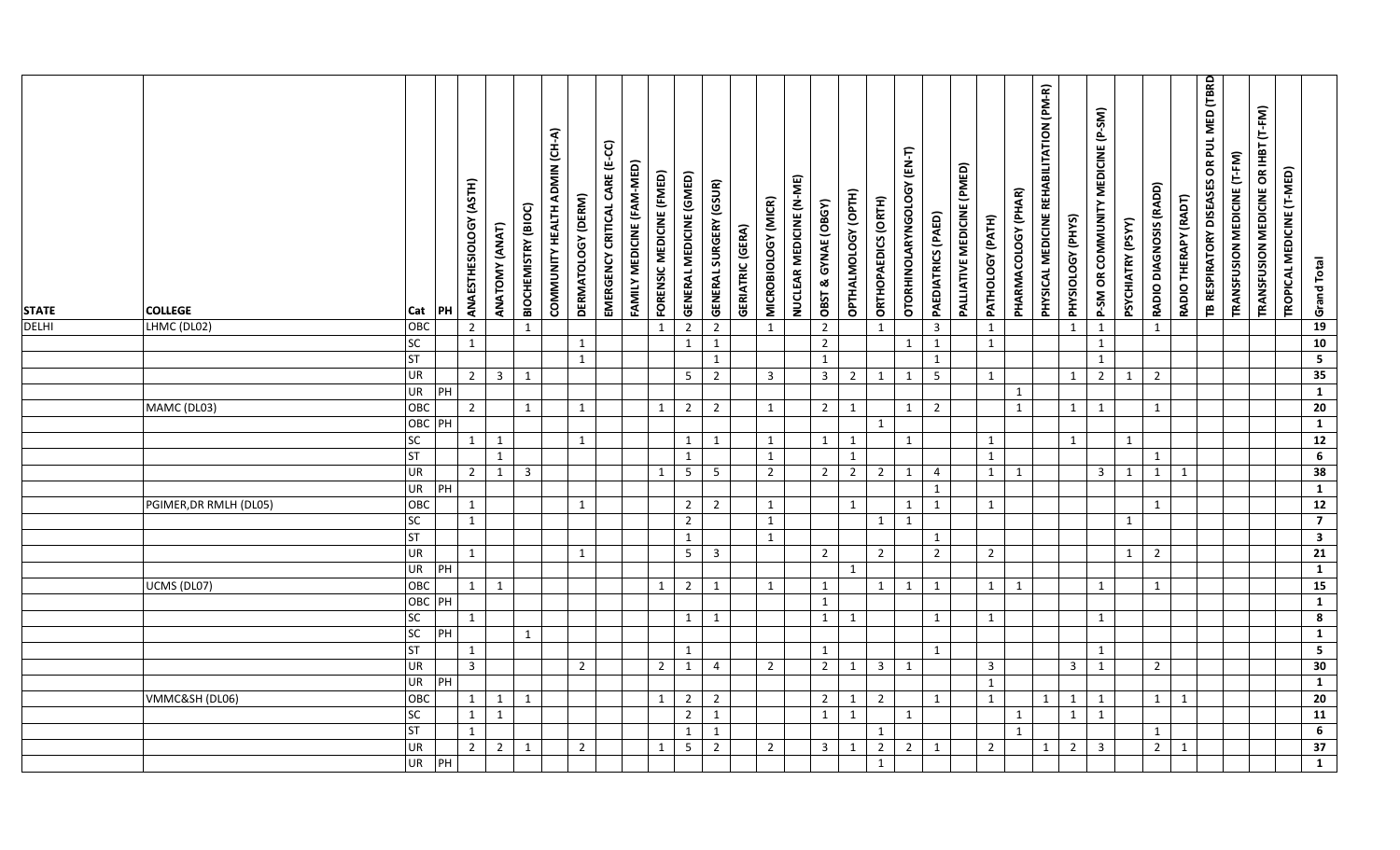| <b>STATE</b><br><b>DELHI</b> | <b>COLLEGE</b>            | Cat             | PH | ANAESTHESIOLOGY (ASTH) | ANATOMY (ANAT)          | BIOCHEMISTRY (BIOC) | COMMUNITY HEALTH ADMIN (CH-A) | DERMATOLOGY (DERM) | EMERGENCY CRITICAL CARE (E-CC) | FAMILY MEDICINE (FAM-MED) | FORENSIC MEDICINE (FMED) | <b>GENERAL MEDICINE (GMED)</b> | GENERAL SURGERY (GSUR) | <b>GERIATRIC (GERA)</b> | MICROBIOLOGY (MICR) | NUCLEAR MEDICINE (N-ME) | OBST & GYNAE (OBGY) | OPTHALMOLOGY (OPTH) | ORTHOPAEDICS (ORTH) | OTORHINOLARYNGOLOGY (EN-T) | PAEDIATRICS (PAED) | PALLIATIVE MEDICINE (PMED) | PATHOLOGY (PATH)        | PHARMACOLOGY (PHAR) | PHYSICAL MEDICINE REHABILITATION (PM-R) | PHYSIOLOGY (PHYS)       | P-SM OR COMMUNITY MEDICINE (P-SM) | PSYCHIATRY (PSYY) | RADIO DIAGNOSIS (RADD) | RADIO THERAPY (RADT) | TB RESPIRATORY DISEASES OR PUL MED (TBRD | TRANSFUSION MEDICINE (T-FM) | TRANSFUSION MEDICINE OR IHBT (T-FM) | TROPICAL MEDICINE (T-MED) | Grand Total                      |  |
|------------------------------|---------------------------|-----------------|----|------------------------|-------------------------|---------------------|-------------------------------|--------------------|--------------------------------|---------------------------|--------------------------|--------------------------------|------------------------|-------------------------|---------------------|-------------------------|---------------------|---------------------|---------------------|----------------------------|--------------------|----------------------------|-------------------------|---------------------|-----------------------------------------|-------------------------|-----------------------------------|-------------------|------------------------|----------------------|------------------------------------------|-----------------------------|-------------------------------------|---------------------------|----------------------------------|--|
|                              | $\sqrt{V}$ PCI (DL08)     | ОВС<br>UR       |    |                        |                         |                     |                               |                    |                                |                           |                          |                                |                        |                         | $\mathbf{1}$        |                         |                     |                     |                     |                            |                    |                            |                         |                     |                                         | 1                       |                                   |                   |                        |                      | $\mathbf{1}$<br>$\mathbf{1}$             |                             |                                     |                           | $\overline{2}$<br>$\overline{2}$ |  |
| GOA                          | GMC, BAMBOLIM, GOA (GA01) | SC              |    | 1                      |                         |                     |                               |                    |                                |                           |                          |                                | 1                      |                         |                     |                         |                     | $\mathbf{1}$        |                     |                            |                    |                            | 1                       |                     |                                         |                         |                                   |                   |                        |                      | $\mathbf{1}$                             |                             |                                     |                           | $\overline{\mathbf{5}}$          |  |
|                              |                           | <b>ST</b>       |    |                        | $\mathbf{1}$            |                     |                               |                    |                                |                           |                          |                                |                        |                         |                     |                         |                     |                     | 1                   |                            |                    |                            |                         |                     |                                         |                         |                                   |                   |                        |                      | $\mathbf{1}$                             |                             |                                     |                           | $\overline{\mathbf{3}}$          |  |
|                              |                           | <b>UR</b>       |    | 1                      |                         | 1                   |                               | $\mathbf{1}$       |                                |                           | $\mathbf{1}$             | $\overline{2}$                 | $\overline{2}$         |                         | $\mathbf{1}$        |                         | $\overline{2}$      | $\mathbf{1}$        |                     | $\overline{2}$             | $\mathbf{1}$       |                            |                         | $\mathbf{1}$        |                                         | $\overline{2}$          | $\mathbf{1}$                      | $\mathbf{1}$      | 1                      |                      |                                          |                             |                                     |                           | $\overline{21}$                  |  |
|                              |                           | UR              | PH |                        |                         |                     |                               |                    |                                |                           |                          |                                |                        |                         |                     |                         |                     |                     |                     |                            | $\mathbf{1}$       |                            |                         |                     |                                         |                         |                                   |                   |                        |                      |                                          |                             |                                     |                           | $\mathbf{1}$                     |  |
| <b>GUJARAT</b>               | BJMC, AHMEDABAD (GJ01)    | SC              |    | 3 <sup>7</sup>         | 1                       |                     |                               |                    |                                |                           |                          | $2^{\circ}$                    | $\overline{2}$         |                         |                     |                         | $\overline{2}$      |                     | 1                   |                            | $\mathbf{1}$       |                            | 1                       | 1                   |                                         |                         |                                   |                   | $\mathbf{1}$           | $\mathbf{1}$         |                                          |                             |                                     |                           | 16                               |  |
|                              |                           | SC              | PH |                        |                         |                     |                               |                    |                                |                           |                          |                                |                        |                         |                     |                         |                     |                     |                     |                            |                    |                            |                         |                     |                                         |                         | $\mathbf{1}$                      |                   |                        |                      |                                          |                             |                                     |                           | $\overline{1}$                   |  |
|                              |                           | <b>ST</b>       |    | 1                      |                         |                     |                               | $\mathbf{1}$       |                                |                           |                          | 1                              | $\mathbf{1}$           |                         |                     |                         |                     | $\mathbf{1}$        |                     |                            | 1                  |                            |                         | 1                   |                                         |                         |                                   |                   | 1                      |                      |                                          |                             |                                     |                           | $\overline{\mathbf{8}}$          |  |
|                              |                           | UR              |    | 17 <sup>1</sup>        | $\overline{3}$          |                     |                               |                    | $1 \quad 1$                    |                           | $\overline{3}$           | $\overline{7}$                 | 9                      |                         | $\overline{4}$      |                         | $5\phantom{.0}$     |                     | $5\vert 2 \vert$    | $\overline{3}$             |                    |                            | 9                       | $\overline{2}$      |                                         | $\overline{4}$          | $\overline{4}$                    | $\mathbf{1}$      | $\overline{4}$         | $\mathbf{1}$         | $\overline{2}$                           |                             | $\mathbf{1}$                        |                           | 88                               |  |
|                              |                           | UR              | PH | $\mathbf{1}$           |                         |                     |                               |                    |                                |                           |                          |                                |                        |                         |                     |                         | $\mathbf{1}$        |                     |                     |                            |                    |                            |                         |                     |                                         |                         |                                   | $\mathbf{1}$      |                        |                      |                                          |                             |                                     |                           | $\overline{\mathbf{3}}$          |  |
|                              | GMC, BARODA (GJ03)        | <b>SC</b>       |    | $\mathbf{1}$           |                         |                     |                               |                    |                                |                           |                          | $\mathbf{1}$                   | 1                      |                         | 1                   |                         |                     |                     | $\mathbf{1}$        |                            |                    |                            | 1                       |                     |                                         | 1                       |                                   |                   | $\mathbf{1}$           |                      |                                          |                             |                                     |                           | $\overline{\mathbf{8}}$          |  |
|                              |                           | <b>ST</b>       |    |                        | $\mathbf{1}$            |                     |                               |                    |                                |                           |                          |                                | $\mathbf{1}$           |                         |                     |                         |                     |                     | $\mathbf{1}$        |                            |                    |                            |                         |                     |                                         |                         | $\mathbf{1}$                      |                   |                        |                      |                                          |                             |                                     |                           | $\overline{\mathbf{4}}$          |  |
|                              |                           | UR              |    | $\overline{4}$         | 1                       | 1                   |                               | 1                  |                                |                           | 1                        | 5                              | $\overline{4}$         |                         | 1                   |                         | $\overline{3}$      |                     | $2 \mid 1$          | 1                          | $\overline{3}$     |                            | $\overline{\mathbf{3}}$ | $\overline{2}$      |                                         | 1                       | $2^{\circ}$                       | $\overline{2}$    | 1                      |                      | $\mathbf{1}$                             |                             | 1                                   |                           | 41                               |  |
|                              |                           | UR              | PH |                        |                         |                     |                               |                    |                                |                           |                          |                                | 1                      |                         |                     |                         |                     |                     |                     |                            |                    |                            |                         |                     |                                         |                         |                                   |                   |                        |                      |                                          |                             |                                     |                           | $\overline{1}$                   |  |
|                              | GMC, BHAVNAGAR (GJ07)     | SC              |    | 1                      |                         | $\mathbf{1}$        |                               |                    |                                |                           |                          |                                | $\mathbf{1}$           |                         |                     |                         |                     | $\mathbf{1}$        |                     |                            |                    |                            | $\mathbf{1}$            |                     |                                         |                         | $\mathbf{1}$                      |                   |                        |                      |                                          |                             |                                     |                           | $6\phantom{a}$                   |  |
|                              |                           | <b>ST</b>       |    |                        |                         |                     |                               | 1                  |                                |                           |                          |                                |                        |                         |                     |                         |                     |                     | $\mathbf{1}$        |                            |                    |                            |                         |                     |                                         |                         |                                   | $\mathbf{1}$      |                        |                      |                                          |                             |                                     |                           | $\overline{\mathbf{3}}$          |  |
|                              |                           | UR              |    | 2 <sup>1</sup>         | $\overline{\mathbf{3}}$ | 1                   |                               |                    |                                |                           | $\mathbf{1}$             | $\overline{3}$                 | $\overline{2}$         |                         | $\overline{2}$      |                         | $\overline{2}$      | $\mathbf{1}$        |                     | $\mathbf{1}$               | $\overline{2}$     |                            | $\overline{2}$          | $\overline{2}$      |                                         | $\overline{\mathbf{3}}$ |                                   |                   | $\mathbf{1}$           |                      | $\mathbf{1}$                             |                             |                                     |                           | 29                               |  |
|                              | GMC, SURAT (GJ02)         | SC              |    |                        | 1                       |                     |                               |                    |                                |                           | 1                        |                                | 1                      |                         |                     |                         | 1                   |                     |                     |                            | 1                  |                            |                         | 1                   |                                         |                         |                                   | $\mathbf{1}$      |                        |                      |                                          |                             |                                     |                           | $\overline{7}$                   |  |
|                              |                           | <b>ST</b>       |    |                        | $\mathbf{1}$            |                     |                               |                    |                                |                           |                          |                                | $\mathbf{1}$           |                         |                     |                         |                     |                     |                     |                            |                    |                            | $\mathbf{1}$            |                     |                                         |                         |                                   |                   | $\mathbf{1}$           |                      |                                          |                             |                                     |                           | $\overline{4}$                   |  |
|                              |                           | UR              |    | $\overline{4}$         | 1                       | $\overline{2}$      |                               |                    | $1 \mid 1$                     |                           |                          | $\overline{4}$                 | $\overline{3}$         |                         | $\overline{2}$      |                         | 1                   |                     | $2 \mid 2 \mid$     | 1                          | 1                  |                            | $\overline{4}$          | 1                   |                                         | 1                       | $\overline{3}$                    |                   | $2^{\circ}$            |                      | $\mathbf{1}$                             |                             | $\mathbf{1}$                        |                           | 38                               |  |
|                              |                           | UR              | PH |                        |                         |                     |                               |                    |                                |                           |                          |                                |                        |                         |                     |                         |                     |                     |                     |                            |                    |                            |                         |                     |                                         | 1                       |                                   |                   |                        |                      |                                          |                             |                                     |                           | $\mathbf{1}$                     |  |
|                              | PT DU MC, RAJKOT (GJ06)   | SC              |    | 1                      |                         |                     |                               | $\mathbf{1}$       |                                |                           |                          |                                | 1                      |                         |                     |                         |                     |                     |                     | $\mathbf{1}$               |                    |                            |                         |                     |                                         |                         |                                   | $\mathbf{1}$      |                        |                      |                                          |                             |                                     |                           | $\overline{\mathbf{5}}$          |  |
|                              |                           | SC<br><b>ST</b> | PH | $\mathbf{1}$           |                         |                     |                               |                    |                                |                           |                          |                                | $\mathbf{1}$           |                         |                     |                         |                     |                     |                     |                            |                    |                            |                         | 1                   |                                         |                         |                                   |                   |                        |                      |                                          |                             |                                     |                           | $\mathbf{1}$<br>$\overline{2}$   |  |
|                              |                           | <b>ST</b>       | PH |                        |                         |                     |                               |                    |                                |                           |                          |                                |                        |                         |                     |                         |                     |                     |                     |                            |                    |                            |                         | 1                   |                                         |                         |                                   |                   |                        |                      |                                          |                             |                                     |                           | $\mathbf{1}$                     |  |
|                              |                           | UR              |    |                        | $\overline{2}$          |                     |                               |                    |                                |                           |                          | $\overline{4}$                 | 1                      |                         | $\overline{2}$      |                         | 1                   |                     | 1                   |                            | $\overline{2}$     |                            | $\overline{2}$          | 1                   |                                         | $2^{\circ}$             | $\overline{2}$                    | $\mathbf{1}$      | $\mathbf{1}$           |                      | $\mathbf{1}$                             |                             |                                     |                           | 27                               |  |
|                              |                           | UR              | PH | $\overline{2}$         |                         |                     |                               |                    |                                |                           | $\mathbf{1}$             |                                |                        |                         |                     |                         |                     | $\mathbf{1}$        |                     |                            |                    |                            | $\mathbf{1}$            |                     |                                         |                         |                                   |                   |                        |                      |                                          |                             |                                     |                           | $\overline{1}$                   |  |
|                              |                           |                 |    |                        |                         |                     |                               |                    |                                |                           |                          |                                |                        |                         |                     |                         |                     |                     |                     |                            |                    |                            |                         |                     |                                         |                         |                                   |                   |                        |                      |                                          |                             |                                     |                           |                                  |  |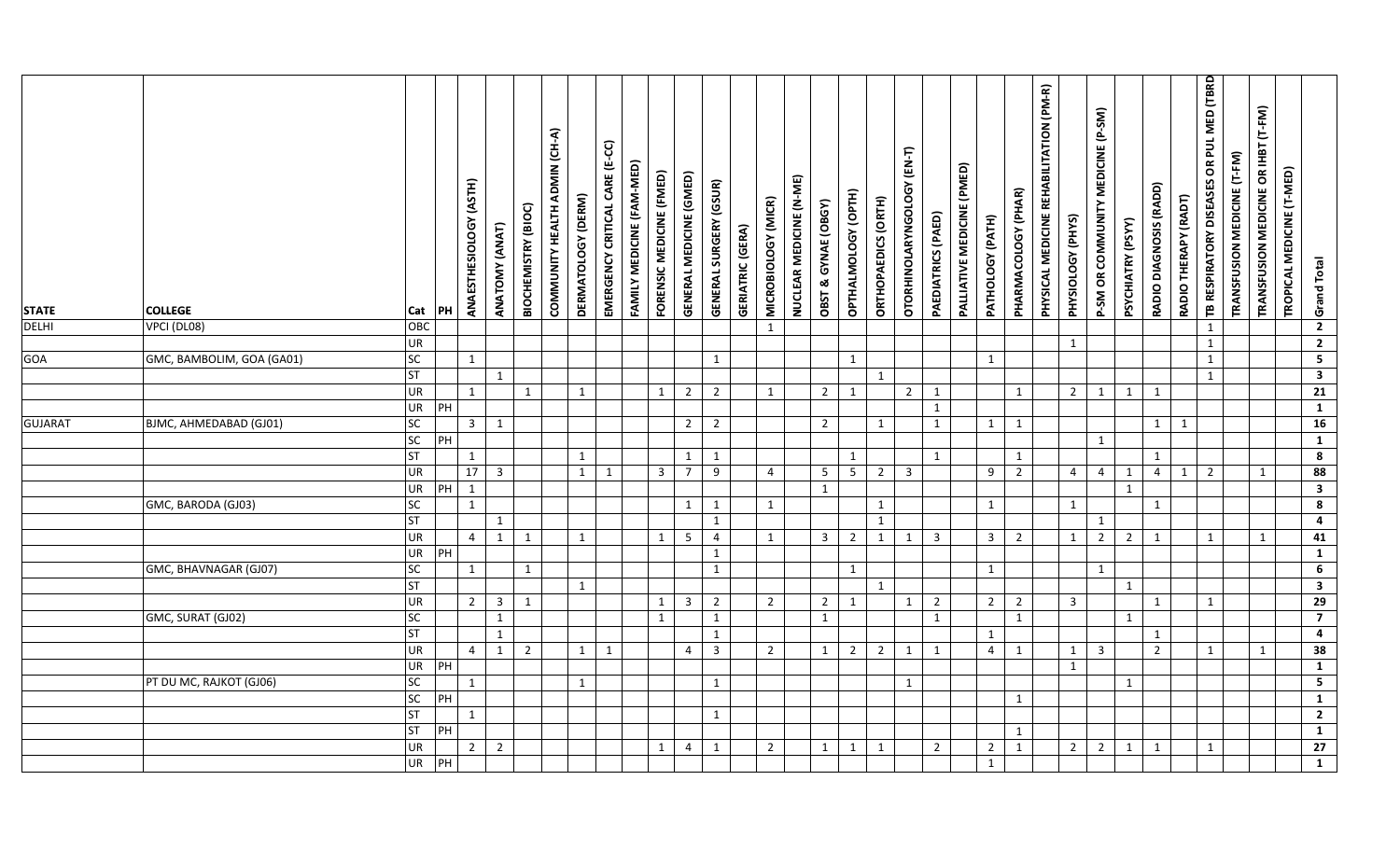| <b>STATE</b>            | <b>COLLEGE</b>               | Cat                          | PH             | ANAESTHESIOLOGY (ASTH) | ANATOMY (ANAT) | BIOCHEMISTRY (BIOC) | COMMUNITY HEALTH ADMIN (CH-A) | DERMATOLOGY (DERM) | EMERGENCY CRITICAL CARE (E-CC) | FAMILY MEDICINE (FAM-MED) | FORENSIC MEDICINE (FMED) | GENERAL MEDICINE (GMED) | <b>GENERAL SURGERY (GSUR)</b> | <b>GERIATRIC (GERA)</b> | MICROBIOLOGY (MICR) | NUCLEAR MEDICINE (N-ME) | <b>OBST &amp; GYNAE (OBGY)</b> | OPTHALMOLOGY (OPTH) | ORTHOPAEDICS (ORTH) | OTORHINOLARYNGOLOGY (EN-T) | PAEDIATRICS (PAED) | PALLIATIVE MEDICINE (PMED) | PATHOLOGY (PATH)        | PHARMACOLOGY (PHAR)     | PHYSICAL MEDICINE REHABILITATION (PM-R) | PHYSIOLOGY (PHYS) | MEDICINE (P-SM)<br>P-SM OR COMMUNITY | PSYCHIATRY (PSYY) | RADIO DIAGNOSIS (RADD) | RADIO THERAPY (RADT) | OR PUL MED (TBRD<br>TB RESPIRATORY DISEASES | TRANSFUSION MEDICINE (T-FM) | TRANSFUSION MEDICINE OR IHBT (T-FM) | TROPICAL MEDICINE (T-MED) | <b>Grand Total</b>              |  |
|-------------------------|------------------------------|------------------------------|----------------|------------------------|----------------|---------------------|-------------------------------|--------------------|--------------------------------|---------------------------|--------------------------|-------------------------|-------------------------------|-------------------------|---------------------|-------------------------|--------------------------------|---------------------|---------------------|----------------------------|--------------------|----------------------------|-------------------------|-------------------------|-----------------------------------------|-------------------|--------------------------------------|-------------------|------------------------|----------------------|---------------------------------------------|-----------------------------|-------------------------------------|---------------------------|---------------------------------|--|
| <b>GUJARAT</b>          | SMP SHAH MC, JAMNAGAR (GJ04) | SC                           |                | 1                      |                |                     |                               |                    |                                |                           |                          | $\mathbf{1}$            | $\mathbf{1}$                  |                         | 1                   |                         |                                |                     | $\mathbf{1}$        |                            |                    |                            | $\mathbf{1}$            |                         |                                         | 1                 |                                      |                   | $\mathbf{1}$           |                      |                                             |                             |                                     |                           | $\overline{\mathbf{8}}$         |  |
|                         |                              | <b>ST</b>                    |                | $\mathbf{1}$           |                |                     |                               |                    |                                |                           |                          | $\mathbf{1}$            |                               |                         | 1                   |                         |                                |                     |                     |                            |                    |                            | $\mathbf{1}$            |                         |                                         |                   |                                      |                   | $\mathbf{1}$           |                      |                                             |                             |                                     |                           | $\overline{\mathbf{5}}$         |  |
|                         |                              | <b>UR</b><br>UR <sup>1</sup> | PH             | $\overline{4}$         | $\overline{2}$ |                     |                               |                    |                                |                           | 1                        | $6\overline{6}$         | $\overline{7}$                |                         |                     |                         | 1                              | 3 <sup>1</sup>      | 1                   | $\mathbf{1}$               | $\overline{2}$     |                            | $\overline{\mathbf{3}}$ | $\overline{\mathbf{3}}$ |                                         | 1                 | $\overline{4}$                       | $\mathbf{1}$      | $\mathbf{1}$           | 1                    | 1                                           |                             | $\mathbf{1}$                        |                           | 44                              |  |
| <b>HARYANA</b>          | PT BDS MC, ROHTAK (HR01)     | <b>SC</b>                    |                | 1                      |                | $\mathbf{1}$        |                               |                    |                                |                           |                          | $2^{\circ}$             | 1                             |                         |                     |                         | 1<br>1                         |                     | 1                   |                            |                    |                            | $\mathbf{1}$            |                         |                                         | 1                 | 1                                    |                   |                        | $\mathbf{1}$         |                                             |                             |                                     |                           | $\mathbf{1}$<br>$\overline{11}$ |  |
|                         |                              | <b>ST</b>                    |                | $\mathbf{1}$           |                |                     |                               |                    |                                |                           |                          | $\mathbf{1}$            | $\mathbf{1}$                  |                         |                     |                         |                                |                     | $\mathbf{1}$        |                            |                    |                            |                         |                         |                                         | $\mathbf{1}$      |                                      |                   |                        | $\mathbf{1}$         |                                             |                             |                                     |                           | 6                               |  |
|                         |                              | UR                           |                | $\overline{3}$         | $\overline{2}$ | $\overline{2}$      |                               | $\mathbf{1}$       |                                |                           | $\overline{3}$           | $6\overline{6}$         | $\overline{7}$                |                         | $\overline{2}$      |                         | $\overline{3}$                 | $\overline{3}$      | $\mathbf{1}$        | $\overline{2}$             | $\overline{2}$     |                            | $\overline{\mathbf{3}}$ | $\overline{\mathbf{3}}$ |                                         | $\overline{2}$    | $\overline{4}$                       | $\mathbf{1}$      | $\overline{3}$         |                      | $\mathbf{1}$                                |                             |                                     |                           | 54                              |  |
|                         |                              | <b>UR</b>                    | PH             |                        |                | $\mathbf{1}$        |                               |                    |                                |                           |                          |                         |                               |                         |                     |                         |                                |                     |                     |                            |                    |                            | $\mathbf{1}$            |                         |                                         |                   |                                      |                   |                        |                      |                                             |                             |                                     |                           | $\overline{2}$                  |  |
| <b>HIMACHAL PRADESH</b> | DR RP GMC, TANDA (HP02)      | <b>SC</b>                    |                | $\mathbf{1}$           |                |                     |                               |                    |                                |                           |                          |                         | 1                             |                         |                     |                         |                                | $\mathbf{1}$        |                     |                            |                    |                            |                         |                         |                                         |                   |                                      |                   | $\mathbf{1}$           |                      |                                             |                             |                                     |                           | $\overline{4}$                  |  |
|                         |                              | <b>ST</b>                    |                |                        |                |                     |                               |                    |                                |                           |                          |                         | $\mathbf{1}$                  |                         |                     |                         |                                |                     |                     |                            |                    |                            |                         |                         |                                         |                   |                                      |                   |                        |                      |                                             |                             |                                     |                           | $\mathbf{1}$                    |  |
|                         |                              | <b>UR</b>                    |                | $\overline{2}$         |                | $\mathbf{1}$        |                               | $\mathbf{1}$       |                                |                           |                          | $\overline{3}$          |                               |                         | 1                   |                         | $\overline{2}$                 | $\mathbf{1}$        | $\mathbf{1}$        | 1                          | $\overline{2}$     |                            |                         | 1                       |                                         |                   | $\mathbf{1}$                         |                   | $\mathbf{1}$           |                      |                                             |                             |                                     |                           | 18                              |  |
|                         |                              | <b>UR</b>                    | $\overline{P}$ |                        |                |                     |                               | $\mathbf{1}$       |                                |                           |                          |                         |                               |                         |                     |                         |                                |                     |                     |                            |                    |                            |                         |                         |                                         |                   |                                      |                   |                        |                      |                                             |                             |                                     |                           | $\overline{1}$                  |  |
|                         | IGMC, SHIMLA (HP01)          | <b>SC</b>                    |                |                        |                |                     |                               | $\mathbf{1}$       |                                |                           |                          | $\mathbf{1}$            | 1                             |                         |                     |                         |                                | $\mathbf{1}$        |                     |                            |                    |                            |                         | 1                       |                                         |                   |                                      |                   |                        | 1                    |                                             |                             |                                     |                           | 6                               |  |
|                         |                              | SC                           | PH             |                        |                |                     |                               |                    |                                |                           |                          |                         |                               |                         |                     |                         |                                |                     |                     | 1                          |                    |                            |                         |                         |                                         |                   |                                      |                   |                        |                      |                                             |                             |                                     |                           | $\overline{1}$                  |  |
|                         |                              | <b>ST</b>                    |                | 1                      |                |                     |                               |                    |                                |                           |                          | 1                       |                               |                         |                     |                         |                                | $\mathbf{1}$        |                     |                            |                    |                            |                         |                         |                                         | 1                 |                                      |                   |                        |                      |                                             |                             |                                     |                           | $\overline{4}$                  |  |
|                         |                              | <b>UR</b>                    |                | $3 \mid 1$             |                |                     |                               |                    |                                |                           | 1                        | $\overline{4}$          | $5\overline{5}$               |                         | $\overline{2}$      |                         | $\overline{\mathbf{3}}$        |                     | 3 <sup>7</sup>      | 1                          | $\overline{3}$     |                            | $\overline{3}$          |                         |                                         |                   | $2^{\circ}$                          | $\mathbf{1}$      | $\overline{2}$         | 1                    | 1                                           |                             |                                     |                           | $\overline{36}$                 |  |
|                         |                              | UR                           | PH             |                        |                |                     |                               |                    |                                |                           |                          |                         |                               |                         |                     |                         | $\mathbf{1}$                   |                     |                     |                            |                    |                            |                         |                         |                                         |                   |                                      |                   |                        |                      |                                             |                             |                                     |                           | $\mathbf{1}$                    |  |
| <b>JHARKHAND</b>        | CIP, RANCHI (JH03)           | OBC                          |                |                        |                |                     |                               |                    |                                |                           |                          |                         |                               |                         |                     |                         |                                |                     |                     |                            |                    |                            |                         |                         |                                         |                   |                                      | $\overline{2}$    |                        |                      |                                             |                             |                                     |                           | $\overline{2}$                  |  |
|                         |                              | <b>SC</b>                    |                |                        |                |                     |                               |                    |                                |                           |                          |                         |                               |                         |                     |                         |                                |                     |                     |                            |                    |                            |                         |                         |                                         |                   |                                      | $2^{\circ}$       |                        |                      |                                             |                             |                                     |                           | $\overline{2}$                  |  |
|                         |                              | <b>ST</b>                    |                |                        |                |                     |                               |                    |                                |                           |                          |                         |                               |                         |                     |                         |                                |                     |                     |                            |                    |                            |                         |                         |                                         |                   |                                      | $\mathbf{1}$      |                        |                      |                                             |                             |                                     |                           | $\mathbf{1}$                    |  |
|                         |                              | <b>UR</b>                    |                |                        |                |                     |                               |                    |                                |                           |                          |                         |                               |                         |                     |                         |                                |                     |                     |                            |                    |                            |                         |                         |                                         |                   |                                      | $\overline{4}$    |                        |                      |                                             |                             |                                     |                           | $\overline{\mathbf{4}}$         |  |
|                         | MGM MC, JAMSHEDPUR (JH01)    | <b>UR</b>                    |                |                        | 1              |                     |                               |                    |                                |                           |                          |                         |                               |                         |                     |                         |                                |                     |                     |                            |                    |                            |                         | 1                       |                                         | 1                 |                                      |                   |                        |                      |                                             |                             |                                     |                           | $\overline{\mathbf{3}}$         |  |
|                         | RIMS, RANCHI (JH02)          | <b>SC</b>                    |                |                        | $\mathbf{1}$   |                     |                               |                    |                                |                           | 1                        | 1                       | 1                             |                         |                     |                         | $\mathbf{1}$                   | $\mathbf{1}$        |                     |                            |                    |                            | $\mathbf{1}$            | 1                       |                                         | 1                 |                                      |                   |                        |                      |                                             |                             |                                     |                           | $\overline{9}$                  |  |
|                         |                              | <b>ST</b>                    |                |                        |                |                     |                               |                    |                                |                           |                          | $\mathbf{1}$            | $\mathbf{1}$                  |                         |                     |                         |                                |                     | $\mathbf{1}$        |                            |                    |                            |                         | 1                       |                                         |                   |                                      |                   |                        |                      |                                             |                             |                                     |                           | 4                               |  |
|                         |                              | UR                           |                | $\overline{2}$         | $\overline{2}$ | $\overline{3}$      |                               | $\overline{2}$     |                                |                           |                          | 6                       | 6                             |                         | $\overline{3}$      |                         | $\overline{3}$                 | $\overline{2}$      |                     | 1                          | $\overline{3}$     |                            | $5\overline{)}$         | $\overline{\mathbf{3}}$ |                                         | $\overline{2}$    | $\overline{3}$                       |                   | $\mathbf{1}$           |                      |                                             |                             |                                     |                           | 47                              |  |
|                         |                              | <b>UR</b>                    | PI             |                        |                |                     |                               |                    |                                |                           | $\mathbf{1}$             |                         |                               |                         |                     |                         |                                |                     |                     |                            |                    |                            |                         |                         |                                         | 1                 |                                      |                   |                        |                      |                                             |                             |                                     |                           | $\overline{2}$                  |  |
| KARNATAKA               | BIMS, BELGAUM (KA13)         | SC                           |                |                        |                |                     |                               |                    |                                |                           | $\mathbf{1}$             |                         |                               |                         |                     |                         |                                |                     |                     |                            |                    |                            |                         |                         |                                         |                   |                                      |                   |                        |                      |                                             |                             |                                     |                           | $\overline{1}$                  |  |
|                         |                              | <b>UR</b>                    |                |                        | $\mathbf{1}$   | $\mathbf{1}$        |                               | $\mathbf{1}$       |                                |                           |                          |                         |                               |                         |                     |                         |                                |                     |                     |                            | $\mathbf{1}$       |                            | $\mathbf{1}$            | 1                       |                                         | $\mathbf{1}$      | 1                                    |                   |                        |                      |                                             |                             |                                     |                           | $\overline{\mathbf{8}}$         |  |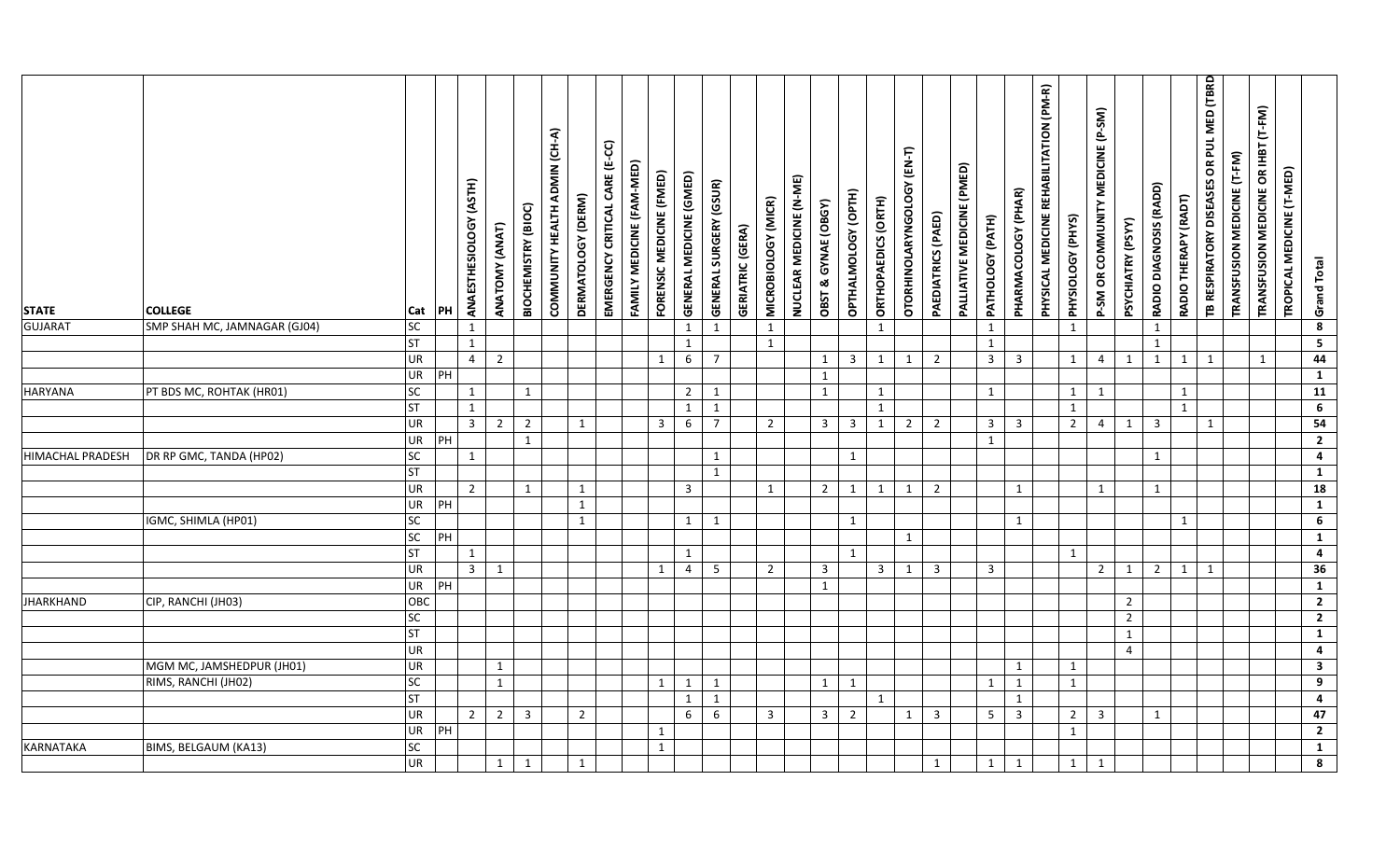| <b>STATE</b> | <b>COLLEGE</b>                 | Cat                    | PH | ANAESTHESIOLOGY (ASTH) | ANATOMY (ANAT) | <b>BIOCHEMISTRY (BIOC)</b> | COMMUNITY HEALTH ADMIN (CH-A) | DERMATOLOGY (DERM) | EMERGENCY CRITICAL CARE (E-CC) | FAMILY MEDICINE (FAM-MED) | FORENSIC MEDICINE (FMED) | GENERAL MEDICINE (GMED)        | <b>GENERAL SURGERY (GSUR)</b> | <b>GERIATRIC (GERA)</b> | MICROBIOLOGY (MICR) | NUCLEAR MEDICINE (N-ME) | OBST & GYNAE (OBGY) | OPTHALMOLOGY (OPTH) | ORTHOPAEDICS (ORTH) | OTORHINOLARYNGOLOGY (EN-T) | PAEDIATRICS (PAED) | PALLIATIVE MEDICINE (PMED) | PATHOLOGY (PATH)               | PHARMACOLOGY (PHAR) | PHYSICAL MEDICINE REHABILITATION (PM-R) | PHYSIOLOGY (PHYS) | P-SM OR COMMUNITY MEDICINE (P-SM) | PSYCHIATRY (PSYY) | RADIO DIAGNOSIS (RADD) | RADIO THERAPY (RADT) | TB RESPIRATORY DISEASES OR PUL MED (TBRD | TRANSFUSION MEDICINE (T-FM) | TRANSFUSION MEDICINE OR IHBT (T-FM) | TROPICAL MEDICINE (T-MED) | <b>Grand Total</b>               |
|--------------|--------------------------------|------------------------|----|------------------------|----------------|----------------------------|-------------------------------|--------------------|--------------------------------|---------------------------|--------------------------|--------------------------------|-------------------------------|-------------------------|---------------------|-------------------------|---------------------|---------------------|---------------------|----------------------------|--------------------|----------------------------|--------------------------------|---------------------|-----------------------------------------|-------------------|-----------------------------------|-------------------|------------------------|----------------------|------------------------------------------|-----------------------------|-------------------------------------|---------------------------|----------------------------------|
| KARNATAKA    | BIMS, BIDAR (KA08)             | <b>SC</b>              |    |                        |                | $\mathbf{1}$               |                               |                    |                                |                           |                          |                                |                               |                         |                     |                         |                     |                     |                     |                            |                    |                            |                                |                     |                                         |                   |                                   |                   |                        |                      |                                          |                             |                                     |                           | $\overline{1}$                   |
|              |                                | <b>ST</b>              |    |                        |                |                            |                               |                    |                                |                           | $\mathbf{1}$             |                                |                               |                         |                     |                         |                     |                     |                     |                            |                    |                            |                                |                     |                                         |                   |                                   |                   |                        |                      |                                          |                             |                                     |                           | $\mathbf{1}$                     |
|              |                                | <b>UR</b>              |    |                        | 1              |                            |                               |                    |                                |                           |                          |                                |                               |                         |                     |                         |                     |                     |                     |                            |                    |                            |                                | 1                   |                                         | 1                 |                                   |                   |                        |                      |                                          |                             |                                     |                           | $\mathbf{3}$                     |
|              | BMC, BANGALORE (KA01)          | SC                     |    | 1                      | $\mathbf{1}$   |                            |                               |                    |                                |                           | $\mathbf{1}$             | $\mathbf{1}$                   | $\overline{2}$                |                         |                     |                         | 1                   |                     | 1                   |                            | 1                  |                            | $\mathbf{1}$                   | 1                   |                                         |                   | $\mathbf{1}$                      |                   |                        |                      |                                          |                             |                                     |                           | $\overline{12}$                  |
|              |                                | ST                     |    |                        |                | $\mathbf{1}$               |                               |                    |                                |                           |                          | $\mathbf{1}$                   | $\mathbf{1}$                  |                         |                     |                         |                     |                     | $\mathbf{1}$        |                            |                    |                            | $\mathbf{1}$                   |                     |                                         |                   |                                   | $\mathbf{1}$      |                        |                      |                                          |                             |                                     |                           | 6                                |
|              |                                | <b>UR</b>              |    | 6                      | $\overline{2}$ | $\mathbf{1}$               |                               | $\overline{2}$     |                                |                           | $\overline{2}$           | $\overline{7}$                 | 9                             |                         | $\overline{3}$      |                         | $\overline{2}$      | 4                   | $\mathbf{1}$        | $\overline{4}$             | 5                  |                            | $\overline{2}$                 | $\overline{4}$      |                                         | $\overline{2}$    | $\overline{\mathbf{3}}$           |                   | $\mathbf{3}$           | 1                    |                                          |                             |                                     |                           | 63                               |
|              |                                | <b>UR</b>              | PH | $\mathbf{1}$           |                |                            |                               |                    |                                |                           |                          |                                |                               |                         |                     |                         |                     | $\mathbf{1}$        |                     |                            |                    |                            |                                |                     |                                         |                   |                                   |                   |                        |                      |                                          |                             |                                     |                           | $\overline{2}$                   |
|              | HIMS, HASSAN (KA10)            | SC                     |    |                        |                |                            |                               |                    |                                |                           |                          |                                |                               |                         | 1                   |                         |                     |                     |                     |                            |                    |                            |                                |                     |                                         |                   |                                   |                   |                        |                      |                                          |                             |                                     |                           | $\overline{1}$                   |
|              |                                | <b>UR</b>              |    |                        | $\mathbf{1}$   |                            |                               | $\mathbf{1}$       |                                |                           |                          |                                |                               |                         |                     |                         |                     | $\mathbf{1}$        |                     |                            |                    |                            |                                | $\mathbf{1}$        |                                         | $\mathbf{1}$      | $\mathbf{1}$                      |                   |                        |                      |                                          |                             |                                     |                           | $\overline{6}$                   |
|              | IGICH, BANGALORE (KA05)        | <b>SC</b>              |    |                        |                |                            |                               |                    |                                |                           |                          |                                |                               |                         |                     |                         |                     |                     |                     |                            | 1                  |                            |                                |                     |                                         |                   |                                   |                   |                        |                      |                                          |                             |                                     |                           | $\mathbf{1}$                     |
|              |                                | ST                     |    |                        |                |                            |                               |                    |                                |                           |                          |                                |                               |                         |                     |                         |                     |                     |                     |                            | $\mathbf{1}$       |                            |                                |                     |                                         |                   |                                   |                   |                        |                      |                                          |                             |                                     |                           | $\mathbf{1}$                     |
|              |                                | <b>UR</b>              |    |                        |                |                            |                               |                    |                                |                           |                          |                                |                               |                         |                     |                         |                     |                     |                     |                            | $\overline{2}$     |                            |                                |                     |                                         |                   |                                   |                   |                        |                      |                                          |                             |                                     |                           | $\overline{2}$                   |
|              | KIMS, HUBLI (KA02)             | UR<br>SC               | PH |                        |                |                            |                               |                    |                                |                           |                          |                                |                               |                         |                     |                         |                     |                     |                     |                            | $\mathbf{1}$       |                            |                                |                     |                                         |                   |                                   |                   |                        |                      |                                          |                             |                                     |                           | $\overline{1}$<br>$\overline{7}$ |
|              |                                |                        |    | 1                      |                |                            |                               |                    |                                |                           |                          | $\mathbf{1}$                   | 1                             |                         |                     |                         | 1                   |                     |                     | $\mathbf{1}$               |                    |                            | $\mathbf{1}$                   |                     |                                         |                   |                                   | $\mathbf{1}$      |                        |                      |                                          |                             |                                     |                           | $\overline{\mathbf{3}}$          |
|              |                                | <b>ST</b><br><b>UR</b> |    | $\overline{2}$         |                | 1                          |                               | 1                  |                                |                           |                          | $\mathbf{1}$<br>$\overline{4}$ | 6                             |                         |                     |                         | 1                   | $2^{\circ}$         |                     |                            | $\overline{3}$     |                            | $\mathbf{1}$<br>$\overline{3}$ |                     |                                         | $\overline{2}$    | 1                                 |                   |                        |                      |                                          |                             |                                     |                           | $\overline{32}$                  |
|              |                                | <b>UR</b>              | PH |                        | 1              |                            |                               |                    |                                |                           | 1                        |                                |                               |                         | $\overline{2}$      |                         |                     |                     |                     | $2 \mid 1$                 |                    |                            |                                | 1                   |                                         |                   |                                   |                   |                        |                      |                                          |                             |                                     |                           | $\mathbf{1}$                     |
|              | KMI ONCOLOGY, BANGALORE (KA06) | <b>SC</b>              |    |                        |                |                            |                               |                    |                                |                           |                          |                                |                               |                         |                     |                         |                     |                     |                     |                            |                    |                            |                                |                     |                                         |                   |                                   |                   |                        | $\mathbf{1}$         |                                          |                             |                                     |                           | $\overline{1}$                   |
|              |                                | <b>UR</b>              |    |                        |                |                            |                               |                    |                                |                           |                          |                                |                               |                         |                     |                         |                     |                     |                     |                            |                    |                            |                                |                     |                                         |                   |                                   |                   |                        | $\mathbf{1}$         |                                          |                             |                                     |                           | $\overline{1}$                   |
|              | MIMS, MANDYA (KA11)            | SC                     |    |                        |                |                            |                               |                    |                                |                           |                          |                                |                               |                         |                     |                         |                     |                     |                     |                            |                    |                            |                                | $\mathbf{1}$        |                                         |                   |                                   |                   |                        |                      |                                          |                             |                                     |                           | $\mathbf{1}$                     |
|              |                                | <b>ST</b>              |    |                        |                |                            |                               |                    |                                |                           |                          |                                |                               |                         |                     |                         |                     |                     |                     |                            |                    |                            |                                |                     |                                         |                   | $\mathbf{1}$                      |                   |                        |                      |                                          |                             |                                     |                           | $\mathbf{1}$                     |
|              |                                | <b>UR</b>              |    |                        | 1              | $\mathbf{1}$               |                               |                    |                                |                           | 1                        |                                |                               |                         | 1                   |                         |                     |                     |                     |                            |                    |                            | $\mathbf{1}$                   |                     |                                         |                   |                                   |                   |                        |                      |                                          |                             |                                     |                           | $\overline{\mathbf{5}}$          |
|              | MMCRI, MYSORE (KA04)           | <b>SC</b>              |    |                        |                |                            |                               |                    |                                |                           | $\mathbf{1}$             | 1                              | 1                             |                         |                     |                         | 1                   |                     |                     |                            | 1                  |                            |                                | 1                   |                                         |                   |                                   |                   |                        |                      |                                          |                             |                                     |                           | 6                                |
|              |                                | <b>ST</b>              |    |                        |                |                            |                               |                    |                                |                           |                          | $\mathbf{1}$                   |                               |                         |                     |                         | $\mathbf{1}$        |                     |                     |                            |                    |                            |                                |                     |                                         | 1                 |                                   |                   |                        |                      |                                          |                             |                                     |                           | $\mathbf{3}$                     |
|              |                                | <b>UR</b>              |    | $\overline{3}$         |                |                            |                               | $\mathbf{1}$       |                                |                           |                          | $\overline{4}$                 | 9                             |                         | $\overline{2}$      |                         |                     | $2^{\circ}$         | 2                   | 1                          | $\overline{2}$     |                            | $\overline{3}$                 | 1                   |                                         |                   | $\mathbf{1}$                      |                   | $\mathbf{3}$           |                      |                                          |                             |                                     |                           | 34                               |
|              |                                | UR                     | PH |                        | $\mathbf{1}$   |                            |                               |                    |                                |                           |                          |                                |                               |                         |                     |                         |                     |                     |                     |                            |                    |                            |                                |                     |                                         |                   |                                   |                   |                        |                      |                                          |                             |                                     |                           | $\mathbf{1}$                     |
|              |                                |                        |    |                        |                |                            |                               |                    |                                |                           |                          |                                |                               |                         |                     |                         |                     |                     |                     |                            |                    |                            |                                |                     |                                         |                   |                                   |                   |                        |                      |                                          |                             |                                     |                           |                                  |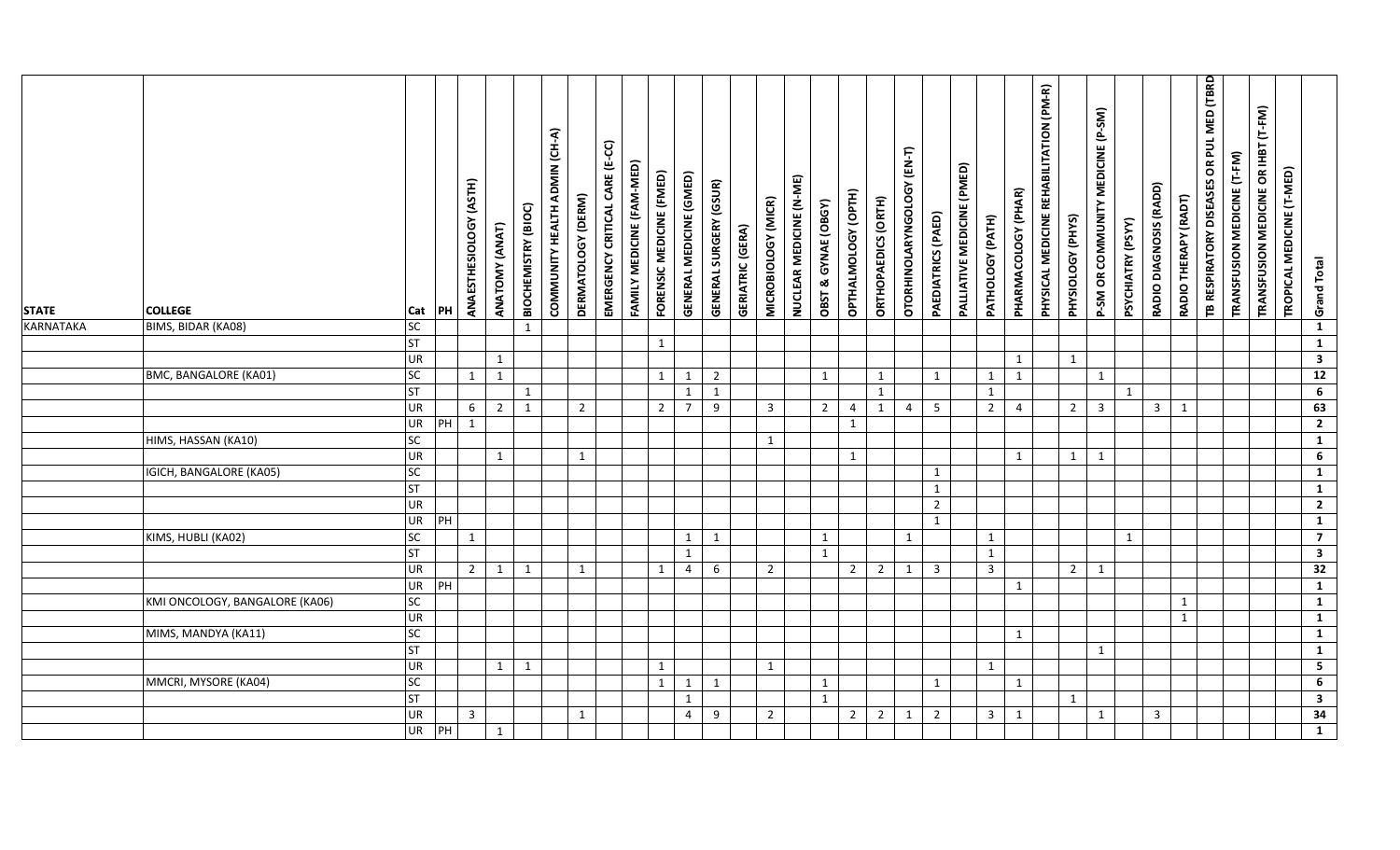| <b>STATE</b>     | <b>COLLEGE</b>               | Cat                    | PH | ANAESTHESIOLOGY (ASTH) | ANATOMY (ANAT) | BIOCHEMISTRY (BIOC) | COMMUNITY HEALTH ADMIN (CH-A) | DERMATOLOGY (DERM) | EMERGENCY CRITICAL CARE (E-CC) | FAMILY MEDICINE (FAM-MED) | FORENSIC MEDICINE (FMED) | GENERAL MEDICINE (GMED) | <b>GENERAL SURGERY (GSUR)</b> | <b>GERIATRIC (GERA)</b> | MICROBIOLOGY (MICR) | NUCLEAR MEDICINE (N-ME) | OBST & GYNAE (OBGY) | OPTHALMOLOGY (OPTH) | ORTHOPAEDICS (ORTH) | OTORHINOLARYNGOLOGY (EN-T) | PAEDIATRICS (PAED) | PALLIATIVE MEDICINE (PMED) | PATHOLOGY (PATH) | PHARMACOLOGY (PHAR) | PHYSICAL MEDICINE REHABILITATION (PM-R) | PHYSIOLOGY (PHYS) | P-SM OR COMMUNITY MEDICINE (P-SM) | PSYCHIATRY (PSYY) | RADIO DIAGNOSIS (RADD) | RADIO THERAPY (RADT) | TB RESPIRATORY DISEASES OR PUL MED (TBRD | TRANSFUSION MEDICINE (T-FM) | TRANSFUSION MEDICINE OR IHBT (T-FM) | TROPICAL MEDICINE (T-MED) | <b>Grand Total</b>           |
|------------------|------------------------------|------------------------|----|------------------------|----------------|---------------------|-------------------------------|--------------------|--------------------------------|---------------------------|--------------------------|-------------------------|-------------------------------|-------------------------|---------------------|-------------------------|---------------------|---------------------|---------------------|----------------------------|--------------------|----------------------------|------------------|---------------------|-----------------------------------------|-------------------|-----------------------------------|-------------------|------------------------|----------------------|------------------------------------------|-----------------------------|-------------------------------------|---------------------------|------------------------------|
| <b>KARNATAKA</b> | RIMS, RAICHUR (KA09)         | SC<br><b>ST</b>        |    |                        |                |                     |                               |                    |                                |                           | 1                        |                         |                               |                         |                     |                         |                     |                     |                     |                            |                    |                            |                  |                     |                                         |                   |                                   |                   |                        |                      |                                          |                             |                                     |                           | $\mathbf{1}$                 |
|                  |                              | UR                     |    |                        |                | $\mathbf{1}$        |                               |                    |                                |                           |                          |                         |                               |                         | 1                   |                         |                     |                     |                     |                            |                    |                            |                  | 1                   |                                         | 1                 |                                   |                   |                        |                      |                                          |                             |                                     |                           | $\mathbf{1}$<br>$\mathbf{3}$ |
|                  | SIMS, SHIMOGA (KA12)         | <b>SC</b>              |    |                        |                |                     |                               |                    |                                |                           | $\mathbf{1}$             |                         |                               |                         |                     |                         |                     |                     |                     |                            |                    |                            |                  |                     |                                         |                   |                                   |                   |                        |                      |                                          |                             |                                     |                           | $\mathbf{1}$                 |
|                  |                              | UR                     |    |                        | 1              | $\mathbf{1}$        |                               |                    |                                |                           |                          |                         |                               |                         | 1                   |                         |                     |                     |                     |                            |                    |                            |                  |                     |                                         |                   | $\mathbf{1}$                      |                   |                        |                      |                                          |                             |                                     |                           | $\overline{\mathbf{4}}$      |
|                  | VIMS, BELLARY (KA03)         | SC                     |    |                        |                |                     |                               |                    |                                |                           |                          | $\mathbf{1}$            |                               |                         | $\mathbf{1}$        |                         |                     |                     | $\mathbf{1}$        |                            |                    |                            |                  |                     |                                         | 1                 |                                   |                   |                        |                      |                                          |                             |                                     |                           | $\overline{\mathbf{4}}$      |
|                  |                              | <b>ST</b>              |    |                        |                |                     |                               |                    |                                |                           |                          | $\mathbf{1}$            |                               |                         |                     |                         |                     |                     |                     | $\mathbf{1}$               |                    |                            |                  |                     |                                         |                   |                                   |                   |                        |                      |                                          |                             |                                     |                           | $\mathbf{2}$                 |
|                  |                              | UR                     |    | $\overline{1}$         | $\mathbf{1}$   |                     |                               | $\mathbf{1}$       |                                |                           |                          | $\overline{2}$          | 4                             |                         | $\mathbf{1}$        |                         | $\overline{3}$      | $\mathbf{1}$        |                     | $\overline{2}$             |                    |                            | $\mathbf{1}$     | 1                   |                                         |                   |                                   |                   |                        |                      |                                          |                             |                                     |                           | <b>18</b>                    |
|                  |                              | <b>UR</b>              | PH |                        |                |                     |                               |                    |                                |                           |                          |                         |                               |                         |                     |                         |                     |                     |                     |                            | $\mathbf{1}$       |                            |                  |                     |                                         |                   |                                   |                   |                        |                      |                                          |                             |                                     |                           | $\overline{1}$               |
| <b>KERALA</b>    | GMC, ERNAKULAM (KL07)        | <b>SC</b>              |    |                        |                |                     |                               |                    |                                |                           |                          | $\mathbf{1}$            |                               |                         |                     |                         |                     |                     |                     |                            |                    |                            |                  |                     |                                         |                   |                                   |                   |                        |                      |                                          |                             |                                     |                           | $\overline{1}$               |
|                  |                              | <b>UR</b>              |    |                        |                |                     |                               |                    |                                |                           |                          | $\mathbf{1}$            |                               |                         | $\mathbf{1}$        |                         |                     |                     |                     |                            | $\mathbf{1}$       |                            | $\mathbf{1}$     |                     |                                         |                   |                                   | $\mathbf{1}$      |                        |                      |                                          |                             |                                     |                           | $\overline{\mathbf{5}}$      |
|                  | GMC, KOTTAYAM (KL03)         | SC                     |    | 1                      |                |                     |                               |                    |                                |                           |                          | $\overline{2}$          |                               |                         |                     |                         | 1                   |                     |                     |                            | $\mathbf{1}$       |                            | $\mathbf{1}$     |                     |                                         |                   |                                   |                   | 1                      |                      |                                          |                             |                                     |                           | $\overline{7}$               |
|                  |                              | <b>ST</b>              |    | $\mathbf{1}$           |                |                     |                               |                    |                                |                           |                          |                         | $\mathbf{1}$                  |                         |                     |                         |                     |                     |                     |                            | 1                  |                            |                  |                     |                                         |                   |                                   |                   |                        | 1                    |                                          |                             |                                     |                           | $\overline{\mathbf{4}}$      |
|                  |                              | <b>UR</b>              |    | $\mathbf{1}$           | 1              | $\mathbf{1}$        |                               | $\overline{2}$     |                                |                           | 1                        | $5\phantom{.0}$         | $\overline{4}$                |                         |                     |                         | $\overline{2}$      | 1                   | 1                   | $\overline{2}$             | $\overline{2}$     |                            | $\overline{3}$   | 1                   | $\mathbf{1}$                            | 1                 | $\mathbf{1}$                      | $\mathbf{1}$      |                        |                      | $\mathbf{1}$                             |                             |                                     |                           | $\overline{32}$              |
|                  |                              | <b>UR</b>              | PH |                        |                |                     |                               |                    |                                |                           |                          |                         |                               |                         | 1                   |                         |                     |                     |                     |                            |                    |                            |                  |                     |                                         |                   |                                   |                   |                        |                      |                                          |                             |                                     |                           | $\overline{1}$               |
|                  | GMC, KOZHIKODE (KL02)        | <b>SC</b>              |    |                        | 1              |                     |                               |                    |                                |                           | 1                        | 1                       | $\mathbf{1}$                  |                         |                     |                         | $\mathbf{1}$        |                     | 1                   |                            | $\mathbf{1}$       |                            |                  |                     |                                         | $\mathbf{1}$      |                                   |                   |                        |                      |                                          |                             |                                     |                           | $\boldsymbol{8}$             |
|                  |                              | SC                     | PH |                        |                |                     |                               |                    |                                |                           |                          |                         |                               |                         |                     |                         |                     |                     |                     |                            |                    |                            |                  |                     |                                         |                   |                                   |                   | $\mathbf{1}$           |                      |                                          |                             |                                     |                           | $\mathbf{1}$                 |
|                  |                              | <b>ST</b>              |    |                        |                |                     |                               |                    |                                |                           | $\mathbf{1}$             |                         | $\mathbf{1}$                  |                         |                     |                         |                     |                     | $\mathbf{1}$        |                            |                    |                            |                  |                     |                                         | 1                 |                                   |                   |                        |                      |                                          |                             |                                     |                           | $\overline{\mathbf{4}}$      |
|                  |                              | UR                     |    | $\overline{3}$         | $\overline{2}$ | $\mathbf{1}$        |                               | $2^{\circ}$        | $\mathbf{1}$                   | 1                         |                          | 6                       | $6\phantom{1}6$               |                         | 1                   |                         | $\overline{4}$      | $\overline{2}$      | $\mathbf{1}$        | $\overline{2}$             | $\overline{3}$     |                            | $\overline{2}$   | 1                   | 1                                       | $\mathbf{1}$      | $\overline{2}$                    | $2^{\circ}$       | $\overline{2}$         | $\mathbf{1}$         | $\overline{2}$                           |                             |                                     |                           | 49                           |
|                  |                              | <b>UR</b>              | PH |                        |                |                     |                               | $\mathbf{1}$       |                                |                           |                          |                         |                               |                         |                     |                         |                     |                     |                     |                            |                    |                            |                  |                     | $\mathbf{1}$                            |                   |                                   |                   |                        |                      |                                          |                             |                                     |                           | $\overline{2}$               |
|                  | GMC, THIRUVANANTPURAM (KL04) | SC                     |    | 1                      |                |                     |                               | $\mathbf{1}$       |                                |                           |                          | 1                       | $\overline{2}$                |                         |                     |                         | 1                   | $\mathbf{1}$        |                     | 1                          |                    |                            | $\mathbf{1}$     | 1                   |                                         |                   |                                   | $\mathbf{1}$      |                        |                      |                                          |                             | $\mathbf{1}$                        |                           | $\overline{12}$              |
|                  |                              | <b>ST</b><br><b>UR</b> |    | $\overline{4}$         | $\overline{2}$ | $\overline{2}$      |                               | $\mathbf{1}$       |                                |                           | $\overline{2}$           | 8                       | $\mathbf{1}$<br>8             |                         | $\overline{2}$      |                         | 1<br>$\overline{3}$ | $\overline{4}$      | $\overline{3}$      | 1                          | $\overline{4}$     |                            | $\overline{4}$   | $\overline{2}$      | 1                                       | $\overline{2}$    | $\overline{3}$                    | $\mathbf{1}$      | 1                      | $2^{\circ}$          | $\overline{2}$                           |                             | $\mathbf{1}$                        |                           | $\overline{6}$<br>59         |
|                  |                              | <b>UR</b>              | PH |                        |                |                     |                               |                    |                                |                           |                          |                         |                               |                         |                     |                         | $\mathbf{1}$        |                     |                     |                            |                    |                            |                  |                     |                                         |                   |                                   |                   |                        |                      |                                          |                             |                                     |                           | $\mathbf{1}$                 |
|                  | GMC, THRISSUR (KL05)         | <b>SC</b>              |    | $\mathbf{1}$           |                |                     |                               |                    |                                |                           |                          | $\mathbf{1}$            | 1                             |                         |                     |                         | $\mathbf{1}$        |                     | $\mathbf{1}$        |                            | $\mathbf{1}$       |                            |                  | $\mathbf{1}$        |                                         |                   |                                   |                   | $\mathbf{1}$           |                      |                                          |                             |                                     |                           | $\bf{8}$                     |
|                  |                              | <b>ST</b>              |    |                        |                |                     |                               |                    |                                |                           |                          | $\mathbf{1}$            |                               |                         |                     |                         | $\mathbf{1}$        |                     |                     |                            |                    |                            | $\mathbf{1}$     |                     |                                         |                   |                                   |                   | $\mathbf{1}$           |                      |                                          |                             |                                     |                           | $\overline{\mathbf{4}}$      |
|                  |                              | <b>UR</b>              |    | $\overline{3}$         | $\mathbf{1}$   | $\mathbf{1}$        |                               | $\overline{2}$     |                                |                           | $\mathbf{1}$             | $\overline{2}$          | $\overline{3}$                |                         | $\overline{2}$      |                         | $\mathbf{3}$        | 3                   | 4                   | $\mathbf{1}$               | $\mathbf{1}$       |                            | $\overline{4}$   | 1                   |                                         | $\overline{2}$    | $\overline{2}$                    | $\overline{2}$    |                        | $\mathbf{1}$         | $\overline{2}$                           |                             |                                     |                           | 41                           |
|                  |                              | <b>UR</b>              | PH |                        |                |                     |                               |                    |                                |                           |                          |                         |                               |                         | 1                   |                         |                     |                     |                     |                            |                    |                            |                  |                     |                                         |                   |                                   |                   |                        |                      |                                          |                             |                                     |                           | $\overline{1}$               |
|                  |                              |                        |    |                        |                |                     |                               |                    |                                |                           |                          |                         |                               |                         |                     |                         |                     |                     |                     |                            |                    |                            |                  |                     |                                         |                   |                                   |                   |                        |                      |                                          |                             |                                     |                           |                              |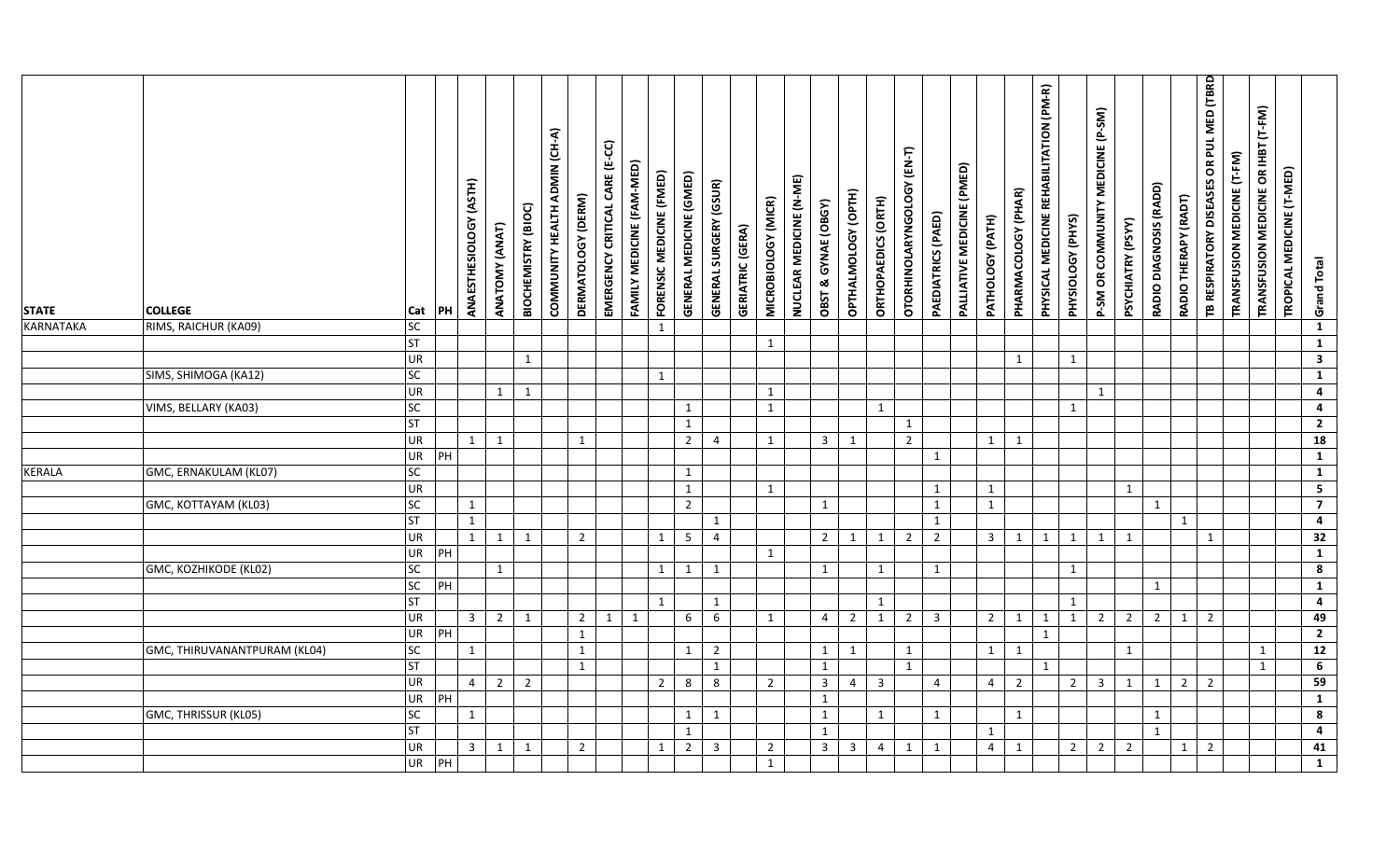| <b>STATE</b>          | <b>COLLEGE</b>               | Cat        | PH | (ASTH)<br>ANAESTHESIOLOGY | ANATOMY (ANAT) | BIOCHEMISTRY (BIOC) | COMMUNITY HEALTH ADMIN (CH-A) | DERMATOLOGY (DERM) | EMERGENCY CRITICAL CARE (E-CC) | FAMILY MEDICINE (FAM-MED) | FORENSIC MEDICINE (FMED) | <b>GENERAL MEDICINE (GMED)</b> | <b>GENERAL SURGERY (GSUR)</b> | <b>GERIATRIC (GERA)</b> | MICROBIOLOGY (MICR) | NUCLEAR MEDICINE (N-ME) | OBST & GYNAE (OBGY) | OPTHALMOLOGY (OPTH)          | ORTHOPAEDICS (ORTH) | OTORHINOLARYNGOLOGY (EN-T) | PAEDIATRICS (PAED) | PALLIATIVE MEDICINE (PMED) | PATHOLOGY (PATH) | PHARMACOLOGY (PHAR) | PHYSICAL MEDICINE REHABILITATION (PM-R) | PHYSIOLOGY (PHYS) | MEDICINE (P-SM)<br>P-SM OR COMMUNITY | PSYCHIATRY (PSYY) | RADIO DIAGNOSIS (RADD) | RADIO THERAPY (RADT) | TB RESPIRATORY DISEASES OR PUL MED (TBRD | TRANSFUSION MEDICINE (T-FM) | TRANSFUSION MEDICINE OR IHBT (T-FM) | TROPICAL MEDICINE (T-MED) | <b>Grand Total</b>      |  |
|-----------------------|------------------------------|------------|----|---------------------------|----------------|---------------------|-------------------------------|--------------------|--------------------------------|---------------------------|--------------------------|--------------------------------|-------------------------------|-------------------------|---------------------|-------------------------|---------------------|------------------------------|---------------------|----------------------------|--------------------|----------------------------|------------------|---------------------|-----------------------------------------|-------------------|--------------------------------------|-------------------|------------------------|----------------------|------------------------------------------|-----------------------------|-------------------------------------|---------------------------|-------------------------|--|
| <b>KERALA</b>         | GTDMC, ALAPPUZHA (KL01)      | SC         |    |                           | $\mathbf{1}$   |                     |                               |                    |                                |                           |                          |                                |                               |                         |                     |                         | 1                   |                              |                     |                            |                    |                            |                  |                     |                                         | 1                 |                                      |                   |                        |                      |                                          |                             |                                     |                           | $\overline{\mathbf{3}}$ |  |
|                       |                              | <b>ST</b>  |    |                           |                |                     |                               |                    |                                |                           |                          |                                |                               |                         |                     |                         |                     |                              | $\mathbf{1}$        |                            |                    |                            |                  |                     |                                         |                   |                                      |                   |                        |                      |                                          |                             |                                     |                           | $\mathbf{1}$            |  |
|                       |                              | <b>UR</b>  |    | $\mathbf{1}$              |                |                     |                               | $\overline{2}$     |                                |                           |                          | $\overline{2}$                 | 1                             |                         |                     |                         |                     |                              |                     | 1                          | $\overline{2}$     |                            | $\mathbf{1}$     | 1                   |                                         |                   | $\mathbf{1}$                         |                   | $\overline{2}$         |                      |                                          |                             | 1                                   |                           | 15                      |  |
|                       |                              | UR         | PH |                           |                |                     |                               |                    |                                |                           |                          | $\mathbf{1}$                   |                               |                         |                     |                         |                     |                              |                     |                            |                    |                            |                  |                     |                                         |                   |                                      |                   |                        |                      |                                          |                             |                                     |                           | $\mathbf{1}$            |  |
|                       | RCC, THIRUVANANTPURAM (KL06) | SC         |    |                           |                |                     |                               |                    |                                |                           |                          |                                |                               |                         |                     |                         |                     |                              |                     |                            |                    |                            | 1                |                     |                                         |                   |                                      |                   |                        |                      |                                          |                             |                                     |                           | $\mathbf{1}$            |  |
|                       |                              | <b>UR</b>  |    | $\overline{2}$            |                |                     |                               |                    |                                |                           |                          |                                |                               |                         |                     |                         |                     |                              |                     |                            |                    |                            |                  |                     |                                         |                   |                                      |                   | $\mathbf{1}$           | $\overline{4}$       |                                          |                             |                                     |                           | $\overline{7}$          |  |
| <b>MADHYA PRADESH</b> | GMC, BHOPAL (MP01)           | SC         |    | $\mathbf{1}$              |                |                     |                               |                    |                                |                           |                          | 1                              | 1                             |                         |                     |                         |                     | $\mathbf{1}$                 |                     |                            | $\mathbf{1}$       |                            |                  | $\mathbf{1}$        |                                         |                   |                                      |                   |                        |                      |                                          |                             |                                     |                           | $\overline{6}$          |  |
|                       |                              | ST         |    |                           |                |                     |                               |                    |                                |                           | $\mathbf{1}$             |                                | $\mathbf{1}$                  |                         |                     |                         |                     |                              |                     |                            | 1                  |                            |                  |                     |                                         |                   |                                      |                   |                        |                      |                                          |                             |                                     |                           | $\overline{\mathbf{3}}$ |  |
|                       |                              | UR         |    | $\overline{3}$            |                |                     |                               |                    |                                |                           |                          | -5                             | $\overline{4}$                |                         |                     |                         | 4                   | $\overline{3}$               | $\overline{2}$      | $\overline{2}$             | $\overline{2}$     |                            | $\overline{2}$   |                     |                                         |                   | $\overline{2}$                       |                   | $\mathbf{1}$           | $\overline{2}$       |                                          |                             |                                     |                           | $\overline{32}$         |  |
|                       |                              | UR         | PH |                           |                |                     |                               |                    |                                |                           |                          | $\mathbf{1}$                   |                               |                         |                     |                         |                     |                              |                     |                            |                    |                            |                  |                     |                                         |                   |                                      |                   |                        |                      |                                          |                             |                                     |                           | $\overline{1}$          |  |
|                       | GRMC, GWALIOR (MP02)         | ${\sf SC}$ |    | $\mathbf{1}$              |                |                     |                               |                    |                                |                           |                          | $\mathbf{1}$                   | $\mathbf{1}$                  |                         |                     |                         |                     | $\mathbf{1}$                 |                     |                            |                    |                            | $\mathbf{1}$     |                     |                                         |                   |                                      |                   |                        |                      |                                          |                             |                                     |                           | $\overline{\mathbf{5}}$ |  |
|                       |                              | <b>ST</b>  |    |                           | $\mathbf{1}$   |                     |                               |                    |                                |                           |                          |                                |                               |                         | $\mathbf{1}$        |                         |                     |                              |                     |                            |                    |                            |                  | $\mathbf{1}$        |                                         |                   |                                      |                   |                        |                      |                                          |                             |                                     |                           | $\overline{\mathbf{3}}$ |  |
|                       |                              | <b>UR</b>  |    | 1                         |                |                     |                               |                    |                                |                           |                          | 6                              | $\overline{3}$                |                         |                     |                         | $\overline{4}$      | 1                            | $\mathbf{1}$        | $\overline{2}$             | $\overline{2}$     |                            |                  |                     |                                         | $\mathbf{1}$      | 1                                    |                   | $\overline{2}$         |                      |                                          |                             |                                     |                           | $\overline{24}$         |  |
|                       |                              | UR<br>SC   | PH |                           |                |                     |                               |                    |                                |                           |                          |                                | $\mathbf{1}$                  |                         |                     |                         |                     |                              |                     |                            |                    |                            |                  |                     |                                         |                   |                                      |                   |                        |                      |                                          |                             |                                     |                           | $\mathbf{1}$<br>6       |  |
|                       | MGM MC, INDORE (MP03)        | <b>ST</b>  |    |                           | 1              |                     |                               |                    |                                |                           |                          | 1                              | $\mathbf{1}$                  |                         |                     |                         | 1                   |                              |                     | $\mathbf{1}$               |                    |                            |                  |                     |                                         | $\mathbf{1}$      |                                      |                   |                        |                      |                                          |                             |                                     |                           | $\overline{\mathbf{3}}$ |  |
|                       |                              | <b>UR</b>  |    | $\overline{3}$            | 1              | $\overline{1}$      |                               | $\mathbf{1}$       |                                |                           | $\mathbf{1}$             | $\mathbf{1}$<br>$\overline{4}$ | 5                             |                         | 1                   |                         | $\overline{2}$      | $\mathbf{1}$<br>$\mathbf{1}$ | $\overline{2}$      | $\overline{2}$             | $\mathbf{1}$       |                            | $\overline{2}$   | 1                   |                                         |                   | $\mathbf{1}$                         | $\mathbf{1}$      | $\overline{2}$         | 1                    |                                          |                             |                                     |                           | $\overline{32}$         |  |
|                       |                              | UR         | PH |                           |                |                     |                               |                    |                                |                           |                          |                                |                               |                         |                     |                         |                     |                              |                     |                            | 1                  |                            |                  |                     |                                         |                   |                                      |                   |                        |                      |                                          |                             |                                     |                           | $\mathbf{1}$            |  |
|                       | NSCB MC, JABALPUR (MP04)     | SC         |    |                           | 1              |                     |                               |                    |                                |                           |                          | $\mathbf{1}$                   |                               |                         |                     |                         | 1                   |                              |                     | 1                          |                    |                            |                  |                     |                                         |                   |                                      |                   |                        |                      |                                          |                             |                                     |                           | $\overline{4}$          |  |
|                       |                              | $\sf SC$   | PH |                           |                |                     |                               |                    |                                |                           |                          |                                |                               |                         |                     |                         |                     |                              |                     |                            |                    |                            |                  |                     |                                         |                   | $\mathbf{1}$                         |                   |                        |                      |                                          |                             |                                     |                           | $\mathbf{1}$            |  |
|                       |                              | <b>ST</b>  |    |                           |                |                     |                               |                    |                                |                           |                          | $\mathbf{1}$                   |                               |                         |                     |                         |                     |                              |                     |                            | $\mathbf{1}$       |                            |                  |                     |                                         |                   |                                      |                   |                        |                      |                                          |                             |                                     |                           | $\overline{2}$          |  |
|                       |                              | <b>UR</b>  |    | $\mathbf{3}$              | $\overline{2}$ |                     |                               |                    |                                |                           |                          | $\overline{3}$                 | $5\overline{)}$               |                         |                     |                         | $\overline{2}$      | 1                            | 1                   | $\overline{2}$             | $\overline{2}$     |                            | $\mathbf{1}$     |                     |                                         | $\mathbf{1}$      |                                      |                   | 1                      | 1                    |                                          |                             |                                     |                           | 25                      |  |
|                       |                              | <b>UR</b>  | PH |                           |                |                     |                               |                    |                                |                           |                          | $\mathbf{1}$                   |                               |                         |                     |                         |                     |                              |                     |                            |                    |                            |                  |                     |                                         |                   |                                      |                   |                        |                      |                                          |                             |                                     |                           | $\overline{1}$          |  |
|                       | SSMC, REWA (MP05)            | SC         |    | $\mathbf{1}$              |                |                     |                               |                    |                                |                           |                          |                                | $\mathbf{1}$                  |                         |                     |                         |                     |                              |                     |                            | $\mathbf{1}$       |                            |                  |                     |                                         |                   |                                      |                   |                        |                      |                                          |                             |                                     |                           | $\overline{\mathbf{3}}$ |  |
|                       |                              | <b>ST</b>  |    |                           |                |                     |                               |                    |                                |                           |                          | $\mathbf{1}$                   |                               |                         |                     |                         |                     |                              |                     |                            | $\mathbf{1}$       |                            |                  |                     |                                         |                   |                                      |                   |                        |                      |                                          |                             |                                     |                           | $\overline{2}$          |  |
|                       |                              | <b>UR</b>  |    |                           |                |                     |                               |                    |                                |                           |                          | $\overline{\mathbf{3}}$        | $\overline{3}$                |                         |                     |                         | $\overline{2}$      | $\overline{2}$               | $\mathbf{1}$        |                            |                    |                            | $\mathbf{1}$     | 1                   |                                         |                   | $\mathbf{1}$                         |                   |                        |                      |                                          |                             |                                     |                           | $\overline{14}$         |  |
| <b>MAHARASHTRA</b>    | AIIPMR (MH14)                | UR         |    |                           |                |                     |                               |                    |                                |                           |                          |                                |                               |                         |                     |                         |                     |                              |                     |                            |                    |                            |                  |                     | 1                                       |                   |                                      |                   |                        |                      |                                          |                             |                                     |                           | $\mathbf{1}$            |  |
|                       |                              |            |    |                           |                |                     |                               |                    |                                |                           |                          |                                |                               |                         |                     |                         |                     |                              |                     |                            |                    |                            |                  |                     |                                         |                   |                                      |                   |                        |                      |                                          |                             |                                     |                           |                         |  |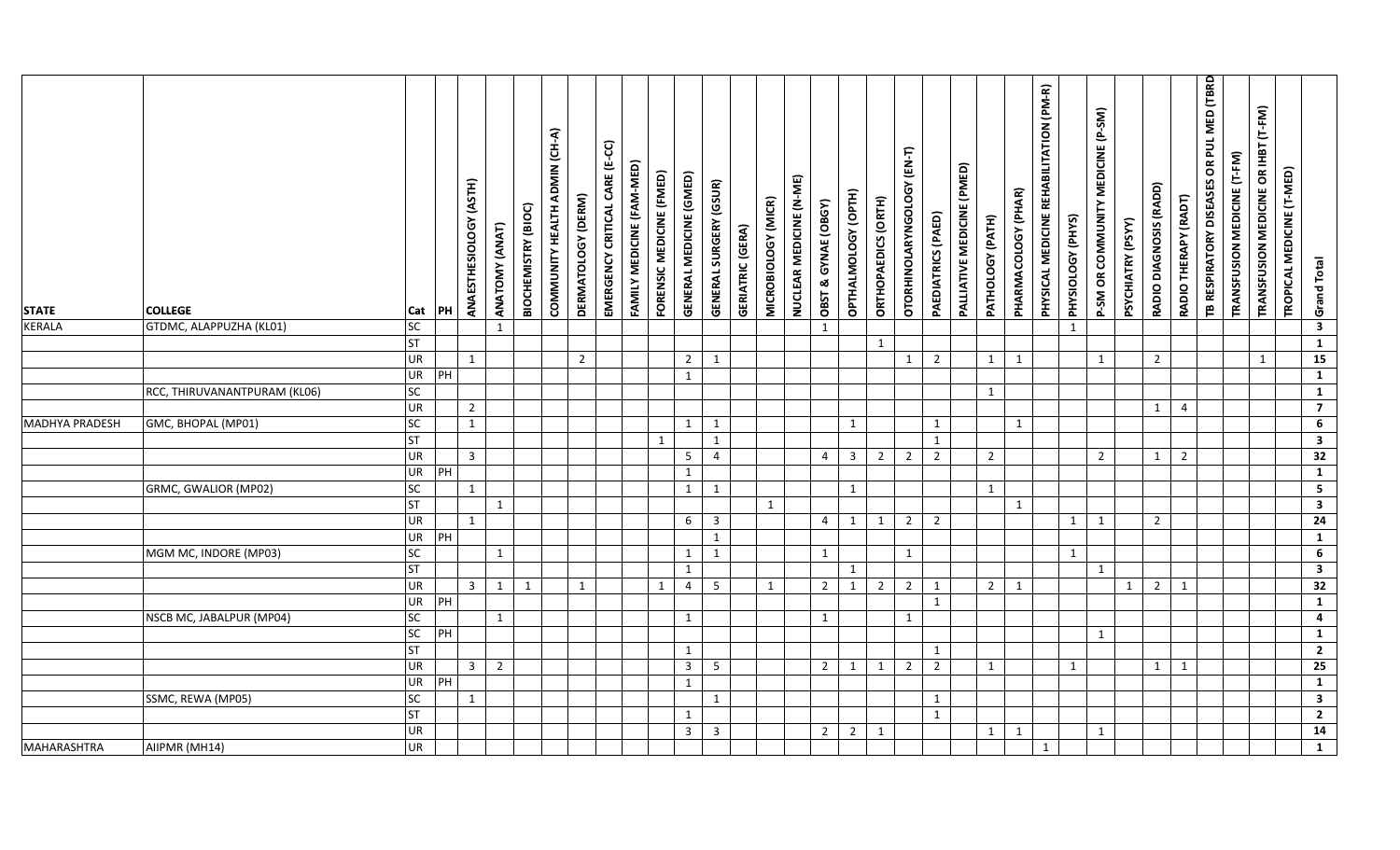| <b>STATE</b><br><b>MAHARASHTRA</b> | <b>COLLEGE</b><br>BJMC, PUNE (MH01) | Cat<br>SC       | PH             | ANAESTHESIOLOGY (ASTH)<br>$\mathbf{1}$ | ANATOMY (ANAT) | BIOCHEMISTRY (BIOC) | COMMUNITY HEALTH ADMIN (CH-A) | DERMATOLOGY (DERM)<br>$\mathbf{1}$ | EMERGENCY CRITICAL CARE (E-CC) | FAMILY MEDICINE (FAM-MED) | FORENSIC MEDICINE (FMED) | GENERAL MEDICINE (GMED)<br>$\mathbf{1}$ | <b>GENERAL SURGERY (GSUR)</b><br>$\mathbf{1}$ | <b>GERIATRIC (GERA)</b> | MICROBIOLOGY (MICR) | NUCLEAR MEDICINE (N-ME) | OBST & GYNAE (OBGY)<br>$\mathbf{1}$ | OPTHALMOLOGY (OPTH) | ORTHOPAEDICS (ORTH)<br>$\mathbf{1}$ | OTORHINOLARYNGOLOGY (EN-T) | PAEDIATRICS (PAED) | PALLIATIVE MEDICINE (PMED) | PATHOLOGY (PATH)<br>$\mathbf{1}$ | PHARMACOLOGY (PHAR) | PHYSICAL MEDICINE REHABILITATION (PM-R) | PHYSIOLOGY (PHYS) | P-SM OR COMMUNITY MEDICINE (P-SM) | PSYCHIATRY (PSYY)<br>$\mathbf{1}$ | RADIO DIAGNOSIS (RADD) | RADIO THERAPY (RADT) | TB RESPIRATORY DISEASES OR PUL MED (TBRD | TRANSFUSION MEDICINE (T-FM) | TRANSFUSION MEDICINE OR IHBT (T-FM) | TROPICAL MEDICINE (T-MED) | <b>Grand Total</b><br>$\overline{\mathbf{8}}$ |  |
|------------------------------------|-------------------------------------|-----------------|----------------|----------------------------------------|----------------|---------------------|-------------------------------|------------------------------------|--------------------------------|---------------------------|--------------------------|-----------------------------------------|-----------------------------------------------|-------------------------|---------------------|-------------------------|-------------------------------------|---------------------|-------------------------------------|----------------------------|--------------------|----------------------------|----------------------------------|---------------------|-----------------------------------------|-------------------|-----------------------------------|-----------------------------------|------------------------|----------------------|------------------------------------------|-----------------------------|-------------------------------------|---------------------------|-----------------------------------------------|--|
|                                    |                                     | <b>ST</b>       |                | $\mathbf{1}$                           |                |                     |                               |                                    |                                |                           |                          | $\mathbf{1}$                            |                                               |                         |                     |                         | 1                                   |                     |                                     |                            |                    |                            |                                  | 1                   |                                         |                   |                                   |                                   |                        |                      |                                          |                             |                                     |                           | $\overline{4}$                                |  |
|                                    |                                     | <b>UR</b>       |                | $\overline{3}$                         | 1              | $\overline{2}$      |                               |                                    |                                |                           | 1                        | $\overline{\mathbf{5}}$                 | $\overline{7}$                                |                         | $\overline{2}$      |                         | $\overline{3}$                      | $\mathbf{1}$        |                                     | $2^{\circ}$                | $\overline{2}$     |                            | $\overline{2}$                   | 1                   |                                         | $\overline{2}$    | $\mathbf{1}$                      | $\mathbf{1}$                      | $\overline{3}$         |                      | $2^{\circ}$                              |                             |                                     |                           | 41                                            |  |
|                                    |                                     | UR              | PH             |                                        |                |                     |                               |                                    |                                |                           |                          | $\mathbf{1}$                            |                                               |                         |                     |                         |                                     |                     |                                     |                            |                    |                            |                                  |                     |                                         |                   |                                   |                                   |                        |                      |                                          |                             |                                     |                           | $\mathbf{1}$                                  |  |
|                                    | DR VMGMC, SOLAPUR (MH02)            | SC              |                | 1                                      |                |                     |                               |                                    |                                |                           |                          |                                         | $\mathbf{1}$                                  |                         |                     |                         |                                     |                     |                                     | $\mathbf{1}$               |                    |                            |                                  |                     |                                         |                   | 1                                 |                                   |                        |                      |                                          |                             |                                     |                           | $\overline{4}$                                |  |
|                                    |                                     | <b>ST</b>       |                |                                        | $\mathbf{1}$   |                     |                               |                                    |                                |                           |                          |                                         |                                               |                         |                     |                         |                                     |                     |                                     |                            | 1                  |                            |                                  |                     |                                         |                   |                                   |                                   |                        |                      |                                          |                             |                                     |                           | $\overline{2}$                                |  |
|                                    |                                     | UR              |                | 1                                      | $\mathbf{1}$   |                     |                               |                                    |                                |                           |                          | $2^{\circ}$                             | $\overline{2}$                                |                         | 1                   |                         | $\overline{3}$                      | $\mathbf{1}$        |                                     |                            |                    |                            | $\overline{2}$                   | $\overline{2}$      |                                         | 1                 | $\mathbf{1}$                      |                                   |                        |                      |                                          |                             |                                     |                           | $\overline{17}$                               |  |
|                                    | GMC, AKOLA, (MH19)                  | UR              |                |                                        |                |                     |                               |                                    |                                |                           |                          |                                         |                                               |                         | 1                   |                         |                                     |                     |                                     |                            |                    |                            |                                  | 1                   |                                         |                   |                                   |                                   |                        |                      |                                          |                             |                                     |                           | $\overline{2}$                                |  |
|                                    | GMC, AURANGABAD (MH04)              | SC              |                | 1                                      |                |                     |                               |                                    |                                |                           |                          | $\mathbf{1}$                            |                                               |                         |                     |                         | $\mathbf{1}$                        |                     |                                     |                            |                    |                            | $\mathbf{1}$                     |                     |                                         |                   |                                   |                                   | 1                      |                      |                                          |                             |                                     |                           | $\overline{\mathbf{5}}$                       |  |
|                                    |                                     | <b>ST</b>       |                |                                        |                |                     |                               |                                    |                                |                           |                          | $\mathbf{1}$                            |                                               |                         |                     |                         |                                     |                     |                                     |                            |                    |                            | $\mathbf{1}$                     |                     |                                         |                   |                                   |                                   |                        |                      |                                          |                             |                                     |                           | $\overline{2}$                                |  |
|                                    |                                     | UR              |                | $\overline{\mathbf{3}}$                | $\mathbf{1}$   | 1                   |                               |                                    |                                |                           | $\mathbf{1}$             | $\overline{2}$                          | $\overline{3}$                                |                         | 1                   |                         | 1                                   | $\mathbf{1}$        | $\mathbf{1}$                        | $\mathbf{1}$               | $\overline{2}$     |                            | $\mathbf{1}$                     | 1                   |                                         | $2^{\circ}$       | $\mathbf{1}$                      |                                   |                        |                      |                                          |                             |                                     |                           | $\overline{23}$                               |  |
|                                    |                                     | UR              | PH             |                                        | $\mathbf{1}$   |                     |                               |                                    |                                |                           |                          |                                         |                                               |                         |                     |                         |                                     |                     |                                     |                            |                    |                            |                                  |                     |                                         |                   |                                   |                                   |                        |                      |                                          |                             |                                     |                           | $\overline{1}$                                |  |
|                                    | GMC, LATUR (MH16)                   | SC              |                |                                        | $\mathbf{1}$   |                     |                               |                                    |                                |                           |                          |                                         |                                               |                         |                     |                         |                                     | $\mathbf{1}$        |                                     |                            |                    |                            |                                  |                     |                                         | $\mathbf{1}$      |                                   |                                   |                        |                      |                                          |                             |                                     |                           | $\overline{\mathbf{3}}$                       |  |
|                                    |                                     | <b>ST</b><br>UR |                |                                        |                |                     |                               |                                    |                                |                           |                          |                                         |                                               |                         |                     |                         |                                     |                     | 1                                   |                            |                    |                            |                                  |                     |                                         |                   |                                   |                                   |                        |                      |                                          |                             |                                     |                           | $\overline{1}$<br>11                          |  |
|                                    |                                     |                 |                | 1                                      |                |                     |                               |                                    |                                |                           | 1                        | 1                                       | 1                                             |                         | 1                   |                         | 1                                   |                     |                                     |                            | 1                  |                            | $\overline{2}$                   | 1                   |                                         |                   | $\mathbf{1}$                      |                                   |                        |                      |                                          |                             |                                     |                           | $\overline{1}$                                |  |
|                                    | GMC, MIRAJ (MH08)                   | UR<br>SC        | PH             | $\mathbf{1}$                           |                |                     |                               |                                    |                                |                           |                          | $\mathbf{1}$                            |                                               |                         | 1                   |                         |                                     |                     |                                     |                            |                    |                            |                                  |                     |                                         |                   |                                   |                                   |                        |                      |                                          |                             |                                     |                           | $\overline{2}$                                |  |
|                                    |                                     | SC              | PH             |                                        |                |                     |                               |                                    |                                |                           |                          |                                         |                                               |                         |                     |                         |                                     |                     |                                     |                            |                    |                            | $\mathbf{1}$                     |                     |                                         |                   |                                   |                                   |                        |                      |                                          |                             |                                     |                           | $\mathbf{1}$                                  |  |
|                                    |                                     | <b>ST</b>       |                |                                        | 1              |                     |                               |                                    |                                |                           |                          |                                         |                                               |                         |                     |                         |                                     |                     |                                     |                            |                    |                            |                                  |                     |                                         |                   |                                   |                                   |                        |                      |                                          |                             |                                     |                           | $\overline{1}$                                |  |
|                                    |                                     | <b>ST</b>       | $\overline{P}$ |                                        |                |                     |                               |                                    |                                |                           |                          |                                         |                                               |                         |                     |                         |                                     |                     |                                     |                            |                    |                            |                                  | $\mathbf{1}$        |                                         |                   |                                   |                                   |                        |                      |                                          |                             |                                     |                           | $\overline{1}$                                |  |
|                                    |                                     | UR              |                | $\mathbf{1}$                           | 1              |                     |                               |                                    |                                |                           |                          | $\mathbf{1}$                            | $\overline{3}$                                |                         |                     |                         | $\overline{2}$                      |                     |                                     |                            | 1                  |                            | $\overline{2}$                   |                     |                                         | 1                 | 1                                 |                                   |                        |                      |                                          |                             |                                     |                           | $\overline{13}$                               |  |
|                                    | GMC, NAGPUR (MH03)                  | SC              |                | $\mathbf{1}$                           |                |                     |                               | $\mathbf{1}$                       |                                |                           |                          | $\mathbf{1}$                            | 1                                             |                         |                     |                         | 1                                   |                     |                                     | $\mathbf{1}$               |                    |                            |                                  | 1                   |                                         |                   |                                   |                                   |                        | $\mathbf{1}$         |                                          |                             |                                     |                           | $\overline{\mathbf{8}}$                       |  |
|                                    |                                     | <b>ST</b>       |                | 1                                      |                |                     |                               |                                    |                                |                           |                          | 1                                       |                                               |                         |                     |                         | 1                                   |                     |                                     |                            |                    |                            |                                  |                     |                                         | 1                 |                                   |                                   |                        |                      |                                          |                             |                                     |                           | $\overline{4}$                                |  |
|                                    |                                     | UR              |                | $\mathbf{1}$                           | 1              | $\overline{2}$      |                               | $\mathbf{1}$                       |                                |                           | $\overline{3}$           | $\overline{4}$                          | 6                                             |                         | $\overline{2}$      |                         | 1                                   | $2^{\circ}$         | $\overline{3}$                      |                            | $\overline{2}$     |                            | $\overline{3}$                   | 1                   |                                         |                   | $\mathbf{1}$                      |                                   | $\overline{2}$         |                      | $\mathbf{1}$                             |                             |                                     |                           | 36                                            |  |
|                                    |                                     | UR              | PH             | 1                                      |                |                     |                               |                                    |                                |                           |                          |                                         |                                               |                         |                     |                         |                                     |                     |                                     |                            |                    |                            |                                  |                     |                                         | $\mathbf{1}$      |                                   |                                   |                        |                      |                                          |                             |                                     |                           | $\overline{2}$                                |  |
|                                    | GMC, NANDED (MH12)                  | SC              |                |                                        | 1              |                     |                               |                                    |                                |                           |                          |                                         |                                               |                         |                     |                         | 1                                   |                     |                                     |                            |                    |                            |                                  |                     |                                         |                   | 1                                 |                                   |                        |                      |                                          |                             |                                     |                           | $\overline{\mathbf{3}}$                       |  |
|                                    |                                     | <b>ST</b>       |                |                                        |                | $\mathbf{1}$        |                               |                                    |                                |                           |                          |                                         |                                               |                         |                     |                         |                                     |                     |                                     |                            |                    |                            |                                  |                     |                                         |                   |                                   |                                   |                        |                      | $\mathbf{1}$                             |                             |                                     |                           | $\overline{2}$                                |  |
|                                    |                                     | UR              |                | 1                                      |                |                     |                               |                                    |                                |                           | $\mathbf{1}$             | $\mathbf{1}$                            | $\overline{2}$                                |                         | $\mathbf{1}$        |                         |                                     |                     | $\mathbf{1}$                        | $\mathbf{1}$               |                    |                            | $2^{\circ}$                      | 1                   |                                         | 1                 |                                   |                                   |                        |                      |                                          |                             |                                     |                           | 12                                            |  |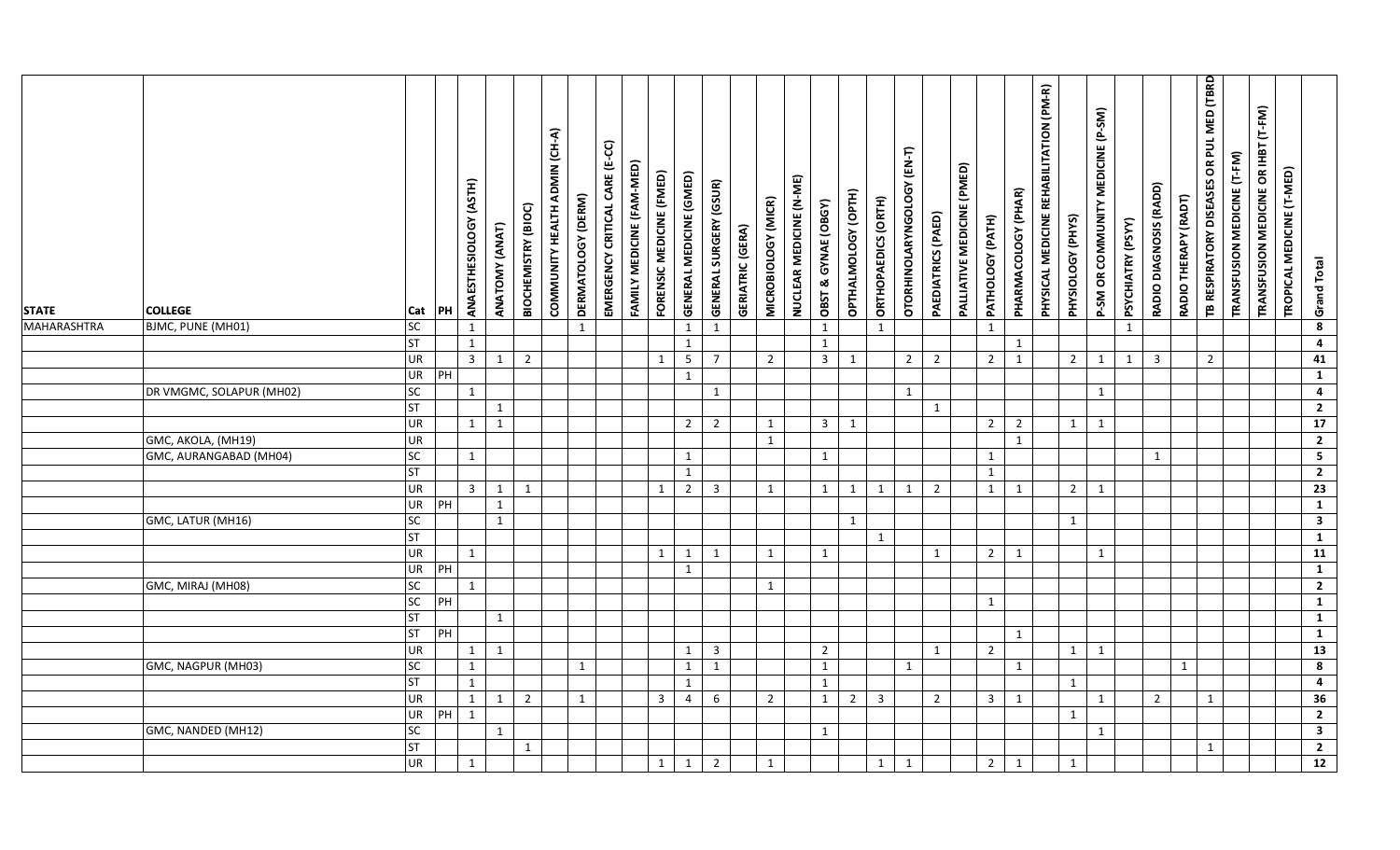| <b>STATE</b>       | <b>COLLEGE</b>           | Cat       | PH | ANAESTHESIOLOGY (ASTH) | ANATOMY (ANAT)             | BIOCHEMISTRY (BIOC) | COMMUNITY HEALTH ADMIN (CH-A) | DERMATOLOGY (DERM) | EMERGENCY CRITICAL CARE (E-CC) | FAMILY MEDICINE (FAM-MED) | FORENSIC MEDICINE (FMED) | GENERAL MEDICINE (GMED) | <b>GENERAL SURGERY (GSUR)</b> | <b>GERIATRIC (GERA)</b> | MICROBIOLOGY (MICR) | NUCLEAR MEDICINE (N-ME) | OBST & GYNAE (OBGY) | OPTHALMOLOGY (OPTH) | ORTHOPAEDICS (ORTH) | OTORHINOLARYNGOLOGY (EN-T) | PAEDIATRICS (PAED) | PALLIATIVE MEDICINE (PMED) | PATHOLOGY (PATH) | PHARMACOLOGY (PHAR) | PHYSICAL MEDICINE REHABILITATION (PM-R) | PHYSIOLOGY (PHYS) | MEDICINE (P-SM)<br>P-SM OR COMMUNITY | PSYCHIATRY (PSYY) | RADIO DIAGNOSIS (RADD) | RADIO THERAPY (RADT) | PUL MED (TBRD<br>$\tilde{6}$<br>TB RESPIRATORY DISEASES | TRANSFUSION MEDICINE (T-FM) | TRANSFUSION MEDICINE OR IHBT (T-FM) | TROPICAL MEDICINE (T-MED) | Grand Total             |
|--------------------|--------------------------|-----------|----|------------------------|----------------------------|---------------------|-------------------------------|--------------------|--------------------------------|---------------------------|--------------------------|-------------------------|-------------------------------|-------------------------|---------------------|-------------------------|---------------------|---------------------|---------------------|----------------------------|--------------------|----------------------------|------------------|---------------------|-----------------------------------------|-------------------|--------------------------------------|-------------------|------------------------|----------------------|---------------------------------------------------------|-----------------------------|-------------------------------------|---------------------------|-------------------------|
| <b>MAHARASHTRA</b> | GRANT MC, MUMBAI (MH05)  | <b>SC</b> |    | 1                      |                            |                     |                               | $\mathbf{1}$       |                                |                           |                          | $\mathbf{1}$            | $\mathbf{1}$                  |                         |                     |                         | $\mathbf{1}$        | $\mathbf{1}$        |                     |                            | 1                  |                            | 1                |                     |                                         |                   |                                      |                   |                        |                      | 1                                                       |                             |                                     |                           | $9^{\circ}$             |
|                    |                          | <b>ST</b> |    |                        |                            |                     |                               |                    |                                |                           | $\mathbf{1}$             |                         | 1                             |                         |                     |                         |                     |                     | $\mathbf{1}$        |                            |                    |                            |                  | 1                   |                                         |                   |                                      |                   |                        |                      |                                                         |                             |                                     |                           | 4                       |
|                    |                          | <b>UR</b> |    | $\overline{4}$         | 1                          | $\overline{2}$      |                               |                    |                                |                           | $\mathbf{1}$             | $\overline{7}$          | $5\overline{5}$               |                         | 1                   |                         | $5\overline{)}$     | $\overline{2}$      |                     | $\overline{2}$             | $\overline{3}$     |                            | $\overline{4}$   |                     |                                         | $\overline{2}$    | 1                                    | $\mathbf{1}$      | 1                      |                      |                                                         |                             |                                     |                           | 42                      |
|                    |                          | <b>UR</b> | PH | 1                      |                            |                     |                               |                    |                                |                           |                          |                         |                               |                         |                     |                         |                     |                     |                     |                            | 1                  |                            |                  |                     |                                         |                   |                                      |                   |                        |                      |                                                         |                             |                                     |                           | $\overline{2}$          |
|                    | IG GMC, NAGPUR (MH06)    | SC        |    |                        |                            | $\mathbf{1}$        |                               |                    |                                |                           |                          |                         | 1                             |                         |                     |                         |                     | $\mathbf{1}$        |                     |                            |                    |                            |                  |                     |                                         | 1                 |                                      |                   |                        |                      |                                                         |                             |                                     |                           | $\overline{\mathbf{4}}$ |
|                    |                          | <b>ST</b> |    |                        |                            |                     |                               |                    |                                |                           | 1                        |                         |                               |                         |                     |                         |                     |                     |                     | 1                          |                    |                            |                  |                     |                                         |                   |                                      |                   |                        |                      |                                                         |                             |                                     |                           | $\overline{2}$          |
|                    |                          | <b>UR</b> |    | $\overline{2}$         | $\overline{2}$             |                     |                               |                    |                                |                           | 1                        | $\overline{3}$          | $\overline{2}$                |                         | 1                   |                         | $\overline{2}$      |                     |                     |                            | 1                  |                            | $\overline{2}$   | 1                   |                                         | 1                 | 1                                    |                   | 1                      |                      | $\mathbf{1}$                                            |                             |                                     |                           | $\overline{21}$         |
|                    |                          | UR PH     |    |                        |                            |                     |                               |                    |                                |                           |                          |                         |                               |                         | 1                   |                         |                     |                     |                     |                            |                    |                            |                  |                     |                                         |                   |                                      |                   |                        |                      |                                                         |                             |                                     |                           | $\mathbf{1}$            |
|                    | LTM MC, MUMBAI (MH07)    | <b>SC</b> |    | 1                      |                            |                     |                               |                    |                                |                           | $\mathbf{1}$             |                         | $\mathbf{1}$                  |                         |                     |                         | 1                   | $\mathbf{1}$        |                     |                            | 1                  |                            |                  | 1                   |                                         |                   |                                      | $\mathbf{1}$      |                        |                      |                                                         |                             |                                     |                           | $\overline{\mathbf{8}}$ |
|                    |                          | <b>SC</b> | PH |                        |                            |                     |                               |                    |                                |                           |                          | $\mathbf{1}$            |                               |                         |                     |                         |                     |                     |                     |                            |                    |                            |                  |                     |                                         |                   |                                      |                   |                        |                      |                                                         |                             |                                     |                           | $\overline{1}$          |
|                    |                          | <b>ST</b> |    | 1                      |                            |                     |                               |                    |                                |                           |                          | $\mathbf{1}$            | 1                             |                         |                     |                         |                     |                     | 1                   |                            |                    |                            |                  |                     |                                         | 1                 |                                      |                   |                        |                      |                                                         |                             |                                     |                           | $\overline{\mathbf{5}}$ |
|                    |                          | UR        |    | $\overline{7}$         | 1                          | $\mathbf{1}$        |                               | 2                  |                                |                           |                          | 6                       | $\overline{\phantom{0}}$      |                         | $\overline{3}$      |                         | 4                   | 1                   | $\overline{3}$      | 1                          | $\overline{3}$     |                            | $\overline{4}$   |                     |                                         |                   | $\overline{3}$                       | $\mathbf{1}$      | $\overline{2}$         |                      | $\mathbf{1}$                                            |                             |                                     |                           | 48                      |
|                    |                          | UR PH     |    |                        |                            |                     |                               |                    |                                |                           |                          |                         | $\mathbf{1}$                  |                         |                     |                         |                     |                     |                     |                            |                    |                            |                  |                     |                                         |                   |                                      |                   |                        |                      |                                                         |                             |                                     |                           | $\mathbf{1}$            |
|                    | SETH GSMC, MUMBAI (MH09) | <b>SC</b> |    | $\overline{2}$         |                            |                     |                               |                    |                                |                           | 1                        | $\mathbf{1}$            | $\mathbf{1}$                  |                         |                     |                         | $\overline{2}$      |                     | 1                   |                            | 1                  |                            | $\mathbf{1}$     | 1                   |                                         | 1                 | 1                                    |                   | 1                      |                      |                                                         |                             |                                     |                           | 14                      |
|                    |                          | <b>ST</b> |    | $\mathbf{1}$           |                            |                     |                               |                    |                                |                           |                          | $\mathbf{1}$            | $\mathbf{1}$                  |                         |                     |                         | $\mathbf{1}$        |                     |                     |                            | $\mathbf{1}$       |                            |                  | 1                   |                                         |                   | $\mathbf{1}$                         |                   |                        |                      |                                                         |                             |                                     |                           | $\overline{7}$          |
|                    |                          | <b>UR</b> |    | 8                      | $\overline{\phantom{a}}$ 3 |                     |                               | $\mathbf{1}$       |                                |                           |                          | $6\overline{6}$         | $\overline{4}$                |                         | $\overline{2}$      |                         | 9                   | $\mathbf{1}$        | $\overline{4}$      | $\overline{2}$             | 6                  |                            | $6\overline{6}$  | $\overline{2}$      |                                         | $\overline{2}$    | $6\overline{6}$                      | $\overline{3}$    | $\overline{2}$         |                      | $2^{\circ}$                                             |                             | $\mathbf{1}$                        |                           | 70                      |
|                    |                          | <b>UR</b> | PH |                        |                            |                     |                               |                    |                                |                           |                          |                         |                               |                         | 1                   |                         |                     |                     |                     |                            |                    |                            |                  |                     |                                         | 1                 |                                      |                   |                        |                      |                                                         |                             |                                     |                           | $\overline{2}$          |
|                    | SRTRMC, AMBAJOGAI (MH10) | <b>SC</b> |    |                        |                            |                     |                               |                    |                                |                           |                          | $\mathbf{1}$            |                               |                         |                     |                         |                     |                     |                     |                            |                    |                            | $\mathbf{1}$     |                     |                                         |                   |                                      |                   |                        |                      |                                                         |                             |                                     |                           | $\overline{2}$          |
|                    |                          | <b>ST</b> |    |                        |                            |                     |                               |                    |                                |                           |                          |                         | 1                             |                         |                     |                         |                     |                     |                     |                            |                    |                            |                  |                     |                                         |                   |                                      |                   |                        |                      |                                                         |                             |                                     |                           | $\mathbf{1}$            |
|                    |                          | <b>UR</b> |    | $\overline{2}$         | 1                          | $\overline{2}$      |                               |                    |                                |                           |                          | $\mathbf{1}$            |                               |                         | $\mathbf{1}$        |                         | $\mathbf{1}$        |                     |                     | $\mathbf{1}$               | $\mathbf{1}$       |                            | $\mathbf{1}$     | 1                   |                                         | $\overline{1}$    | 1                                    |                   |                        |                      |                                                         |                             |                                     |                           | $\overline{14}$         |
|                    | SVNGMC, YAVATMAL (MH13)  | <b>SC</b> |    |                        |                            |                     |                               |                    |                                |                           |                          | 1                       |                               |                         |                     |                         |                     |                     |                     |                            |                    |                            |                  | 1                   |                                         |                   |                                      |                   |                        |                      |                                                         |                             |                                     |                           | $\overline{2}$          |
|                    |                          | <b>ST</b> |    |                        |                            |                     |                               |                    |                                |                           |                          |                         | $\mathbf{1}$                  |                         |                     |                         |                     |                     |                     |                            |                    |                            |                  |                     |                                         |                   |                                      |                   |                        |                      |                                                         |                             |                                     |                           | $\mathbf{1}$            |
|                    |                          | <b>UR</b> |    |                        | 1                          | 1                   |                               |                    |                                |                           |                          |                         | 1                             |                         |                     |                         | 1                   | 1                   |                     | 1                          | 1                  |                            |                  |                     |                                         |                   |                                      |                   |                        |                      |                                                         |                             |                                     |                           | $\overline{\mathbf{z}}$ |
|                    | TMC/H, Mumbai (MH15)     | <b>UR</b> |    | 10                     |                            |                     |                               |                    |                                |                           |                          |                         |                               |                         |                     | 1                       |                     |                     |                     |                            |                    | 1                          | 6                |                     |                                         |                   |                                      |                   | 5 <sup>5</sup>         | 8                    |                                                         |                             | $2^{\circ}$                         |                           | 33                      |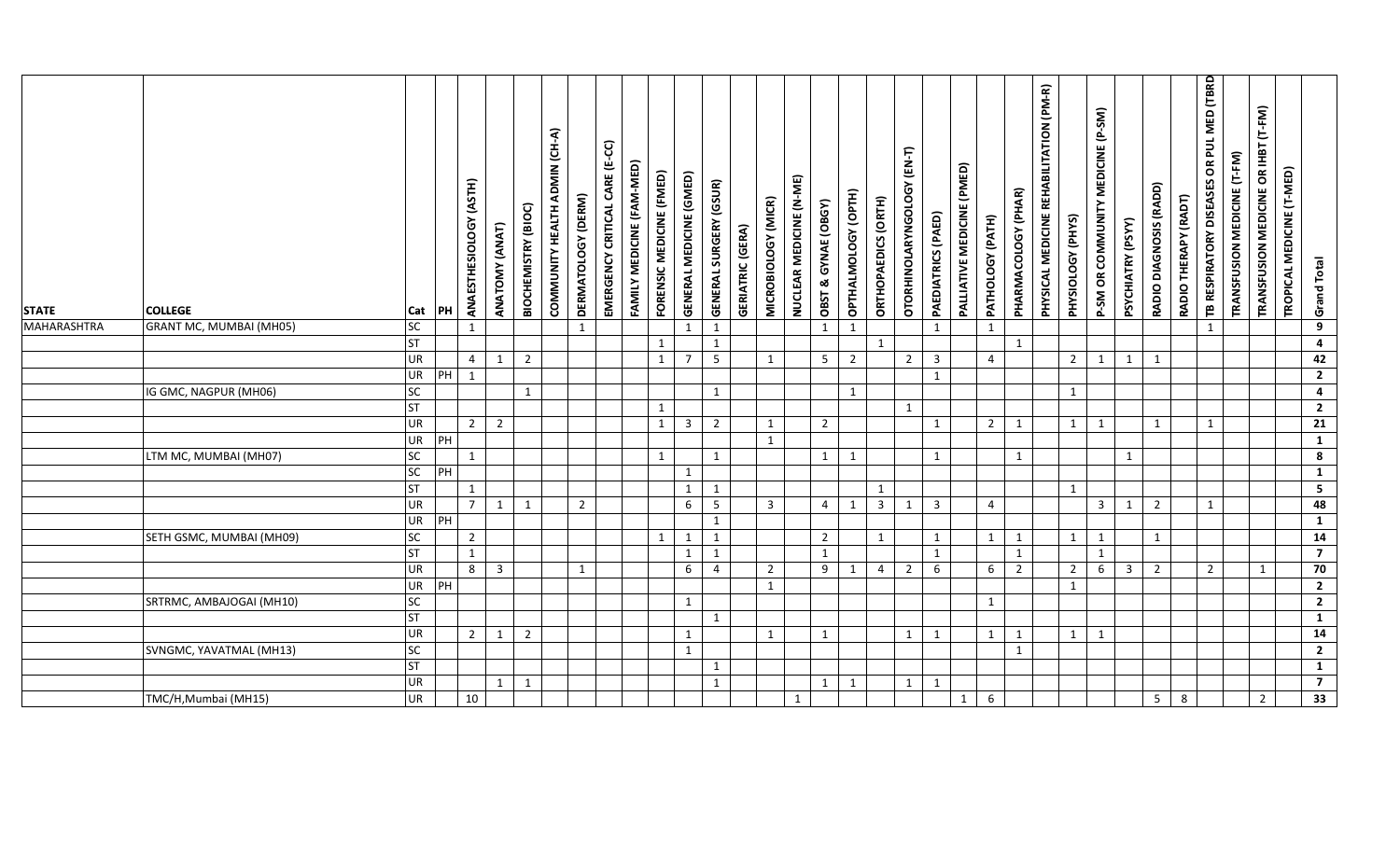| <b>STATE</b>       | <b>COLLEGE</b>                  | Cat       | PH    | (ASTH)<br>ANAESTHESIOLOGY | ANATOMY (ANAT) | <b>BIOCHEMISTRY (BIOC)</b> | COMMUNITY HEALTH ADMIN (CH-A) | DERMATOLOGY (DERM)             | EMERGENCY CRITICAL CARE (E-CC) | FAMILY MEDICINE (FAM-MED) | FORENSIC MEDICINE (FMED) | GENERAL MEDICINE (GMED) | <b>GENERAL SURGERY (GSUR)</b> | <b>GERIATRIC (GERA)</b> | MICROBIOLOGY (MICR) | NUCLEAR MEDICINE (N-ME) | OBST & GYNAE (OBGY)     | OPTHALMOLOGY (OPTH) | ORTHOPAEDICS (ORTH) | OTORHINOLARYNGOLOGY (EN-T) | PAEDIATRICS (PAED) | PALLIATIVE MEDICINE (PMED) | PATHOLOGY (PATH) | PHARMACOLOGY (PHAR) | PHYSICAL MEDICINE REHABILITATION (PM-R) | PHYSIOLOGY (PHYS) | P-SM OR COMMUNITY MEDICINE (P-SM) | PSYCHIATRY (PSYY) | RADIO DIAGNOSIS (RADD) | RADIO THERAPY (RADT) | TB RESPIRATORY DISEASES OR PUL MED (TBRD | TRANSFUSION MEDICINE (T-FM) | TRANSFUSION MEDICINE OR IHBT (T-FM) | TROPICAL MEDICINE (T-MED) | <b>Grand Total</b>               |
|--------------------|---------------------------------|-----------|-------|---------------------------|----------------|----------------------------|-------------------------------|--------------------------------|--------------------------------|---------------------------|--------------------------|-------------------------|-------------------------------|-------------------------|---------------------|-------------------------|-------------------------|---------------------|---------------------|----------------------------|--------------------|----------------------------|------------------|---------------------|-----------------------------------------|-------------------|-----------------------------------|-------------------|------------------------|----------------------|------------------------------------------|-----------------------------|-------------------------------------|---------------------------|----------------------------------|
| <b>MAHARASHTRA</b> | TNMC, MUMBAI (MH11)             | SC        |       | $\mathbf{1}$              |                |                            |                               |                                |                                |                           |                          | $\mathbf{1}$            | 1                             |                         |                     |                         |                         | $\mathbf{1}$        |                     |                            | $\mathbf{1}$       |                            | $\mathbf{1}$     |                     |                                         | 1                 |                                   |                   | $\mathbf{1}$           |                      |                                          |                             |                                     |                           | $\boldsymbol{8}$                 |
|                    |                                 | SC        | PH    |                           |                |                            |                               | $\mathbf{1}$                   |                                |                           |                          |                         |                               |                         |                     |                         |                         |                     |                     |                            |                    |                            |                  |                     |                                         |                   |                                   |                   |                        |                      |                                          |                             |                                     |                           | $\mathbf{1}$                     |
|                    |                                 | <b>ST</b> |       |                           |                |                            |                               |                                |                                |                           |                          |                         |                               |                         | 1                   |                         |                         |                     |                     |                            | $\mathbf{1}$       |                            |                  |                     |                                         |                   | $\mathbf{1}$                      |                   |                        |                      |                                          |                             |                                     |                           | $\mathbf{3}$                     |
|                    |                                 | <b>ST</b> | PH    |                           |                |                            |                               |                                |                                |                           |                          | $\mathbf{1}$            |                               |                         |                     |                         |                         |                     |                     |                            |                    |                            |                  |                     |                                         |                   |                                   |                   |                        |                      |                                          |                             |                                     |                           | $\mathbf{1}$                     |
|                    |                                 | UR        |       | 6                         | $\overline{2}$ |                            |                               |                                |                                |                           |                          | 5 <sub>1</sub>          | 6                             |                         | 1                   |                         | $\overline{\mathbf{3}}$ | 1                   | 1                   | $\overline{3}$             | $\overline{2}$     |                            | 5 <sub>5</sub>   | $\overline{3}$      |                                         | 1                 | $\overline{2}$                    | $\overline{2}$    | $\overline{2}$         |                      | $2^{\circ}$                              |                             |                                     |                           | 47                               |
|                    |                                 | UR        | PH    |                           | $\mathbf{1}$   |                            |                               |                                |                                |                           |                          |                         |                               |                         |                     |                         |                         |                     |                     |                            |                    |                            |                  |                     |                                         |                   | 1                                 |                   |                        |                      |                                          |                             |                                     |                           | $\overline{2}$                   |
| <b>MANIPUR</b>     | RIMS, IMPHAL (MN01)             | OBC       |       | $\overline{2}$            | 1              |                            |                               |                                |                                |                           | 1                        | $\overline{2}$          | $\overline{2}$                |                         | 1                   |                         | 1                       | 1                   |                     | 1                          | 1                  |                            | 1                |                     | $\mathbf{1}$                            | 1                 | 1                                 |                   | 1                      |                      |                                          | $\mathbf{1}$                |                                     |                           | 19                               |
|                    |                                 | <b>SC</b> |       |                           | 1              |                            |                               |                                |                                |                           | 1                        | $\mathbf{1}$            | 1                             |                         |                     |                         | 1                       |                     | 1                   |                            | 1                  |                            |                  |                     |                                         | 1                 |                                   |                   |                        | $\mathbf{1}$         |                                          |                             |                                     |                           | $\overline{9}$                   |
|                    |                                 | SC        | PH    |                           |                |                            |                               |                                |                                |                           |                          |                         |                               |                         |                     |                         |                         |                     |                     |                            |                    |                            |                  |                     |                                         |                   | $\mathbf{1}$                      |                   |                        |                      |                                          |                             |                                     |                           | $\overline{1}$                   |
|                    |                                 | <b>ST</b> |       |                           | $\mathbf{1}$   |                            |                               |                                |                                |                           |                          | $\mathbf{1}$            |                               |                         |                     |                         | $\mathbf{1}$            |                     |                     |                            |                    |                            | 1                |                     |                                         |                   |                                   |                   |                        |                      |                                          |                             |                                     |                           | $\overline{4}$                   |
|                    |                                 | <b>ST</b> | PH    |                           |                |                            |                               |                                |                                |                           |                          |                         |                               |                         |                     |                         |                         |                     |                     |                            |                    |                            |                  |                     |                                         |                   | $\mathbf{1}$                      |                   |                        |                      |                                          |                             |                                     |                           | $\overline{1}$                   |
|                    |                                 | UR        |       | $\overline{3}$            |                | $\mathbf{1}$               |                               | 1                              |                                |                           |                          | $\overline{4}$          | 5                             |                         | 1                   |                         | $\overline{2}$          | 1                   | $2^{\circ}$         | $\overline{2}$             |                    |                            | $\mathbf{1}$     | $\overline{2}$      | 1                                       | $\overline{2}$    | $\mathbf{1}$                      | $\overline{2}$    |                        | 1                    | $\mathbf{1}$                             |                             |                                     |                           | 33                               |
|                    |                                 | UR        | PH    |                           |                | $\mathbf{1}$               |                               |                                |                                |                           |                          |                         |                               |                         |                     |                         |                         |                     |                     |                            |                    |                            |                  |                     |                                         |                   |                                   |                   |                        |                      |                                          |                             |                                     |                           | $\overline{1}$                   |
| <b>MEGHALAYA</b>   | NEIGRIHMS (ML01)                | UR        |       | 2 <sup>1</sup>            | $\mathbf{1}$   |                            |                               |                                |                                |                           |                          | $\mathbf{1}$            | 1                             |                         | 1                   |                         | 1                       |                     |                     |                            |                    |                            | 1                |                     |                                         |                   |                                   |                   | $\mathbf{1}$           |                      |                                          |                             |                                     |                           | $\overline{9}$                   |
| <b>ORISSA</b>      | MKCG MC, BRAHMAPUR (OR01)       | <b>SC</b> |       |                           | $\mathbf{1}$   |                            |                               |                                |                                |                           |                          | $\mathbf{1}$            | $\mathbf{1}$                  |                         |                     |                         | $\mathbf{1}$            |                     | $\mathbf{1}$        |                            | $\mathbf{1}$       |                            |                  |                     |                                         | $\mathbf{1}$      |                                   |                   |                        |                      |                                          |                             |                                     |                           | $\overline{7}$                   |
|                    |                                 | <b>ST</b> |       |                           | $\mathbf{1}$   |                            |                               |                                |                                |                           |                          |                         | $\mathbf{1}$                  |                         |                     |                         |                         |                     | $\mathbf{1}$        |                            |                    |                            |                  |                     |                                         | 1                 |                                   |                   |                        |                      |                                          |                             |                                     |                           | $\overline{\mathbf{4}}$          |
|                    |                                 | UR        |       | $\overline{4}$            |                | $\mathbf{1}$               |                               |                                |                                |                           | $\overline{2}$           | 6                       | $\overline{4}$                |                         | 1                   |                         | $\mathbf{3}$            | $\overline{3}$      |                     | $\overline{2}$             | $\overline{2}$     |                            | $\overline{4}$   | $\overline{2}$      |                                         |                   | $\overline{2}$                    |                   |                        |                      |                                          |                             |                                     |                           | 36                               |
|                    |                                 | UR        | $P$ H |                           |                |                            |                               |                                |                                |                           |                          |                         | $\mathbf{1}$                  |                         |                     |                         |                         |                     |                     |                            |                    |                            |                  |                     |                                         |                   |                                   |                   |                        |                      |                                          |                             |                                     |                           | $\mathbf{1}$                     |
|                    | SCB MC, CUTTACK (OR02)          | SC        |       | 1                         | 1              |                            |                               |                                |                                |                           | 1                        | $\mathbf{1}$            | $\overline{2}$                |                         |                     |                         | $\overline{2}$          |                     |                     | $\mathbf{1}$               | 1                  |                            | 1                |                     |                                         |                   | $\mathbf{1}$                      |                   |                        |                      | $\mathbf{1}$                             |                             |                                     |                           | $\overline{13}$                  |
|                    |                                 | <b>ST</b> |       |                           | $\mathbf{1}$   |                            |                               |                                |                                |                           |                          | $\mathbf{1}$            | $\mathbf{1}$                  |                         |                     |                         |                         | $\mathbf{1}$        |                     |                            | 1                  |                            |                  |                     |                                         |                   |                                   | $\mathbf{1}$      |                        |                      |                                          |                             |                                     |                           | 6                                |
|                    |                                 | UR<br>UR  | PH    | $\overline{7}$            | $\mathbf{1}$   | $\overline{2}$             |                               | $\overline{2}$<br>$\mathbf{1}$ |                                |                           | $\mathbf{1}$             | 8                       | $\overline{7}$                |                         | $\overline{2}$      |                         | 8                       | 2                   | $\overline{3}$      |                            | $\overline{7}$     |                            | $\overline{3}$   | $\overline{2}$      |                                         | $\overline{2}$    | $\mathbf{1}$                      |                   | $\overline{2}$         | $\overline{2}$       | $\mathbf{1}$                             |                             | $\mathbf{1}$                        |                           | 64                               |
|                    |                                 | SC        |       |                           |                | $\mathbf{1}$               |                               |                                |                                |                           |                          | $\mathbf{1}$            | 1                             |                         |                     |                         |                         |                     |                     | $\mathbf{1}$               | $\mathbf{1}$       |                            |                  |                     |                                         | 1                 |                                   |                   |                        |                      | $\mathbf{1}$                             |                             |                                     |                           | $\overline{2}$<br>$6\phantom{a}$ |
|                    | VSS MC, BURLA, SAMBALPUR (OR03) | <b>SC</b> | PH    |                           |                |                            |                               |                                |                                |                           |                          |                         |                               |                         |                     |                         | 1                       |                     |                     |                            |                    |                            |                  |                     |                                         |                   |                                   |                   |                        |                      |                                          |                             |                                     |                           | $\mathbf{1}$                     |
|                    |                                 | <b>ST</b> |       |                           |                |                            |                               | 1                              |                                |                           |                          |                         | 1                             |                         |                     |                         |                         |                     |                     |                            | 1                  |                            |                  |                     |                                         |                   |                                   |                   |                        |                      |                                          |                             |                                     |                           | $\overline{\mathbf{a}}$          |
|                    |                                 | UR        |       | 3 <sup>1</sup>            | 1              |                            |                               |                                |                                |                           | 1                        | $\overline{7}$          | $\overline{4}$                |                         | 1                   |                         | $\overline{4}$          | $2 \mid 1$          |                     |                            | $\mathbf{1}$       |                            | $\overline{2}$   | $\overline{2}$      |                                         | 1                 | 1                                 |                   | $\overline{2}$         |                      | $\mathbf{1}$                             |                             |                                     |                           | $\overline{34}$                  |
|                    |                                 |           |       |                           |                |                            |                               |                                |                                |                           |                          |                         |                               |                         |                     |                         |                         |                     |                     |                            |                    |                            |                  |                     |                                         |                   |                                   |                   |                        |                      |                                          |                             |                                     |                           |                                  |
|                    |                                 | UR        | PH    |                           |                |                            |                               |                                |                                |                           |                          |                         | $\mathbf{1}$                  |                         |                     |                         |                         |                     |                     |                            |                    |                            |                  |                     |                                         |                   |                                   |                   |                        |                      |                                          |                             |                                     |                           | $\mathbf{1}$                     |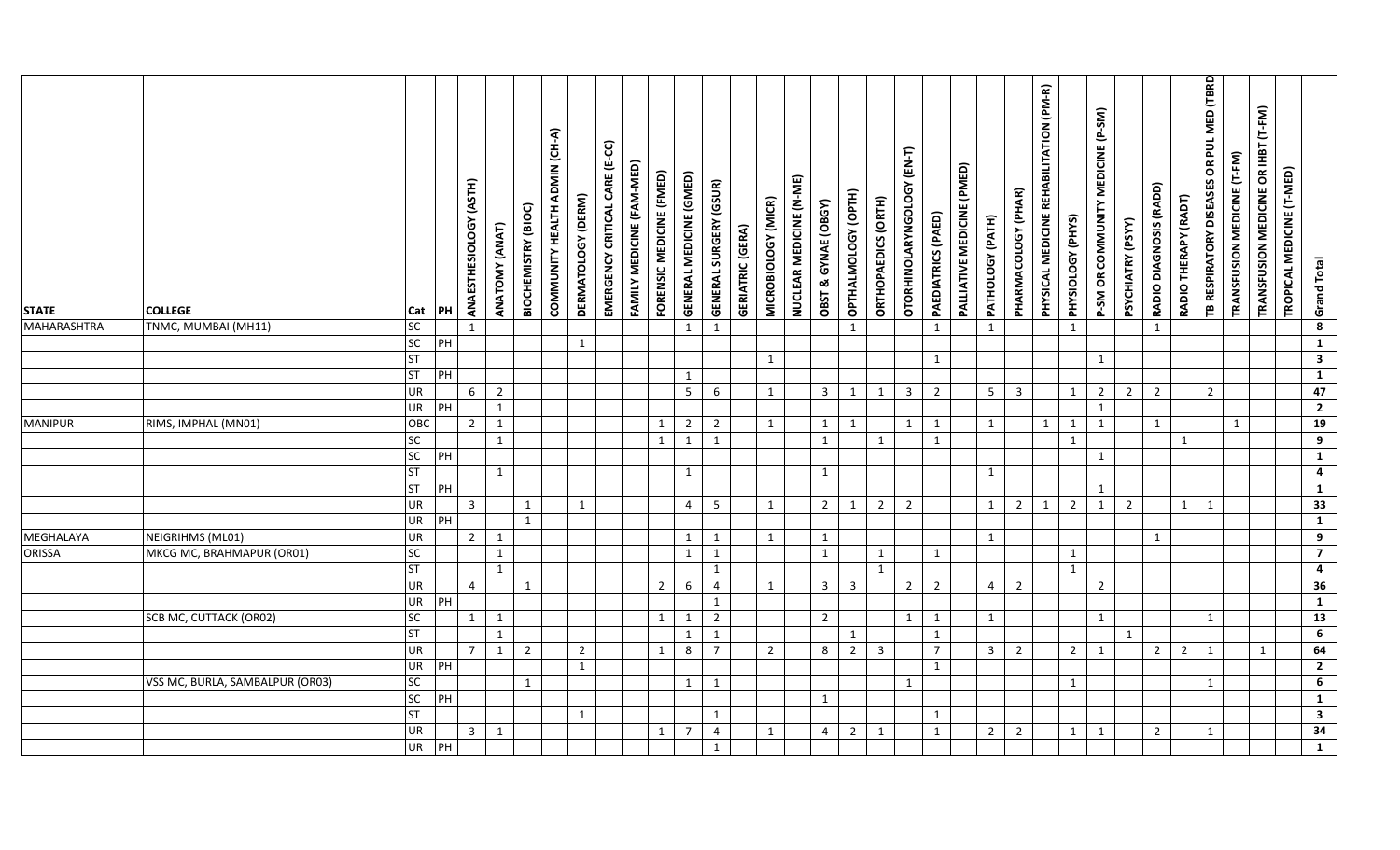| <b>STATE</b>  | <b>COLLEGE</b>          | Cat       | PH             | ANAESTHESIOLOGY (ASTH)  | ANATOMY (ANAT) | BIOCHEMISTRY (BIOC) | COMMUNITY HEALTH ADMIN (CH-A) | DERMATOLOGY (DERM) | EMERGENCY CRITICAL CARE (E-CC) | FAMILY MEDICINE (FAM-MED) | FORENSIC MEDICINE (FMED) | GENERAL MEDICINE (GMED)      | <b>GENERAL SURGERY (GSUR)</b> | <b>GERIATRIC (GERA)</b> | MICROBIOLOGY (MICR) | NUCLEAR MEDICINE (N-ME) | OBST & GYNAE (OBGY) | OPTHALMOLOGY (OPTH) | ORTHOPAEDICS (ORTH) | OTORHINOLARYNGOLOGY (EN-T) | PAEDIATRICS (PAED)      | PALLIATIVE MEDICINE (PMED) | PATHOLOGY (PATH) | PHARMACOLOGY (PHAR)     | PHYSICAL MEDICINE REHABILITATION (PM-R) | PHYSIOLOGY (PHYS) | P-SM OR COMMUNITY MEDICINE (P-SM) | PSYCHIATRY (PSYY) | RADIO DIAGNOSIS (RADD) | RADIO THERAPY (RADT) | TB RESPIRATORY DISEASES OR PUL MED (TBRD | TRANSFUSION MEDICINE (T-FM) | TRANSFUSION MEDICINE OR IHBT (T-FM) | TROPICAL MEDICINE (T-MED) | Grand Total                      |  |
|---------------|-------------------------|-----------|----------------|-------------------------|----------------|---------------------|-------------------------------|--------------------|--------------------------------|---------------------------|--------------------------|------------------------------|-------------------------------|-------------------------|---------------------|-------------------------|---------------------|---------------------|---------------------|----------------------------|-------------------------|----------------------------|------------------|-------------------------|-----------------------------------------|-------------------|-----------------------------------|-------------------|------------------------|----------------------|------------------------------------------|-----------------------------|-------------------------------------|---------------------------|----------------------------------|--|
| <b>PUNJAB</b> | GGS MC, FARIDKOT (PB03) | <b>SC</b> |                |                         |                |                     |                               |                    |                                |                           |                          | 1                            |                               |                         |                     |                         |                     |                     |                     | $\mathbf{1}$               |                         |                            |                  |                         |                                         |                   | $\mathbf{1}$                      |                   |                        |                      |                                          |                             |                                     |                           | $\overline{\mathbf{3}}$          |  |
|               |                         | <b>ST</b> |                | 1                       |                |                     |                               |                    |                                |                           |                          |                              |                               |                         |                     |                         |                     |                     |                     |                            | 1                       |                            |                  |                         |                                         |                   |                                   |                   |                        |                      |                                          |                             |                                     |                           | $\overline{2}$                   |  |
|               |                         | UR        |                |                         | 1              | $\overline{2}$      |                               |                    |                                |                           | 1                        |                              | 1                             |                         | $\overline{2}$      |                         |                     | 1                   | $\mathbf{1}$        |                            |                         |                            | $\overline{2}$   | 1                       |                                         | $\overline{2}$    |                                   | $\mathbf{1}$      |                        | $\mathbf{1}$         | $\mathbf{1}$                             |                             |                                     |                           | 17                               |  |
|               |                         | UR        | $\overline{P}$ |                         |                |                     |                               |                    |                                |                           |                          |                              | 1                             |                         |                     |                         |                     |                     |                     |                            |                         |                            |                  |                         |                                         |                   |                                   |                   |                        |                      |                                          |                             |                                     |                           | $\mathbf{1}$                     |  |
|               | GMC, AMRITSAR (PB02)    | SC        |                |                         | $\mathbf{1}$   |                     |                               |                    |                                |                           |                          | $\overline{2}$               | $\mathbf{1}$                  |                         |                     |                         | 1                   | 1                   |                     |                            | 1                       |                            |                  |                         |                                         | $\mathbf{1}$      |                                   |                   | $\mathbf{1}$           |                      |                                          |                             |                                     |                           | $\overline{9}$                   |  |
|               |                         | <b>ST</b> |                | 1                       |                |                     |                               |                    |                                |                           |                          | $\mathbf{1}$                 | $\mathbf{1}$                  |                         |                     |                         |                     |                     | $\mathbf{1}$        |                            |                         |                            |                  |                         |                                         | $\mathbf{1}$      |                                   |                   |                        |                      |                                          |                             |                                     |                           | $\overline{\mathbf{5}}$<br>47    |  |
|               |                         | UR        |                | $\overline{3}$          | $\overline{3}$ | $\mathbf{1}$        |                               | $\overline{2}$     |                                |                           | $\mathbf{1}$             | $6\overline{6}$              | $\overline{4}$                |                         | $\overline{4}$      |                         | $\overline{4}$      | $\overline{2}$      | $\overline{3}$      | $\overline{2}$             | 1                       |                            | $\overline{3}$   | $\overline{2}$          |                                         |                   | $\overline{2}$                    | $\mathbf{1}$      | $\mathbf{1}$           |                      | $2^{\circ}$                              |                             |                                     |                           |                                  |  |
|               |                         | UR<br>SC  | PH             |                         |                |                     |                               |                    |                                |                           | $\mathbf{1}$             |                              |                               |                         |                     |                         |                     |                     |                     |                            |                         |                            |                  |                         |                                         |                   | 1                                 |                   |                        |                      |                                          |                             |                                     |                           | $\overline{2}$<br>$\overline{9}$ |  |
|               | GMC, PATIALA (PB01)     | <b>ST</b> |                |                         | 1              |                     |                               |                    |                                |                           |                          | $\mathbf{1}$<br>$\mathbf{1}$ | $\overline{2}$                |                         |                     |                         | 1                   | 1                   |                     | $\mathbf{1}$               | 1                       |                            | $\mathbf{1}$     |                         |                                         | $\mathbf{1}$<br>1 |                                   |                   | 1                      |                      |                                          |                             |                                     |                           | $\overline{4}$                   |  |
|               |                         | UR        |                | $\overline{4}$          | $\overline{2}$ | $\overline{2}$      |                               | $\mathbf{1}$       |                                |                           | 1                        | $\overline{4}$               | $\overline{7}$                |                         |                     |                         | $\overline{3}$      |                     | $\overline{4}$      | $\overline{2}$             | $\overline{2}$          |                            | $\overline{4}$   | $\overline{\mathbf{3}}$ |                                         | 1                 | $\mathbf{1}$                      | $\mathbf{1}$      | $\overline{4}$         |                      | $\overline{3}$                           |                             |                                     |                           | 49                               |  |
|               |                         | UR        | $\overline{P}$ |                         |                |                     |                               |                    |                                |                           |                          |                              |                               |                         |                     |                         |                     | 1                   |                     |                            |                         |                            |                  |                         |                                         |                   |                                   |                   |                        |                      |                                          |                             |                                     |                           | $\overline{1}$                   |  |
| RAJASTHAN     | DR SNMC, JODHPUR (RJ01) | SC        |                | 1                       |                |                     |                               | $\mathbf{1}$       |                                |                           |                          | $\mathbf{1}$                 | 1                             |                         |                     |                         | $\mathbf{1}$        |                     |                     | 1                          |                         |                            |                  |                         |                                         |                   |                                   |                   | $\mathbf{1}$           |                      |                                          |                             |                                     |                           | $\overline{7}$                   |  |
|               |                         | SC        | $\overline{H}$ |                         |                |                     |                               |                    |                                |                           |                          |                              |                               |                         |                     |                         |                     |                     |                     |                            |                         |                            | 1                |                         |                                         |                   |                                   |                   |                        |                      |                                          |                             |                                     |                           | $\overline{1}$                   |  |
|               |                         | <b>ST</b> |                | $\mathbf{1}$            |                |                     |                               |                    |                                |                           |                          | $\mathbf{1}$                 |                               |                         |                     |                         | 1                   |                     |                     |                            |                         |                            |                  |                         |                                         |                   |                                   |                   |                        |                      |                                          |                             |                                     |                           | $\overline{\mathbf{3}}$          |  |
|               |                         | <b>ST</b> | PH             |                         |                |                     |                               |                    |                                |                           |                          |                              |                               |                         |                     |                         |                     |                     |                     |                            |                         |                            | $\mathbf{1}$     |                         |                                         |                   |                                   |                   |                        |                      |                                          |                             |                                     |                           | $\mathbf{1}$                     |  |
|               |                         | UR        |                | 6                       |                | $\mathbf{1}$        |                               | $\mathbf{1}$       |                                |                           | $\overline{2}$           | 5 <sup>5</sup>               | -5                            |                         | 1                   |                         | $\overline{3}$      | $\mathbf{1}$        | $\overline{2}$      |                            | 5                       |                            | $\mathbf{1}$     | 1                       |                                         | $2^{\circ}$       | 1                                 |                   | 1                      | 1                    | $\overline{3}$                           |                             |                                     |                           | 42                               |  |
|               |                         | <b>UR</b> | PH             |                         |                |                     |                               |                    |                                |                           |                          |                              |                               |                         | 1                   |                         |                     |                     |                     |                            |                         |                            |                  |                         |                                         |                   |                                   |                   |                        |                      |                                          |                             |                                     |                           | $\mathbf{1}$                     |  |
|               | GMC, KOTA (RJ06)        | <b>SC</b> |                | $\mathbf{1}$            |                | $\mathbf{1}$        |                               |                    |                                |                           |                          |                              | $\mathbf{1}$                  |                         |                     |                         | $\mathbf{1}$        |                     |                     | $\mathbf{1}$               |                         |                            |                  |                         |                                         |                   |                                   | $\mathbf{1}$      |                        |                      |                                          |                             |                                     |                           | $6\overline{6}$                  |  |
|               |                         | <b>ST</b> |                | $\mathbf{1}$            |                |                     |                               |                    |                                |                           |                          |                              | $\mathbf{1}$                  |                         |                     |                         |                     |                     |                     |                            | $\mathbf{1}$            |                            |                  |                         |                                         |                   |                                   |                   |                        |                      |                                          |                             |                                     |                           | $\mathbf{3}$                     |  |
|               |                         | UR        |                | $\overline{\mathbf{3}}$ | 1              | 1                   |                               | $2^{\circ}$        |                                |                           |                          | $\mathbf{3}$                 | $\overline{1}$                |                         | $\overline{3}$      |                         | 1                   | 2                   | $\overline{3}$      |                            | $\overline{2}$          |                            | $\overline{2}$   |                         |                                         |                   |                                   | $\mathbf{1}$      | $\overline{2}$         |                      | $\mathbf{1}$                             |                             |                                     |                           | $\overline{28}$                  |  |
|               |                         | <b>UR</b> | PH             |                         |                |                     |                               |                    |                                |                           |                          | $\mathbf{1}$                 |                               |                         |                     |                         |                     |                     |                     |                            |                         |                            |                  |                         |                                         |                   |                                   |                   |                        |                      |                                          |                             |                                     |                           | $\mathbf{1}$                     |  |
|               | JLN MC, AJMER (RJ02)    | SC        |                |                         | 1              |                     |                               |                    |                                |                           |                          | $\mathbf{1}$                 | 1                             |                         |                     |                         | 1                   |                     | 1                   |                            |                         |                            | $\mathbf{1}$     |                         |                                         |                   |                                   |                   |                        |                      | $\mathbf{1}$                             |                             |                                     |                           | $\overline{7}$                   |  |
|               |                         | <b>ST</b> |                |                         |                |                     |                               | $\mathbf{1}$       |                                |                           |                          |                              | $\mathbf{1}$                  |                         |                     |                         |                     |                     |                     | $\mathbf{1}$               |                         |                            |                  |                         |                                         |                   |                                   |                   |                        |                      |                                          |                             |                                     |                           | $\mathbf{3}$                     |  |
|               |                         | UR        |                | $\mathbf{3}$            |                |                     |                               | 1                  |                                |                           | 1                        | $6\overline{6}$              | $\overline{\mathbf{3}}$       |                         | 1                   |                         | $\overline{4}$      | $2 \mid$            | 1                   |                            | $\overline{\mathbf{3}}$ |                            | $\overline{2}$   | 1                       |                                         | 1                 |                                   | $\mathbf{1}$      | $\overline{2}$         |                      | $\mathbf{1}$                             |                             |                                     |                           | $\overline{33}$                  |  |
|               |                         | <b>UR</b> | PH             |                         |                |                     |                               |                    |                                |                           |                          |                              |                               |                         | 1                   |                         |                     |                     |                     |                            |                         |                            |                  |                         |                                         |                   |                                   |                   |                        |                      |                                          |                             |                                     |                           | $\mathbf{1}$                     |  |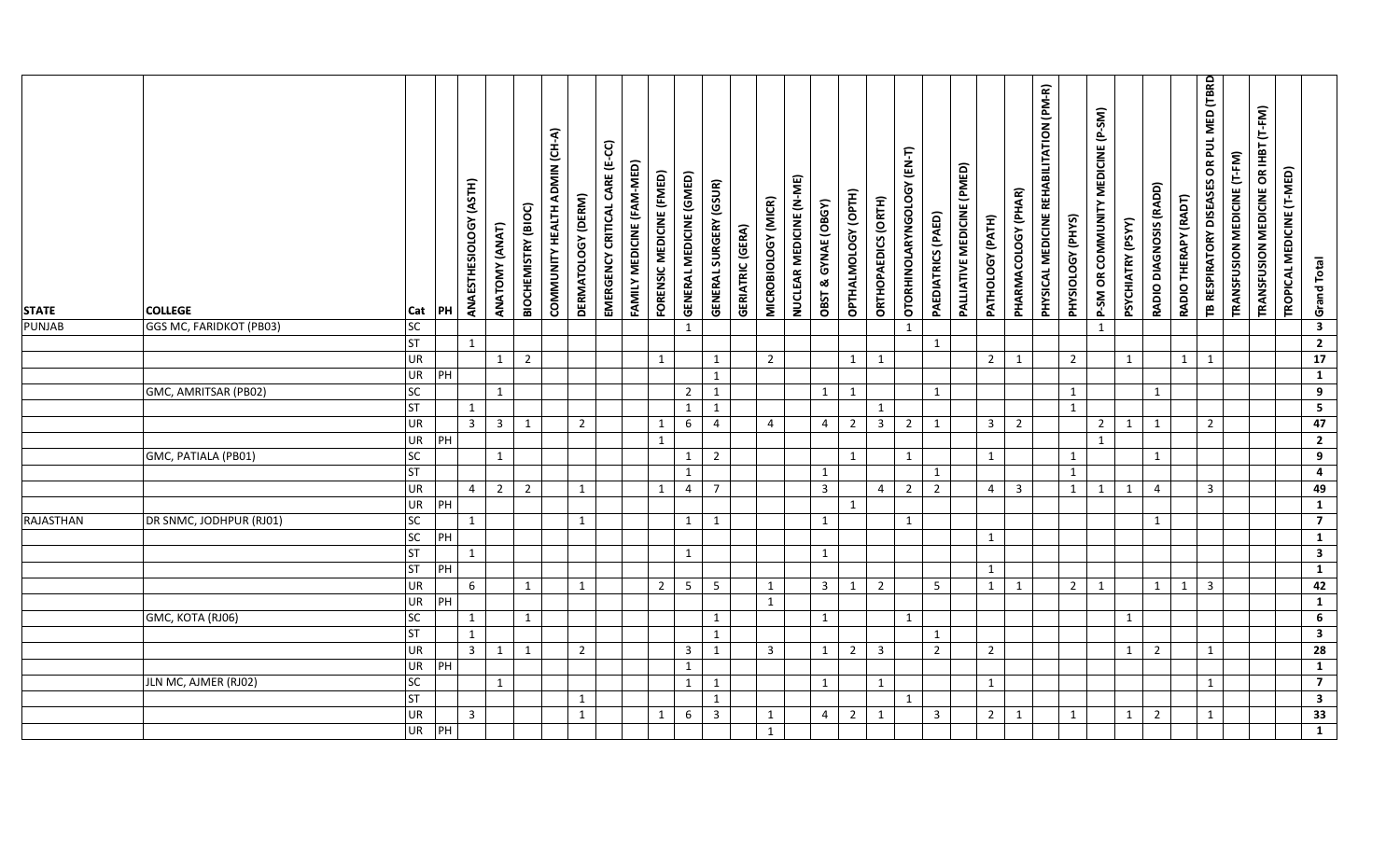| <b>STATE</b>      | <b>COLLEGE</b>           | Cat             | PH | (ASTH)<br>ANAESTHESIOLOGY | ANATOMY (ANAT) | BIOCHEMISTRY (BIOC) | COMMUNITY HEALTH ADMIN (CH-A) | DERMATOLOGY (DERM) | EMERGENCY CRITICAL CARE (E-CC) | FAMILY MEDICINE (FAM-MED) | FORENSIC MEDICINE (FMED) | GENERAL MEDICINE (GMED) | <b>GENERAL SURGERY (GSUR)</b> | <b>GERIATRIC (GERA)</b> | MICROBIOLOGY (MICR) | NUCLEAR MEDICINE (N-ME) | OBST & GYNAE (OBGY) | OPTHALMOLOGY (OPTH) | ORTHOPAEDICS (ORTH) | OTORHINOLARYNGOLOGY (EN-T)   | PAEDIATRICS (PAED) | PALLIATIVE MEDICINE (PMED) | PATHOLOGY (PATH)        | PHARMACOLOGY (PHAR) | PHYSICAL MEDICINE REHABILITATION (PM-R) | PHYSIOLOGY (PHYS)       | P-SM OR COMMUNITY MEDICINE (P-SM) | PSYCHIATRY (PSYY) | RADIO DIAGNOSIS (RADD) | RADIO THERAPY (RADT) | TB RESPIRATORY DISEASES OR PUL MED (TBRD | TRANSFUSION MEDICINE (T-FM) | TRANSFUSION MEDICINE OR IHBT (T-FM) | TROPICAL MEDICINE (T-MED) | <b>Grand Total</b>                |
|-------------------|--------------------------|-----------------|----|---------------------------|----------------|---------------------|-------------------------------|--------------------|--------------------------------|---------------------------|--------------------------|-------------------------|-------------------------------|-------------------------|---------------------|-------------------------|---------------------|---------------------|---------------------|------------------------------|--------------------|----------------------------|-------------------------|---------------------|-----------------------------------------|-------------------------|-----------------------------------|-------------------|------------------------|----------------------|------------------------------------------|-----------------------------|-------------------------------------|---------------------------|-----------------------------------|
| RAJASTHAN         | JMC, JHALAWAR (RJ07)     | SC              |    |                           |                |                     |                               |                    |                                |                           |                          |                         |                               |                         |                     |                         |                     |                     |                     |                              |                    |                            |                         |                     |                                         | 1                       |                                   |                   |                        |                      |                                          |                             |                                     |                           | $\mathbf{1}$                      |
|                   |                          | <b>ST</b>       |    |                           | 1              |                     |                               |                    |                                |                           |                          |                         |                               |                         |                     |                         |                     |                     |                     |                              |                    |                            |                         |                     |                                         |                         |                                   |                   |                        |                      |                                          |                             |                                     |                           | $\mathbf{1}$                      |
|                   |                          | <b>UR</b>       |    |                           | 1              | $\mathbf{1}$        |                               |                    |                                |                           |                          |                         |                               |                         | $\overline{2}$      |                         |                     |                     |                     |                              |                    |                            |                         |                     |                                         | 1                       |                                   |                   |                        |                      |                                          |                             |                                     |                           | $\overline{\mathbf{5}}$           |
|                   | RNT MC, UDAIPUR (RJ05)   | <b>SC</b>       |    |                           |                | $\mathbf{1}$        |                               |                    |                                |                           |                          | 1                       | 1                             |                         |                     |                         | 1                   |                     | 1                   |                              | 1                  |                            |                         |                     |                                         |                         |                                   | $\mathbf{1}$      |                        |                      |                                          |                             | 1                                   |                           | $\overline{\mathbf{8}}$           |
|                   |                          | <b>ST</b>       |    |                           |                |                     |                               | $\mathbf{1}$       |                                |                           |                          |                         | 1                             |                         |                     |                         |                     |                     | 1                   |                              |                    |                            |                         |                     |                                         |                         |                                   | $\mathbf{1}$      |                        |                      |                                          |                             |                                     |                           | $\overline{\mathbf{4}}$           |
|                   |                          | <b>UR</b>       |    | 5 <sub>1</sub>            |                |                     |                               |                    |                                |                           | $\mathbf{1}$             | $\overline{7}$          | 6                             |                         |                     |                         | $\overline{4}$      | 1                   | $\mathbf{1}$        | $\overline{2}$               | $\overline{2}$     |                            | $\overline{4}$          |                     |                                         |                         | $\overline{2}$                    |                   | $2^{\circ}$            | $\mathbf{1}$         | $\overline{2}$                           |                             |                                     |                           | 40                                |
|                   |                          | <b>UR</b>       | PH |                           |                |                     |                               |                    |                                |                           |                          | $\mathbf{1}$            |                               |                         |                     |                         |                     |                     |                     |                              |                    |                            |                         |                     |                                         |                         |                                   |                   |                        |                      |                                          |                             |                                     |                           | $\overline{1}$                    |
|                   | SMS MC, JAIPUR (RJ03)    | SC              |    | 1                         |                |                     |                               | $\mathbf{1}$       |                                |                           |                          | $\overline{2}$          | $\overline{2}$                |                         |                     |                         | $\overline{3}$      |                     | 1                   | $\mathbf{1}$                 | 1                  |                            | 1                       |                     | $\mathbf{1}$                            |                         | $\mathbf{1}$                      |                   |                        |                      | $\mathbf{1}$                             |                             |                                     |                           | 16                                |
|                   |                          | SC              | PH | 1                         |                |                     |                               |                    |                                |                           |                          |                         |                               |                         |                     |                         |                     |                     |                     |                              |                    |                            |                         |                     |                                         |                         |                                   |                   |                        |                      |                                          |                             |                                     |                           | $\overline{1}$                    |
|                   |                          | <b>ST</b>       |    | $\overline{2}$            |                |                     |                               |                    |                                |                           |                          | 1                       | 1                             |                         |                     |                         | $\mathbf{1}$        | $\mathbf{1}$        |                     | $\mathbf{1}$                 |                    |                            | $\mathbf{1}$            |                     |                                         |                         |                                   | $\mathbf{1}$      |                        |                      |                                          |                             |                                     |                           | $\overline{9}$                    |
|                   |                          | <b>UR</b>       |    | $10 \mid 3$               |                | $\overline{2}$      |                               | $\mathbf{1}$       |                                |                           | $\overline{2}$           | 8                       | 9                             |                         | $5\overline{)}$     |                         | 10                  | $2^{\circ}$         | 8                   | $\overline{2}$               | 8                  |                            | $\overline{\mathbf{3}}$ | 1                   | $\mathbf{1}$                            | $\overline{\mathbf{3}}$ | $\overline{2}$                    | $\mathbf{1}$      | $\overline{2}$         |                      | $2^{\circ}$                              |                             |                                     |                           | 85                                |
|                   |                          | <b>UR</b>       | PH |                           |                |                     |                               |                    |                                |                           |                          | $\mathbf{1}$            |                               |                         |                     |                         |                     | $\mathbf{1}$        |                     |                              |                    |                            |                         |                     |                                         |                         |                                   |                   | $\mathbf{1}$           |                      |                                          |                             |                                     |                           | $\overline{\mathbf{3}}$           |
|                   | SP MC, BIKANER (RJ04)    | <b>SC</b>       |    |                           |                |                     |                               |                    |                                |                           |                          | 1                       | $\mathbf{1}$                  |                         |                     |                         | $\mathbf{1}$        |                     | 1                   |                              |                    |                            | $\mathbf{1}$            |                     |                                         | 1                       |                                   |                   |                        |                      | $\mathbf{1}$                             |                             |                                     |                           | $\overline{7}$                    |
|                   |                          | <b>ST</b><br>UR |    | 1                         |                |                     |                               | $\overline{2}$     |                                |                           |                          |                         | $\mathbf{1}$                  |                         | 1                   |                         |                     |                     |                     | $\mathbf{1}$<br>$\mathbf{1}$ | $\overline{4}$     |                            | $\overline{2}$          | $\mathbf{1}$        |                                         | 1                       | $\mathbf{1}$                      |                   |                        |                      |                                          |                             | $\mathbf{1}$                        |                           | $\overline{4}$<br>$\overline{36}$ |
|                   |                          | <b>UR</b>       | PH | $\mathbf{1}$              | 1              |                     |                               |                    |                                |                           | 1                        | $6\overline{6}$         | $\overline{3}$                |                         |                     |                         | $\overline{3}$      | $\overline{2}$      | $\mathbf{1}$        |                              |                    |                            | $\mathbf{1}$            |                     |                                         |                         |                                   | $\mathbf{1}$      | $\overline{2}$         | $\overline{2}$       |                                          |                             |                                     |                           | $\mathbf{1}$                      |
| <b>TAMIL NADU</b> | CMC, CHENGALPATTU (TN09) | <b>SC</b>       |    |                           |                |                     |                               |                    |                                |                           |                          |                         | 1                             |                         |                     |                         |                     |                     |                     |                              |                    |                            |                         |                     |                                         | 1                       |                                   |                   |                        |                      |                                          |                             |                                     |                           | $\overline{2}$                    |
|                   |                          | UR              |    | 1                         |                |                     |                               |                    |                                |                           |                          | $\overline{2}$          | 1                             |                         | 1                   |                         | 1                   |                     |                     |                              | 1                  |                            | 1                       | 1                   |                                         |                         |                                   |                   |                        |                      |                                          |                             |                                     |                           | $\overline{9}$                    |
|                   | CMC, COIMBATORE (TN01)   | <b>SC</b>       |    |                           |                |                     |                               |                    |                                |                           |                          | $\mathbf{1}$            | $\mathbf{1}$                  |                         |                     |                         | 1                   |                     |                     |                              |                    |                            | $\mathbf{1}$            |                     |                                         |                         |                                   |                   |                        |                      |                                          |                             |                                     |                           | $\overline{4}$                    |
|                   |                          | <b>ST</b>       |    | 1                         |                |                     |                               |                    |                                |                           |                          |                         | $\mathbf{1}$                  |                         |                     |                         |                     |                     |                     |                              |                    |                            | $\mathbf{1}$            |                     |                                         |                         |                                   |                   |                        |                      |                                          |                             |                                     |                           | $\mathbf{3}$                      |
|                   |                          | <b>UR</b>       |    |                           |                |                     |                               | $\mathbf{1}$       |                                |                           |                          | $\overline{7}$          | $\overline{4}$                |                         | $\overline{2}$      |                         | $\mathbf{1}$        | $\overline{2}$      | 1                   |                              | 1                  |                            | $\overline{2}$          |                     |                                         | $\overline{2}$          |                                   |                   | $\mathbf{1}$           |                      |                                          |                             |                                     |                           | $\overline{24}$                   |
|                   |                          | <b>UR</b>       | PH |                           |                |                     |                               |                    |                                |                           |                          | 1                       |                               |                         |                     |                         |                     |                     |                     |                              |                    |                            |                         |                     |                                         |                         |                                   |                   |                        |                      |                                          |                             |                                     |                           | $\mathbf{1}$                      |
|                   | GMC, THENI (TN13)        | UR              |    |                           |                |                     |                               |                    |                                |                           |                          |                         |                               |                         |                     |                         | $\overline{2}$      |                     |                     |                              | 1                  |                            |                         |                     |                                         |                         |                                   |                   |                        |                      |                                          |                             |                                     |                           | $\overline{\mathbf{3}}$           |
|                   | GMK MC, SALEM (TN08)     | SC              |    | 1                         |                |                     |                               |                    |                                |                           |                          |                         |                               |                         |                     |                         | $\mathbf{1}$        |                     |                     |                              |                    |                            |                         |                     |                                         |                         |                                   |                   |                        |                      |                                          |                             |                                     |                           | $\overline{2}$                    |
|                   |                          | <b>ST</b>       |    |                           |                |                     |                               |                    |                                |                           |                          | 1                       |                               |                         |                     |                         |                     |                     |                     |                              |                    |                            |                         |                     |                                         |                         |                                   |                   |                        |                      |                                          |                             |                                     |                           | $\mathbf{1}$                      |
|                   |                          | <b>UR</b>       |    | 1                         |                |                     |                               |                    |                                |                           |                          | $\mathbf{1}$            | 3                             |                         |                     |                         | $\mathbf{1}$        |                     | 1                   |                              | $\mathbf{1}$       |                            |                         |                     |                                         |                         |                                   |                   |                        |                      |                                          |                             |                                     |                           | $\bf{8}$                          |
|                   |                          | <b>UR</b>       | PH |                           |                |                     |                               |                    |                                |                           |                          |                         |                               |                         |                     |                         |                     |                     |                     |                              | 1                  |                            |                         |                     |                                         |                         |                                   |                   |                        |                      |                                          |                             |                                     |                           | $\mathbf{1}$                      |
|                   |                          |                 |    |                           |                |                     |                               |                    |                                |                           |                          |                         |                               |                         |                     |                         |                     |                     |                     |                              |                    |                            |                         |                     |                                         |                         |                                   |                   |                        |                      |                                          |                             |                                     |                           |                                   |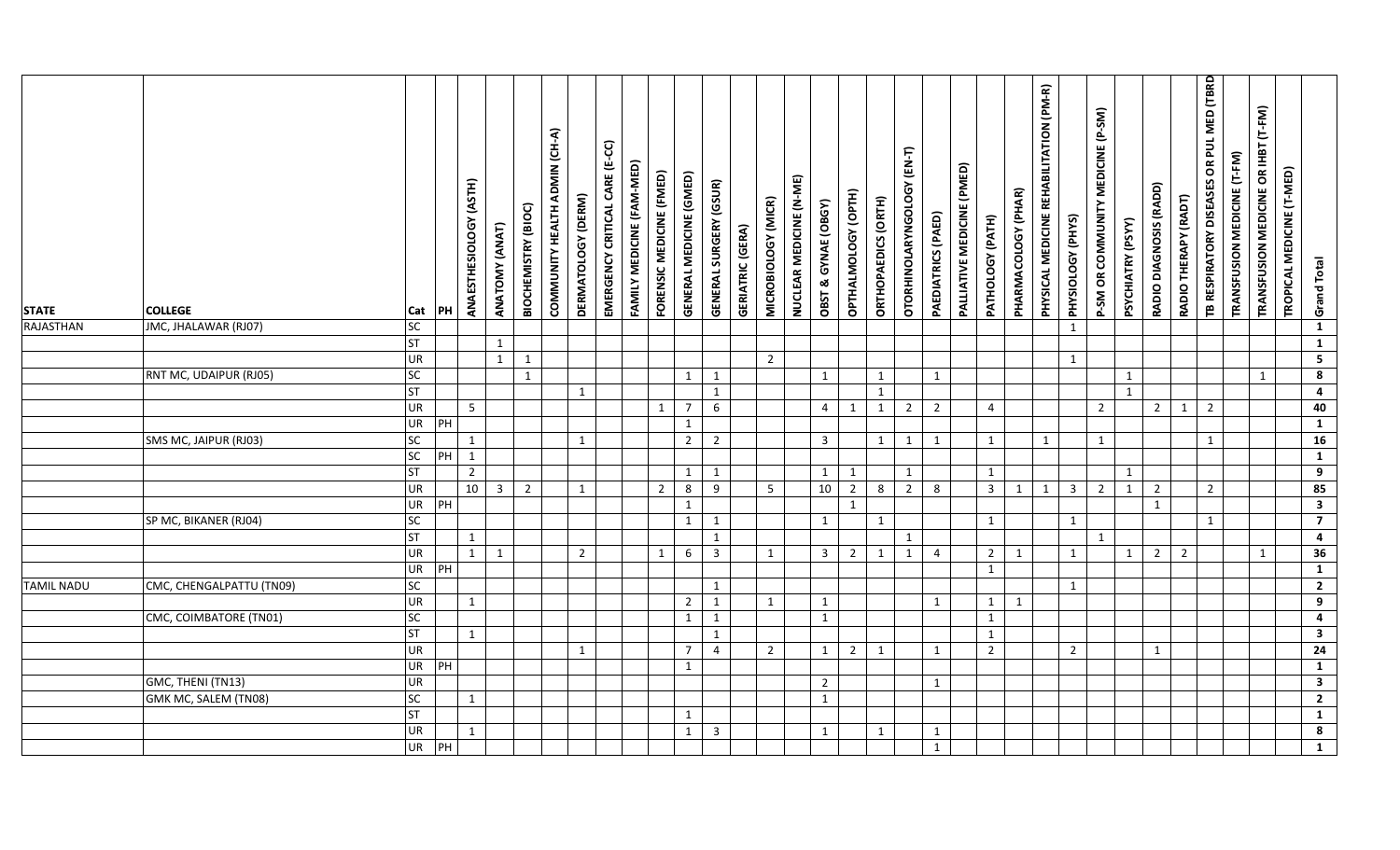| <b>STATE</b>      | <b>COLLEGE</b>             | Cat       | PH             | (ASTH)<br>ANAESTHESIOLOGY | ANATOMY (ANAT) | BIOCHEMISTRY (BIOC) | COMMUNITY HEALTH ADMIN (CH-A) | DERMATOLOGY (DERM) | EMERGENCY CRITICAL CARE (E-CC) | FAMILY MEDICINE (FAM-MED) | FORENSIC MEDICINE (FMED) | GENERAL MEDICINE (GMED) | <b>GENERAL SURGERY (GSUR)</b> | <b>GERIATRIC (GERA)</b> | MICROBIOLOGY (MICR)     | NUCLEAR MEDICINE (N-ME) | <b>OBST &amp; GYNAE (OBGY)</b> | OPTHALMOLOGY (OPTH) | ORTHOPAEDICS (ORTH)     | OTORHINOLARYNGOLOGY (EN-T) | PAEDIATRICS (PAED) | PALLIATIVE MEDICINE (PMED) | PATHOLOGY (PATH) | PHARMACOLOGY (PHAR) | PHYSICAL MEDICINE REHABILITATION (PM-R) | PHYSIOLOGY (PHYS)       | P-SM OR COMMUNITY MEDICINE (P-SM) | PSYCHIATRY (PSYY) | RADIO DIAGNOSIS (RADD) | RADIO THERAPY (RADT) | TB RESPIRATORY DISEASES OR PUL MED (TBRD | TRANSFUSION MEDICINE (T-FM) | TRANSFUSION MEDICINE OR IHBT (T-FM) | TROPICAL MEDICINE (T-MED) | <b>Grand Total</b>      |
|-------------------|----------------------------|-----------|----------------|---------------------------|----------------|---------------------|-------------------------------|--------------------|--------------------------------|---------------------------|--------------------------|-------------------------|-------------------------------|-------------------------|-------------------------|-------------------------|--------------------------------|---------------------|-------------------------|----------------------------|--------------------|----------------------------|------------------|---------------------|-----------------------------------------|-------------------------|-----------------------------------|-------------------|------------------------|----------------------|------------------------------------------|-----------------------------|-------------------------------------|---------------------------|-------------------------|
| <b>TAMIL NADU</b> | GVMC, VELLORE (TN14)       | <b>SC</b> |                |                           |                |                     |                               |                    |                                |                           |                          | $\mathbf{1}$            |                               |                         |                         |                         |                                |                     |                         |                            |                    |                            |                  |                     |                                         |                         |                                   |                   |                        |                      |                                          |                             |                                     |                           | $\mathbf{1}$            |
|                   |                            | <b>ST</b> |                |                           |                |                     |                               |                    |                                |                           |                          | $\mathbf{1}$            |                               |                         |                         |                         |                                |                     |                         |                            |                    |                            |                  |                     |                                         |                         |                                   |                   |                        |                      |                                          |                             |                                     |                           | $\mathbf{1}$            |
|                   |                            | <b>UR</b> |                |                           |                |                     |                               |                    |                                |                           |                          |                         | 1                             |                         |                         |                         |                                |                     |                         |                            |                    |                            |                  |                     |                                         |                         |                                   |                   |                        |                      |                                          |                             |                                     |                           | $\mathbf{1}$            |
|                   | KAPV GMC, TRICHY (TN10)    | <b>SC</b> |                |                           |                |                     |                               |                    |                                |                           |                          | $\mathbf{1}$            |                               |                         |                         |                         |                                |                     |                         |                            |                    |                            |                  |                     |                                         |                         |                                   |                   |                        |                      |                                          |                             |                                     |                           | $\mathbf{1}$            |
|                   |                            | <b>UR</b> |                | $\overline{2}$            |                | $\mathbf{1}$        |                               |                    |                                |                           |                          | $\mathbf{1}$            | $\overline{2}$                |                         |                         |                         | 1                              |                     |                         |                            | $\mathbf{1}$       |                            |                  |                     |                                         |                         |                                   |                   |                        |                      |                                          |                             |                                     |                           | $\overline{\mathbf{8}}$ |
|                   | KILPAUK MC, CHENNAI (TN02) | <b>SC</b> |                |                           |                |                     |                               |                    |                                |                           |                          | 1                       | $\mathbf{1}$                  |                         |                         |                         | $\mathbf{1}$                   |                     |                         |                            | $\mathbf{1}$       |                            |                  |                     |                                         |                         |                                   |                   |                        |                      | $\mathbf{1}$                             |                             |                                     |                           | $5\overline{)}$         |
|                   |                            | SC        | PH             |                           |                |                     |                               |                    |                                |                           |                          | 1                       |                               |                         |                         |                         |                                |                     |                         |                            |                    |                            |                  |                     |                                         |                         |                                   |                   |                        |                      |                                          |                             |                                     |                           | $\overline{1}$          |
|                   |                            | ΓS        |                |                           |                |                     |                               |                    |                                |                           |                          |                         |                               |                         |                         |                         |                                |                     | $\mathbf{1}$            |                            |                    |                            |                  |                     |                                         |                         |                                   |                   |                        |                      |                                          |                             |                                     |                           | $\overline{1}$          |
|                   |                            | <b>ST</b> | $\overline{P}$ |                           |                |                     |                               |                    |                                |                           |                          | $\mathbf{1}$            |                               |                         |                         |                         |                                |                     |                         |                            |                    |                            |                  |                     |                                         |                         |                                   |                   |                        |                      |                                          |                             |                                     |                           | $\mathbf{1}$            |
|                   |                            | UR        |                | $\overline{3}$            |                | $\mathbf{1}$        |                               |                    |                                |                           | 1                        | 5 <sup>5</sup>          | 8                             |                         | 1                       |                         | 1                              |                     | $\overline{\mathbf{3}}$ | 1                          | 1                  |                            |                  | 1                   |                                         | 1                       | 1                                 | $\mathbf{1}$      | 1                      |                      |                                          |                             |                                     |                           | 30                      |
|                   |                            | <b>UR</b> | PH             |                           |                |                     |                               |                    |                                |                           |                          |                         |                               |                         |                         |                         | 1                              |                     |                         |                            |                    |                            |                  |                     |                                         |                         |                                   |                   |                        |                      |                                          |                             |                                     |                           | $\mathbf{1}$            |
|                   | KMC, Kanyakumari (TN15)    | <b>SC</b> |                |                           |                |                     |                               |                    |                                |                           |                          | 1                       |                               |                         |                         |                         |                                |                     |                         |                            |                    |                            |                  |                     |                                         |                         |                                   |                   |                        |                      |                                          |                             |                                     |                           | $\mathbf{1}$            |
|                   |                            | <b>ST</b> |                |                           |                |                     |                               |                    |                                |                           |                          | $\mathbf{1}$            |                               |                         |                         |                         |                                |                     |                         |                            |                    |                            |                  |                     |                                         |                         |                                   |                   |                        |                      |                                          |                             |                                     |                           | $\overline{1}$          |
|                   |                            | <b>UR</b> |                | $\mathbf{1}$              |                |                     |                               |                    |                                |                           |                          |                         |                               |                         |                         |                         |                                |                     |                         |                            |                    |                            |                  |                     |                                         |                         |                                   |                   |                        |                      |                                          |                             |                                     |                           | $\mathbf{1}$            |
|                   | MMC, CHENNAI (TN03)        | <b>SC</b> |                | $\mathbf{1}$              |                | $\mathbf{1}$        |                               |                    |                                |                           |                          | $\overline{2}$          | $\overline{2}$                |                         | 1                       |                         | 1                              | $\mathbf{1}$        | 1                       |                            | $\overline{2}$     |                            |                  | 1                   |                                         |                         | $\mathbf{1}$                      |                   | $\mathbf{1}$           |                      |                                          |                             |                                     |                           | 15                      |
|                   |                            | IST       |                | 1                         |                |                     |                               |                    |                                |                           |                          | $\mathbf{1}$            | 1                             |                         | 1                       |                         |                                | $\mathbf{1}$        |                         |                            | $\mathbf{1}$       |                            |                  | 1                   |                                         |                         |                                   |                   |                        | $\mathbf{1}$         |                                          |                             |                                     |                           | $\bf{8}$                |
|                   |                            | <b>UR</b> |                | 7 <sup>7</sup>            | $\overline{2}$ | $\mathbf{1}$        |                               | $5\overline{)}$    |                                |                           | 1                        | $8\phantom{1}$          | $\overline{7}$                | $\overline{2}$          | $\overline{\mathbf{3}}$ |                         | 8                              | $\overline{4}$      | 4                       | $\overline{\mathbf{3}}$    | $5\phantom{.0}$    |                            | $5\phantom{.0}$  |                     | $1 \mid$                                | $\overline{\mathbf{3}}$ | 1                                 | 5 <sub>1</sub>    | 1                      | $\overline{2}$       | 1                                        |                             |                                     |                           | 79                      |
|                   |                            | <b>UR</b> | PH             |                           |                |                     |                               |                    |                                |                           |                          | 1                       |                               |                         |                         |                         |                                |                     | 1                       |                            |                    |                            |                  |                     |                                         |                         |                                   |                   |                        |                      |                                          |                             |                                     |                           | $\overline{2}$          |
|                   | MMC, MADURAI (TN04)        | <b>SC</b> |                |                           |                |                     |                               |                    |                                |                           | 1                        | $\mathbf{1}$            | $\overline{2}$                |                         |                         |                         | 1                              |                     | 1                       |                            | $\mathbf{1}$       |                            |                  |                     |                                         |                         |                                   |                   |                        |                      |                                          |                             |                                     |                           | $\overline{7}$          |
|                   |                            | <b>ST</b> |                |                           |                |                     |                               |                    |                                |                           |                          | $\mathbf{1}$            | 1                             |                         |                         |                         | 1                              |                     |                         |                            |                    |                            | 1                |                     |                                         |                         |                                   |                   |                        |                      |                                          |                             |                                     |                           | $\overline{\mathbf{4}}$ |
|                   |                            | <b>UR</b> |                | $\overline{4}$            | 1              |                     |                               | $\mathbf{1}$       |                                |                           |                          | 10                      | 8                             |                         | 1                       |                         | 1                              | 3 <sup>1</sup>      | 3 <sup>1</sup>          | $\overline{2}$             | $\overline{2}$     |                            |                  | 1                   |                                         | 1                       |                                   | $\overline{2}$    |                        |                      |                                          |                             |                                     |                           | 40                      |
|                   |                            | <b>UR</b> | PH             |                           |                |                     |                               |                    |                                |                           |                          |                         | $\mathbf{1}$                  |                         |                         |                         |                                |                     |                         |                            |                    |                            |                  |                     |                                         |                         |                                   |                   |                        |                      |                                          |                             |                                     |                           | $\mathbf{1}$            |
|                   | SMC, CHENNAI (TN05)        | <b>SC</b> |                |                           |                | $\mathbf{1}$        |                               |                    |                                |                           |                          | 1                       | $\overline{2}$                |                         |                         |                         |                                | $\mathbf{1}$        |                         |                            | 1                  |                            |                  |                     |                                         |                         |                                   |                   | $\mathbf{1}$           |                      |                                          |                             |                                     |                           | $\overline{7}$          |
|                   |                            | <b>ST</b> |                |                           |                |                     |                               | 1                  |                                |                           |                          |                         | 1                             |                         |                         |                         |                                |                     | 1                       |                            |                    |                            |                  |                     |                                         |                         |                                   |                   |                        |                      | $\mathbf{1}$                             |                             |                                     |                           | $\overline{\mathbf{4}}$ |
|                   |                            | UR        |                | $\overline{4}$            | $\mathbf{1}$   |                     |                               | $\mathbf{1}$       |                                |                           |                          | $5\phantom{.0}$         | 8                             |                         | 1                       |                         | 4                              | $\mathbf{1}$        | $\mathbf{1}$            | $\overline{2}$             | $\mathbf{1}$       |                            | $\overline{2}$   | 1                   |                                         | $\mathbf{1}$            |                                   | $\overline{2}$    |                        |                      |                                          |                             |                                     |                           | 35                      |
|                   |                            | UR PH     |                |                           |                |                     |                               |                    |                                |                           |                          | $\mathbf{1}$            |                               |                         |                         |                         |                                |                     |                         |                            |                    |                            |                  |                     |                                         |                         |                                   |                   |                        |                      |                                          |                             |                                     |                           | $\mathbf{1}$            |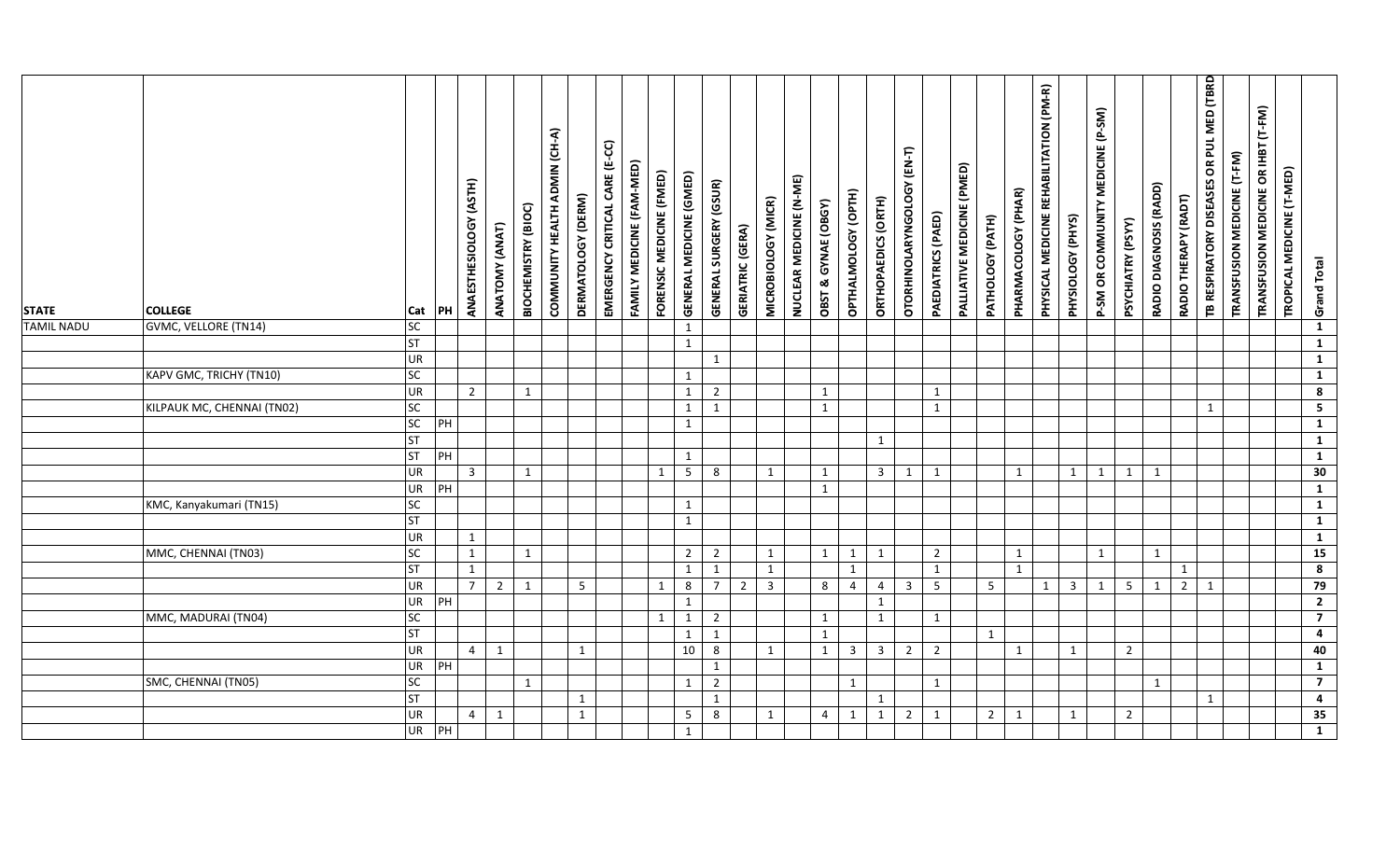| <b>STATE</b>         | <b>COLLEGE</b>                | Cat                    | PH                        | (ASTH)<br>ANAESTHESIOLOGY      | ANATOMY (ANAT) | <b>BIOCHEMISTRY (BIOC)</b> | COMMUNITY HEALTH ADMIN (CH-A) | DERMATOLOGY (DERM) | EMERGENCY CRITICAL CARE (E-CC) | FAMILY MEDICINE (FAM-MED) | FORENSIC MEDICINE (FMED) | <b>GENERAL MEDICINE (GMED)</b> | <b>GENERAL SURGERY (GSUR)</b> | <b>GERIATRIC (GERA)</b> | MICROBIOLOGY (MICR) | NUCLEAR MEDICINE (N-ME) | OBST & GYNAE (OBGY) | OPTHALMOLOGY (OPTH) | ORTHOPAEDICS (ORTH) | OTORHINOLARYNGOLOGY (EN-T) | PAEDIATRICS (PAED) | PALLIATIVE MEDICINE (PMED) | PATHOLOGY (PATH)             | PHARMACOLOGY (PHAR) | PHYSICAL MEDICINE REHABILITATION (PM-R) | PHYSIOLOGY (PHYS) | MEDICINE (P-SM)<br>P-SM OR COMMUNITY | PSYCHIATRY (PSYY) | RADIO DIAGNOSIS (RADD) | RADIO THERAPY (RADT) | TB RESPIRATORY DISEASES OR PUL MED (TBRD | TRANSFUSION MEDICINE (T-FM) | TRANSFUSION MEDICINE OR IHBT (T-FM) | TROPICAL MEDICINE (T-MED) | <b>Grand Total</b>                      |
|----------------------|-------------------------------|------------------------|---------------------------|--------------------------------|----------------|----------------------------|-------------------------------|--------------------|--------------------------------|---------------------------|--------------------------|--------------------------------|-------------------------------|-------------------------|---------------------|-------------------------|---------------------|---------------------|---------------------|----------------------------|--------------------|----------------------------|------------------------------|---------------------|-----------------------------------------|-------------------|--------------------------------------|-------------------|------------------------|----------------------|------------------------------------------|-----------------------------|-------------------------------------|---------------------------|-----------------------------------------|
|                      | TMC, THANJAVUR (TN06)         | <b>SC</b>              |                           |                                |                | $\mathbf{1}$               |                               |                    |                                |                           |                          | 1                              | $\mathbf{1}$                  |                         |                     |                         |                     |                     |                     |                            |                    |                            |                              |                     |                                         |                   |                                      | $\mathbf{1}$      |                        |                      |                                          |                             |                                     |                           | $\overline{\mathbf{4}}$                 |
|                      |                               | SC                     | PH                        |                                |                |                            |                               |                    |                                |                           |                          |                                |                               |                         |                     |                         |                     |                     | $\mathbf{1}$        |                            |                    |                            |                              |                     |                                         |                   |                                      |                   |                        |                      |                                          |                             |                                     |                           | $\mathbf{1}$                            |
|                      |                               | <b>ST</b>              |                           |                                |                |                            |                               |                    |                                |                           |                          | $\mathbf{1}$                   |                               |                         |                     |                         |                     |                     |                     |                            |                    |                            |                              |                     |                                         |                   |                                      |                   |                        |                      |                                          |                             |                                     |                           | $\mathbf{1}$                            |
|                      |                               | <b>ST</b>              | $\overline{P}$            |                                |                |                            |                               |                    |                                |                           |                          |                                |                               |                         |                     |                         |                     |                     |                     | $\mathbf{1}$               |                    |                            |                              |                     |                                         |                   |                                      |                   |                        |                      |                                          |                             |                                     |                           | $\mathbf{1}$                            |
|                      |                               | <b>UR</b>              |                           | $\overline{4}$                 |                | $\mathbf{1}$               |                               |                    |                                |                           |                          | 5 <sup>5</sup>                 | 6                             |                         | 1                   |                         | 1                   | 1                   |                     |                            | $\overline{2}$     |                            | $\overline{2}$               |                     |                                         | 1                 |                                      |                   |                        |                      |                                          |                             |                                     |                           | $\overline{24}$                         |
|                      |                               | <b>UR</b>              | PH                        |                                |                |                            |                               |                    |                                |                           |                          |                                |                               |                         |                     |                         | $\mathbf{1}$        |                     |                     |                            |                    |                            |                              |                     |                                         |                   |                                      |                   |                        |                      |                                          |                             |                                     |                           | $\mathbf{1}$                            |
|                      | TMC, TIRUNELVELI (TN07)       | <b>SC</b>              |                           | 1                              |                |                            |                               |                    |                                |                           |                          |                                | $\mathbf{1}$                  |                         | 1                   |                         |                     |                     |                     |                            |                    |                            | $\mathbf{1}$                 |                     |                                         |                   |                                      |                   |                        |                      |                                          |                             |                                     |                           | $\overline{\mathbf{4}}$                 |
|                      |                               | ST                     |                           |                                |                |                            |                               |                    |                                |                           |                          |                                | $\mathbf{1}$                  |                         |                     |                         |                     |                     |                     |                            |                    |                            | $\mathbf{1}$                 |                     |                                         |                   |                                      |                   |                        |                      |                                          |                             |                                     |                           | $\overline{2}$                          |
|                      |                               | <b>UR</b>              |                           | 1                              |                |                            |                               | 1                  |                                |                           |                          | -5                             | $\overline{3}$                |                         | $\overline{2}$      |                         | $\mathbf{1}$        |                     | $2 \quad 1$         |                            | 1                  |                            |                              | 1                   |                                         | 1                 |                                      | $\mathbf{1}$      |                        |                      | $\mathbf{1}$                             |                             |                                     |                           | $\overline{21}$                         |
|                      |                               | <b>UR</b>              | $\overline{\overline{P}}$ |                                |                |                            |                               |                    |                                |                           |                          |                                |                               |                         |                     |                         |                     |                     |                     |                            |                    |                            | $\mathbf{1}$                 |                     |                                         |                   |                                      |                   |                        |                      |                                          |                             |                                     |                           | $\mathbf{1}$                            |
| <b>TRIPURA</b>       | GMC, AGARTALA (TR01)          | <b>SC</b>              |                           | 1                              |                |                            |                               |                    |                                |                           |                          |                                |                               |                         |                     |                         |                     |                     | $\mathbf{1}$        |                            |                    |                            |                              |                     |                                         |                   |                                      |                   |                        |                      |                                          |                             |                                     |                           | $\overline{2}$                          |
|                      |                               | <b>ST</b>              |                           |                                |                |                            |                               |                    |                                |                           |                          |                                |                               |                         |                     |                         |                     |                     |                     | 1                          |                    |                            |                              |                     |                                         |                   |                                      |                   |                        |                      |                                          |                             |                                     |                           | $\overline{1}$                          |
|                      |                               | <b>UR</b>              |                           |                                |                |                            |                               |                    |                                |                           |                          | $\overline{2}$                 | 1                             |                         | 1                   |                         | 1                   | $\mathbf{1}$        |                     |                            |                    |                            |                              |                     |                                         |                   | $2^{\circ}$                          | $\mathbf{1}$      | 1                      |                      |                                          |                             |                                     |                           | 10                                      |
| <b>UTTAR PRADESH</b> | BRD MC, GORAKHPUR (UP02)      | SC                     |                           | 1                              |                |                            |                               |                    |                                |                           |                          |                                |                               |                         |                     |                         | $\mathbf{1}$        |                     |                     |                            |                    |                            |                              |                     |                                         |                   |                                      |                   |                        |                      |                                          |                             |                                     |                           | $\overline{2}$                          |
|                      |                               | <b>ST</b>              |                           |                                |                |                            |                               |                    |                                |                           |                          |                                |                               |                         |                     |                         |                     | 1                   |                     |                            |                    |                            |                              |                     |                                         |                   |                                      |                   |                        |                      |                                          |                             |                                     |                           | $\mathbf{1}$<br>10                      |
|                      |                               | <b>UR</b><br><b>SC</b> |                           | $\mathbf{1}$                   |                |                            |                               | $\mathbf{1}$       |                                |                           |                          | $\overline{3}$                 | $\mathbf{1}$                  |                         |                     |                         |                     |                     | $\mathbf{1}$        |                            | $\mathbf{1}$       |                            | $\mathbf{1}$<br>$\mathbf{1}$ |                     |                                         |                   | $\mathbf{1}$                         |                   |                        |                      |                                          |                             |                                     |                           | $\mathbf{1}$                            |
|                      | DR. RMLIMS, LUCKNOW (UP14)    | <b>ST</b>              |                           |                                |                |                            |                               |                    |                                |                           |                          |                                |                               |                         |                     |                         |                     |                     |                     |                            |                    |                            |                              |                     |                                         |                   |                                      |                   |                        |                      |                                          |                             |                                     |                           |                                         |
|                      |                               | <b>UR</b>              |                           |                                |                |                            |                               |                    |                                |                           |                          |                                |                               |                         |                     |                         |                     |                     |                     |                            |                    |                            | $\mathbf{1}$<br>$\mathbf{1}$ |                     |                                         |                   |                                      |                   | 1                      | 1                    |                                          |                             |                                     |                           | $\mathbf{1}$<br>$\overline{\mathbf{5}}$ |
|                      | <b>GSVM MC, KANPUR (UP03)</b> | <b>SC</b>              |                           | $\overline{2}$<br>$\mathbf{1}$ |                |                            |                               |                    |                                |                           |                          |                                | $\overline{2}$                |                         |                     |                         |                     | $\mathbf{1}$        |                     |                            | 1                  |                            |                              | 1                   |                                         |                   |                                      |                   |                        |                      |                                          |                             |                                     |                           | $\overline{6}$                          |
|                      |                               | <b>ST</b>              |                           |                                |                |                            |                               |                    |                                |                           |                          |                                | $\mathbf{1}$                  |                         |                     |                         |                     | $\mathbf{1}$        |                     |                            |                    |                            |                              |                     |                                         | 1                 |                                      |                   |                        |                      |                                          |                             |                                     |                           | $\overline{\mathbf{3}}$                 |
|                      |                               | <b>UR</b>              |                           | $\overline{2}$                 | 1              |                            |                               |                    |                                |                           |                          | $5\overline{)}$                | $5\overline{)}$               |                         |                     |                         | 5                   |                     | $\overline{3}$      | $\overline{2}$             | $\overline{2}$     |                            | $\overline{3}$               |                     |                                         |                   | $\mathbf{1}$                         |                   | 1                      | 1                    | 1                                        |                             |                                     |                           | $\overline{32}$                         |
|                      |                               | <b>UR</b>              | PH                        | 1                              |                |                            |                               |                    |                                |                           |                          |                                |                               |                         |                     |                         |                     |                     |                     |                            |                    |                            |                              |                     |                                         |                   |                                      |                   |                        |                      | $\mathbf{1}$                             |                             |                                     |                           | $\overline{2}$                          |
|                      | IMH&H, AGRA (UP13)            | <b>UR</b>              |                           |                                |                |                            |                               |                    |                                |                           |                          |                                |                               |                         |                     |                         |                     |                     |                     |                            |                    |                            |                              |                     |                                         |                   |                                      | $\mathbf{1}$      |                        |                      |                                          |                             |                                     |                           | $\mathbf{1}$                            |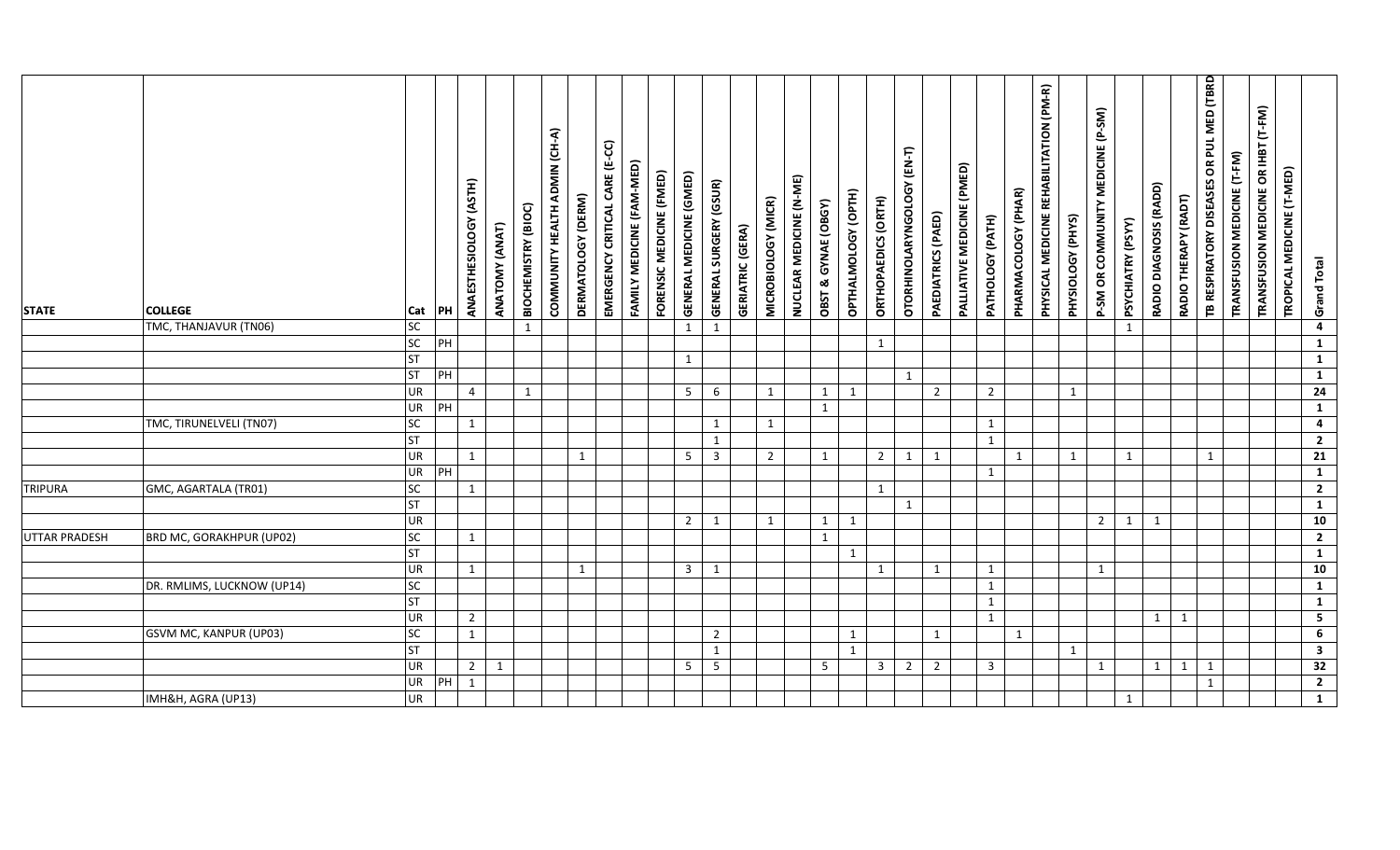| <b>STATE</b><br><b>UTTAR PRADESH</b> | <b>COLLEGE</b><br>IMS BHU, VARANASI (UP01) | Cat<br>OBC      | PH             | ANAESTHESIOLOGY (ASTH)<br>$\overline{2}$ | ANATOMY (ANAT) | BIOCHEMISTRY (BIOC)<br>1 | COMMUNITY HEALTH ADMIN (CH-A) | DERMATOLOGY (DERM) | EMERGENCY CRITICAL CARE (E-CC) | FAMILY MEDICINE (FAM-MED) | FORENSIC MEDICINE (FMED) | GENERAL MEDICINE (GMED)<br>$\overline{2}$ | <b>GENERAL SURGERY (GSUR)</b><br>$\overline{3}$ | <b>GERIATRIC (GERA)</b> | MICROBIOLOGY (MICR) | NUCLEAR MEDICINE (N-ME) | OBST & GYNAE (OBGY)<br>$\mathbf{1}$ | OPTHALMOLOGY (OPTH) | ORTHOPAEDICS (ORTH)<br>$\mathbf{1}$ | OTORHINOLARYNGOLOGY (EN-T)<br>$\mathbf{1}$ | PAEDIATRICS (PAED)<br>1 | PALLIATIVE MEDICINE (PMED) | PATHOLOGY (PATH)<br>$\mathbf{1}$ | PHARMACOLOGY (PHAR) | PHYSICAL MEDICINE REHABILITATION (PM-R) | PHYSIOLOGY (PHYS)<br>1 | P-SM OR COMMUNITY MEDICINE (P-SM) | PSYCHIATRY (PSYY)<br>$\mathbf{1}$ | RADIO DIAGNOSIS (RADD)<br>$\mathbf{1}$ | RADIO THERAPY (RADT) | TB RESPIRATORY DISEASES OR PUL MED (TBRD<br>$\mathbf{1}$ | TRANSFUSION MEDICINE (T-FM) | TRANSFUSION MEDICINE OR IHBT (T-FM) | TROPICAL MEDICINE (T-MED) | <b>Grand Total</b><br>$\overline{17}$ |  |
|--------------------------------------|--------------------------------------------|-----------------|----------------|------------------------------------------|----------------|--------------------------|-------------------------------|--------------------|--------------------------------|---------------------------|--------------------------|-------------------------------------------|-------------------------------------------------|-------------------------|---------------------|-------------------------|-------------------------------------|---------------------|-------------------------------------|--------------------------------------------|-------------------------|----------------------------|----------------------------------|---------------------|-----------------------------------------|------------------------|-----------------------------------|-----------------------------------|----------------------------------------|----------------------|----------------------------------------------------------|-----------------------------|-------------------------------------|---------------------------|---------------------------------------|--|
|                                      |                                            | OBC PH          |                |                                          |                |                          |                               |                    |                                |                           |                          |                                           |                                                 |                         |                     |                         |                                     | $\mathbf{1}$        |                                     |                                            |                         |                            |                                  |                     |                                         |                        |                                   |                                   |                                        |                      |                                                          |                             |                                     |                           | $\overline{1}$                        |  |
|                                      |                                            | <b>SC</b>       |                | $\mathbf{1}$                             | 1              |                          |                               |                    |                                |                           |                          | $2^{\circ}$                               | $\mathbf{1}$                                    |                         |                     |                         | 1                                   |                     | $\mathbf{1}$                        |                                            | 1                       |                            |                                  | 1                   |                                         |                        |                                   |                                   | $\mathbf{1}$                           |                      | $\mathbf{1}$                                             |                             |                                     |                           | $\overline{11}$                       |  |
|                                      |                                            | <b>ST</b>       |                | $\mathbf{1}$                             |                |                          |                               |                    |                                |                           |                          | $\mathbf{1}$                              | $\mathbf{1}$                                    |                         |                     |                         |                                     |                     | 1                                   |                                            |                         |                            |                                  |                     |                                         | 1                      |                                   |                                   |                                        |                      |                                                          |                             |                                     |                           | $\overline{\mathbf{5}}$               |  |
|                                      |                                            | UR              |                | $\overline{3}$                           | $\mathbf{1}$   |                          |                               | $\overline{2}$     |                                |                           | $\mathbf{1}$             | $\overline{3}$                            | $\overline{3}$                                  |                         | $\overline{2}$      |                         | $\overline{2}$                      | $\overline{2}$      | $\mathbf{1}$                        | 1                                          | $\overline{2}$          |                            | $\overline{\mathbf{3}}$          | $\mathbf{1}$        |                                         |                        | $\overline{2}$                    | $\mathbf{1}$                      | $\mathbf{1}$                           | 1                    |                                                          |                             |                                     |                           | 32                                    |  |
|                                      |                                            | UR              | PH             |                                          |                |                          |                               |                    |                                |                           |                          |                                           |                                                 |                         |                     |                         |                                     |                     |                                     |                                            |                         |                            |                                  |                     |                                         |                        |                                   |                                   |                                        | $\mathbf{1}$         |                                                          |                             |                                     |                           | $\mathbf{1}$                          |  |
|                                      | JNMC AMU, ALIGARH (UP04)                   | OBC             |                | 1                                        |                | 1                        |                               |                    |                                |                           |                          | 1                                         | $\overline{2}$                                  |                         | 1                   |                         | 1                                   |                     | $2 \mid 1$                          |                                            | 1                       |                            | $\overline{2}$                   |                     |                                         | $\mathbf{1}$           |                                   |                                   |                                        |                      | $\mathbf{1}$                                             |                             |                                     |                           | $\overline{15}$                       |  |
|                                      |                                            | SC              |                |                                          |                |                          |                               | $\mathbf{1}$       |                                |                           |                          |                                           | $\overline{2}$                                  |                         |                     |                         | 1                                   | $\mathbf{1}$        |                                     |                                            | 1                       |                            |                                  | 1                   |                                         |                        | 1                                 |                                   |                                        |                      |                                                          |                             |                                     |                           | $\overline{\mathbf{8}}$               |  |
|                                      |                                            | <b>ST</b>       |                | 1                                        |                |                          |                               |                    |                                |                           |                          |                                           | $\mathbf{1}$                                    |                         |                     |                         |                                     | $\mathbf{1}$        |                                     |                                            | $\mathbf{1}$            |                            |                                  |                     |                                         |                        |                                   |                                   | 1                                      |                      |                                                          |                             |                                     |                           | $\overline{\mathbf{5}}$               |  |
|                                      |                                            | UR              |                | $\overline{1}$                           | $\overline{2}$ |                          |                               |                    |                                |                           |                          | 5                                         | $\overline{2}$                                  |                         | $\overline{2}$      |                         | $\overline{2}$                      |                     | $3 \mid 1$                          | $\overline{\mathbf{3}}$                    |                         |                            | $\overline{3}$                   | 1                   |                                         | $\overline{2}$         | $\mathbf{1}$                      |                                   |                                        |                      |                                                          |                             |                                     |                           | 28                                    |  |
|                                      | KGMU, LUCKNOW (UP05)                       | <b>SC</b>       |                | $\overline{2}$                           |                |                          |                               |                    |                                |                           |                          | $\mathbf{1}$                              | $\mathbf{1}$                                    |                         | 1                   |                         | $\mathbf{1}$                        |                     | $\mathbf{1}$                        |                                            | $\mathbf{1}$            |                            | $\mathbf 1$                      |                     |                                         | 1                      |                                   | $\mathbf{1}$                      |                                        |                      |                                                          |                             |                                     |                           | $\overline{11}$                       |  |
|                                      |                                            | <b>ST</b><br>UR |                |                                          | $\mathbf{1}$   |                          |                               |                    |                                |                           |                          |                                           | $\mathbf{1}$                                    |                         |                     |                         |                                     | $\mathbf{1}$        |                                     |                                            |                         |                            | $\mathbf{1}$                     |                     |                                         |                        | 1                                 |                                   |                                        |                      |                                                          |                             |                                     |                           | $\overline{\mathbf{5}}$<br>59         |  |
|                                      |                                            | UR              | $\overline{P}$ | 9                                        | $\overline{2}$ |                          |                               |                    |                                |                           |                          | $\overline{7}$                            | 5                                               |                         | $\overline{2}$      |                         | $\overline{4}$                      | 3 <sup>7</sup>      | $\overline{2}$                      | $\overline{2}$                             | $\overline{4}$          |                            | 5 <sup>5</sup>                   | $\overline{2}$      | 1                                       | 1                      | $\overline{3}$                    | $\overline{2}$                    | $\mathbf{1}$                           | $\overline{2}$       | $\overline{2}$                                           |                             |                                     |                           | $\overline{2}$                        |  |
|                                      | LLRM MC, MEERUT (UP06)                     | SC              |                |                                          | 1              |                          |                               |                    |                                |                           |                          |                                           | 1                                               |                         |                     |                         | 1                                   | 1                   |                                     |                                            |                         |                            |                                  | 1                   |                                         |                        |                                   |                                   |                                        | $\mathbf{1}$         |                                                          |                             |                                     |                           | $\overline{4}$                        |  |
|                                      |                                            | <b>ST</b>       |                |                                          |                |                          |                               |                    |                                |                           |                          | $\mathbf{1}$                              |                                                 |                         |                     |                         |                                     |                     | $\mathbf{1}$                        |                                            |                         |                            |                                  |                     |                                         |                        |                                   |                                   |                                        |                      |                                                          |                             |                                     |                           | $\overline{2}$                        |  |
|                                      |                                            | UR              |                | $\mathbf{1}$                             |                |                          |                               |                    |                                |                           |                          | $\overline{3}$                            | $\overline{3}$                                  |                         |                     |                         | $\overline{3}$                      | $\mathbf{1}$        | $\mathbf{1}$                        |                                            | $\overline{\mathbf{3}}$ |                            | $\mathbf{1}$                     |                     |                                         | $\mathbf{1}$           | $\overline{2}$                    |                                   |                                        |                      |                                                          |                             |                                     |                           | 19                                    |  |
|                                      | MLB MC, JHANSI (UP07)                      | SC              |                |                                          |                |                          |                               |                    |                                |                           |                          | $\mathbf{1}$                              |                                                 |                         |                     |                         |                                     |                     | $\mathbf{1}$                        |                                            |                         |                            |                                  |                     |                                         |                        |                                   |                                   |                                        |                      |                                                          |                             |                                     |                           | $\overline{2}$                        |  |
|                                      |                                            | <b>ST</b>       |                |                                          |                |                          |                               |                    |                                |                           |                          |                                           |                                                 |                         |                     |                         |                                     |                     |                                     | 1                                          |                         |                            |                                  |                     |                                         |                        |                                   |                                   |                                        |                      |                                                          |                             |                                     |                           | $\overline{1}$                        |  |
|                                      |                                            | UR              |                | $\overline{2}$                           |                |                          |                               |                    |                                |                           |                          | $\mathbf{1}$                              | $\overline{2}$                                  |                         |                     |                         | $\overline{2}$                      | 1                   |                                     |                                            | $\mathbf{1}$            |                            | $\mathbf{1}$                     |                     |                                         |                        | $\mathbf{1}$                      |                                   |                                        |                      |                                                          |                             |                                     |                           | 11                                    |  |
|                                      | MLNMC, ALLAHABAD (UP08)                    | SC              |                | $\mathbf{1}$                             |                |                          |                               |                    |                                |                           |                          |                                           | 1                                               |                         |                     |                         | $\mathbf{1}$                        |                     |                                     | $\mathbf{1}$                               |                         |                            |                                  |                     |                                         |                        |                                   |                                   |                                        |                      | $\mathbf{1}$                                             |                             |                                     |                           | $\overline{\mathbf{5}}$               |  |
|                                      |                                            | <b>ST</b>       |                |                                          | 1              |                          |                               |                    |                                |                           |                          |                                           |                                                 |                         |                     |                         | $\mathbf{1}$                        |                     |                                     |                                            |                         |                            |                                  |                     |                                         |                        |                                   |                                   |                                        |                      |                                                          |                             |                                     |                           | $\overline{2}$                        |  |
|                                      |                                            | UR              |                | $\overline{2}$                           |                |                          |                               |                    |                                |                           |                          | 5 <sup>1</sup>                            | $\overline{4}$                                  |                         |                     |                         | $\overline{2}$                      |                     | $1 \quad 1$                         | 1                                          | 1                       |                            | $\overline{2}$                   | 1                   |                                         | 1                      | 1                                 |                                   |                                        |                      |                                                          |                             |                                     |                           | $\overline{22}$                       |  |
|                                      |                                            | UR              | PH             |                                          |                |                          |                               |                    |                                |                           |                          |                                           |                                                 |                         |                     |                         |                                     | $\mathbf{1}$        |                                     |                                            |                         |                            |                                  |                     |                                         |                        |                                   |                                   |                                        |                      |                                                          |                             |                                     |                           | $\mathbf{1}$                          |  |
|                                      | RIMS&R, SAIFAI (UP11)                      | SC              |                |                                          |                |                          |                               |                    |                                |                           |                          | 1                                         |                                                 |                         | 1                   |                         |                                     |                     |                                     |                                            | 1                       |                            |                                  |                     |                                         |                        |                                   |                                   |                                        |                      |                                                          |                             |                                     |                           | $\overline{\mathbf{a}}$               |  |
|                                      |                                            | <b>ST</b>       |                | 1                                        |                |                          |                               |                    |                                |                           |                          |                                           |                                                 |                         |                     |                         | 1                                   |                     |                                     |                                            |                         |                            |                                  |                     |                                         |                        |                                   |                                   |                                        |                      |                                                          |                             |                                     |                           | $\overline{2}$                        |  |
|                                      |                                            | <b>UR</b>       |                | 2                                        | $\mathbf{1}$   | $\mathbf{1}$             |                               |                    |                                |                           |                          | 1                                         | $\overline{3}$                                  |                         | 1                   |                         | $\mathbf{1}$                        | $\mathbf{1}$        | $\overline{2}$                      |                                            | $\overline{2}$          |                            |                                  | 1                   |                                         | 1                      |                                   |                                   |                                        |                      | $\mathbf{1}$                                             |                             |                                     |                           | 18                                    |  |
|                                      |                                            | UR              | PH             |                                          |                |                          |                               |                    |                                |                           |                          | $\mathbf{1}$                              |                                                 |                         |                     |                         |                                     |                     |                                     |                                            |                         |                            |                                  |                     |                                         |                        |                                   |                                   |                                        |                      |                                                          |                             |                                     |                           | $\mathbf{1}$                          |  |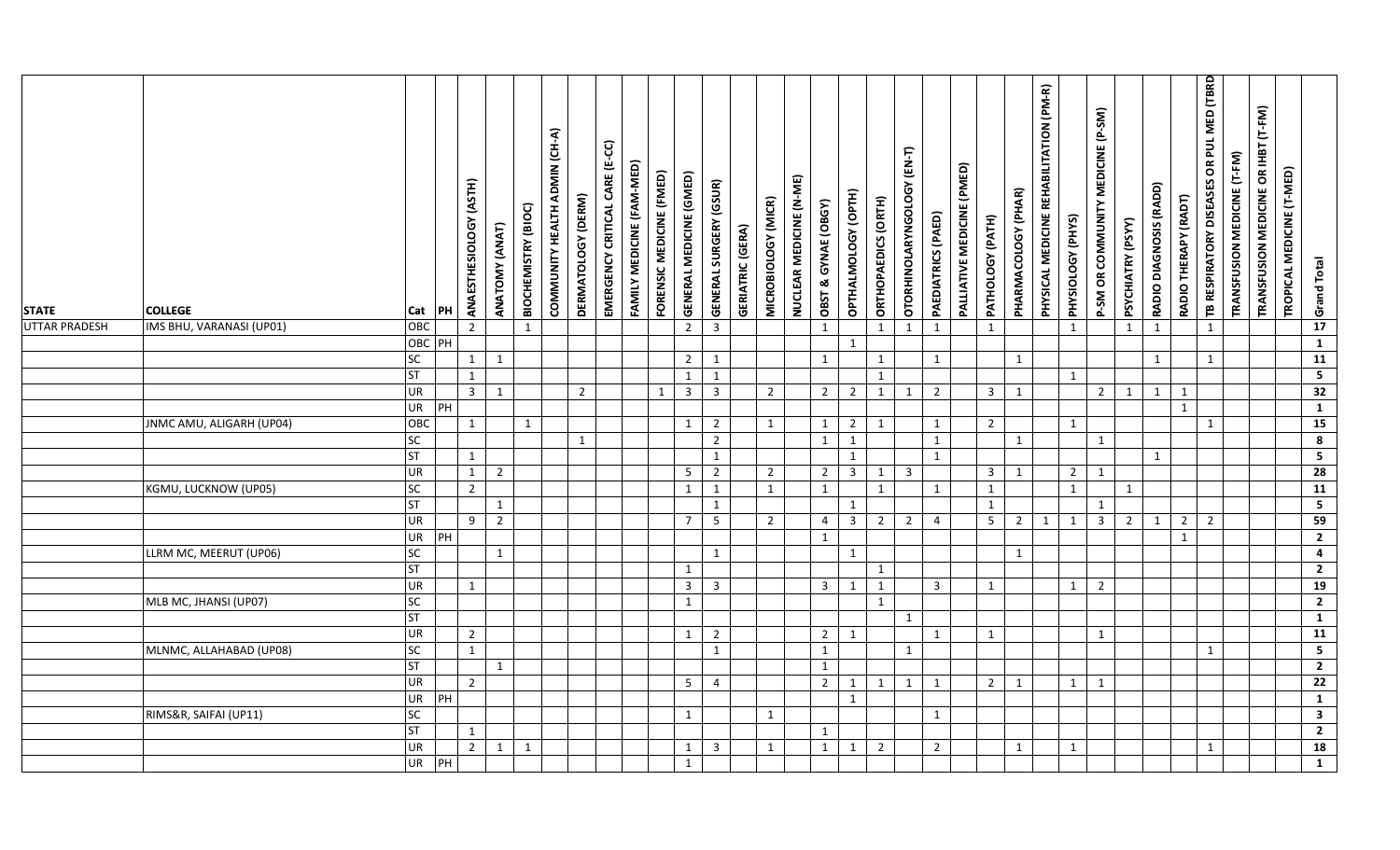| <b>STATE</b>       | <b>COLLEGE</b>                   | Cat                          | PH | ANAESTHESIOLOGY (ASTH) | ANATOMY (ANAT) | BIOCHEMISTRY (BIOC) | COMMUNITY HEALTH ADMIN (CH-A) | DERMATOLOGY (DERM) | EMERGENCY CRITICAL CARE (E-CC) | FAMILY MEDICINE (FAM-MED) | FORENSIC MEDICINE (FMED) | GENERAL MEDICINE (GMED) | <b>GENERAL SURGERY (GSUR)</b> | <b>GERIATRIC (GERA)</b> | MICROBIOLOGY (MICR) | NUCLEAR MEDICINE (N-ME) | OBST & GYNAE (OBGY) | OPTHALMOLOGY (OPTH) | ORTHOPAEDICS (ORTH) | OTORHINOLARYNGOLOGY (EN-T) | PAEDIATRICS (PAED) | PALLIATIVE MEDICINE (PMED) | PATHOLOGY (PATH)        | PHARMACOLOGY (PHAR) | PHYSICAL MEDICINE REHABILITATION (PM-R) | PHYSIOLOGY (PHYS) | P-SM OR COMMUNITY MEDICINE (P-SM) | PSYCHIATRY (PSYY) | RADIO DIAGNOSIS (RADD) | RADIO THERAPY (RADT) | TB RESPIRATORY DISEASES OR PUL MED (TBRD | TRANSFUSION MEDICINE (T-FM) | TRANSFUSION MEDICINE OR IHBT (T-FM) | TROPICAL MEDICINE (T-MED) | <b>Grand Total</b>                |
|--------------------|----------------------------------|------------------------------|----|------------------------|----------------|---------------------|-------------------------------|--------------------|--------------------------------|---------------------------|--------------------------|-------------------------|-------------------------------|-------------------------|---------------------|-------------------------|---------------------|---------------------|---------------------|----------------------------|--------------------|----------------------------|-------------------------|---------------------|-----------------------------------------|-------------------|-----------------------------------|-------------------|------------------------|----------------------|------------------------------------------|-----------------------------|-------------------------------------|---------------------------|-----------------------------------|
| UTTAR PRADESH      | SGPGI, LUCKNOW (UP10)            | SC <sub>1</sub><br><b>ST</b> |    |                        |                |                     |                               |                    |                                |                           |                          |                         |                               |                         |                     |                         |                     |                     |                     |                            |                    |                            | $\mathbf{1}$            |                     |                                         |                   |                                   |                   | $\mathbf{1}$           |                      |                                          |                             |                                     |                           | $\mathbf{1}$<br>$\mathbf{1}$      |
|                    |                                  | <b>UR</b>                    |    | $\overline{2}$         |                |                     |                               |                    |                                |                           |                          |                         |                               |                         | 1                   | 1                       |                     |                     |                     |                            |                    |                            | $\mathbf{1}$            |                     |                                         |                   |                                   |                   | $\overline{2}$         | 1                    |                                          |                             | $\mathbf{1}$                        |                           | $\overline{9}$                    |
|                    | SNMC, AGRA (UP09)                | <b>SC</b>                    |    | $\mathbf{1}$           |                |                     |                               |                    |                                |                           |                          | $\mathbf{1}$            | 1                             |                         |                     |                         |                     | $\mathbf{1}$        |                     |                            | 1                  |                            |                         |                     |                                         |                   | $\mathbf{1}$                      |                   |                        |                      |                                          |                             |                                     |                           | 6                                 |
|                    |                                  | <b>ST</b>                    |    |                        |                |                     |                               |                    |                                |                           |                          | $\mathbf{1}$            |                               |                         |                     |                         |                     | $\mathbf{1}$        |                     |                            |                    |                            |                         |                     |                                         |                   | $\mathbf{1}$                      |                   |                        |                      |                                          |                             |                                     |                           | $\overline{\mathbf{a}}$           |
|                    |                                  | <b>UR</b>                    |    | $3 \mid 1$             |                |                     |                               | $\mathbf{1}$       |                                |                           |                          | 5 <sub>1</sub>          | $\overline{3}$                |                         |                     |                         | $\overline{3}$      | $\mathbf{1}$        | $\overline{2}$      |                            | $\overline{2}$     |                            | $\overline{\mathbf{3}}$ | 1                   |                                         | 1                 |                                   | $\mathbf{1}$      | $\mathbf{1}$           | $\mathbf{1}$         | 1                                        |                             |                                     |                           | 30                                |
|                    |                                  | <b>UR</b>                    | PH |                        |                |                     |                               |                    |                                |                           |                          |                         | $\mathbf{1}$                  |                         |                     |                         |                     |                     |                     |                            |                    |                            |                         |                     |                                         |                   |                                   |                   |                        |                      |                                          |                             |                                     |                           | $\mathbf{1}$                      |
| UTTARAKHAND        | GMC, HALDWANI (UK01)             | <b>SC</b>                    |    | 1                      |                |                     |                               |                    |                                |                           |                          |                         |                               |                         | 1                   |                         |                     |                     |                     |                            |                    |                            | 1                       |                     |                                         |                   |                                   |                   |                        |                      |                                          |                             |                                     |                           | $\overline{\mathbf{3}}$           |
|                    |                                  | ST<br>UR                     |    |                        | $\mathbf{1}$   |                     |                               |                    |                                |                           |                          |                         |                               |                         |                     |                         |                     |                     |                     | $\mathbf{1}$               |                    |                            | 1                       | 1                   |                                         | 1                 | 1                                 |                   |                        |                      |                                          |                             |                                     |                           | $\overline{2}$<br>$\overline{15}$ |
| <b>WEST BENGAL</b> | AIIH&PH, KOLKATA (WB12)          | OBC                          |    | 1                      | $\mathbf{1}$   | $\mathbf{1}$        |                               |                    |                                |                           |                          | 1                       | $\overline{2}$                |                         |                     |                         | $\overline{2}$      | $\mathbf{1}$        |                     |                            | $\mathbf{1}$       |                            |                         |                     |                                         |                   | 1                                 |                   | $\mathbf{1}$           |                      |                                          |                             |                                     |                           | $\mathbf{1}$                      |
|                    |                                  | SC <sub>1</sub>              |    |                        |                |                     |                               |                    |                                |                           |                          |                         |                               |                         |                     |                         |                     |                     |                     |                            |                    |                            |                         |                     |                                         |                   | $\mathbf{1}$                      |                   |                        |                      |                                          |                             |                                     |                           | $\overline{1}$                    |
|                    |                                  | UR                           |    |                        |                |                     |                               |                    |                                |                           |                          |                         |                               |                         |                     |                         |                     |                     |                     |                            |                    |                            |                         |                     |                                         |                   | $\overline{3}$                    |                   |                        |                      |                                          |                             |                                     |                           | $\overline{\mathbf{3}}$           |
|                    | BSMC, BANKURA (WB11)             | <b>SC</b>                    |    | $\mathbf{1}$           |                |                     |                               |                    |                                |                           |                          | $\mathbf{1}$            |                               |                         |                     |                         |                     |                     |                     |                            |                    |                            | $\mathbf{1}$            |                     |                                         |                   |                                   |                   |                        |                      |                                          |                             |                                     |                           | $\overline{\mathbf{a}}$           |
|                    |                                  | SC                           | PH |                        |                |                     |                               |                    |                                |                           |                          |                         |                               |                         |                     |                         | $\mathbf{1}$        |                     |                     |                            |                    |                            |                         |                     |                                         |                   |                                   |                   |                        |                      |                                          |                             |                                     |                           | $\overline{1}$                    |
|                    |                                  | <b>ST</b>                    |    |                        |                |                     |                               |                    |                                |                           |                          |                         | $\mathbf{1}$                  |                         |                     |                         |                     |                     |                     |                            |                    |                            |                         |                     |                                         |                   |                                   |                   |                        |                      |                                          |                             |                                     |                           | $\overline{1}$                    |
|                    |                                  | <b>ST</b>                    | PH |                        |                |                     |                               |                    |                                |                           |                          |                         |                               |                         |                     |                         |                     |                     |                     |                            |                    |                            |                         | 1                   |                                         |                   |                                   |                   |                        |                      |                                          |                             |                                     |                           | $\mathbf{1}$                      |
|                    |                                  | UR                           | PH | $2 \mid 1$             |                | $\mathbf{1}$        |                               |                    |                                |                           |                          | $\overline{2}$          | $\overline{2}$                |                         | $\mathbf{1}$        |                         | $\overline{2}$      |                     | $\mathbf{1}$        |                            | $\overline{3}$     |                            | $\mathbf{1}$            |                     |                                         | 1                 | 1                                 |                   | $\mathbf{1}$           |                      |                                          |                             |                                     |                           | 19<br>$\mathbf{1}$                |
|                    | BURDWAN MC, BURDWAN (WB02)       | UR<br><b>SC</b>              |    | $\mathbf{1}$           |                |                     |                               | $\mathbf{1}$       |                                |                           | $\mathbf{1}$             |                         | $\mathbf{1}$                  |                         |                     |                         | $\mathbf{1}$        |                     |                     |                            | $\mathbf{1}$       |                            | $\mathbf{1}$            |                     |                                         |                   | $\mathbf{1}$                      |                   |                        |                      |                                          |                             |                                     |                           | $\overline{7}$                    |
|                    |                                  | <b>ST</b>                    |    |                        |                |                     |                               |                    |                                |                           |                          | $\mathbf{1}$            |                               |                         |                     |                         |                     | $\mathbf{1}$        |                     |                            |                    |                            |                         | $\mathbf{1}$        |                                         |                   |                                   |                   |                        |                      |                                          |                             |                                     |                           | $\mathbf{3}$                      |
|                    |                                  | UR                           |    | $\overline{2}$         | $\overline{2}$ | $\overline{2}$      |                               | $\mathbf{1}$       |                                |                           | $\mathbf{1}$             | $\overline{2}$          | $\overline{2}$                |                         | $\overline{2}$      |                         | $\overline{3}$      | $\mathbf{1}$        | 3 <sup>7</sup>      | $\mathbf{1}$               | $\mathbf{1}$       |                            | $\overline{4}$          | 1                   |                                         | $\overline{2}$    | $\overline{2}$                    | $2^{\circ}$       | $\overline{2}$         |                      | $\mathbf{1}$                             |                             |                                     |                           | $\overline{37}$                   |
|                    |                                  | <b>UR</b>                    | PH |                        |                |                     |                               |                    |                                |                           |                          |                         |                               |                         |                     |                         | $\mathbf{1}$        |                     |                     |                            |                    |                            |                         |                     |                                         |                   |                                   |                   |                        |                      |                                          |                             |                                     |                           | $\mathbf{1}$                      |
|                    | CNMC, KOLKATA (WB09)             | <b>SC</b>                    |    |                        |                | $\mathbf{1}$        |                               |                    |                                |                           |                          |                         | 1                             |                         |                     |                         | 1                   |                     |                     | $\mathbf{1}$               |                    |                            |                         |                     |                                         |                   |                                   |                   |                        |                      |                                          |                             |                                     |                           | $\overline{\mathbf{4}}$           |
|                    |                                  | <b>ST</b>                    |    |                        |                |                     |                               |                    |                                |                           |                          |                         | $\mathbf{1}$                  |                         |                     |                         |                     |                     |                     |                            | 1                  |                            |                         |                     |                                         |                   |                                   |                   |                        |                      |                                          |                             |                                     |                           | $\overline{2}$                    |
|                    |                                  | UR                           |    | $\overline{3}$         | 1              |                     |                               |                    |                                |                           |                          | $5\phantom{.}$          | $\overline{2}$                |                         | 1                   |                         | 4                   | $\mathbf{1}$        | $\overline{2}$      |                            | $\mathbf{1}$       |                            | 1                       |                     |                                         |                   |                                   | 1                 |                        |                      | $\mathbf{1}$                             |                             |                                     |                           | $\overline{23}$                   |
|                    |                                  | <b>UR</b>                    | PH |                        |                |                     |                               |                    |                                |                           |                          |                         | 1                             |                         |                     |                         |                     |                     |                     |                            |                    |                            |                         |                     |                                         |                   |                                   |                   |                        |                      |                                          |                             |                                     |                           | $\mathbf{1}$                      |
|                    | CSSC OF OBS, CGH, KOLKATA (WB13) | <b>UR</b>                    |    |                        |                |                     |                               |                    |                                |                           |                          |                         |                               |                         |                     |                         | 1                   |                     |                     |                            | $\mathbf{1}$       |                            |                         |                     |                                         |                   |                                   |                   |                        |                      |                                          |                             |                                     |                           | $\overline{2}$                    |